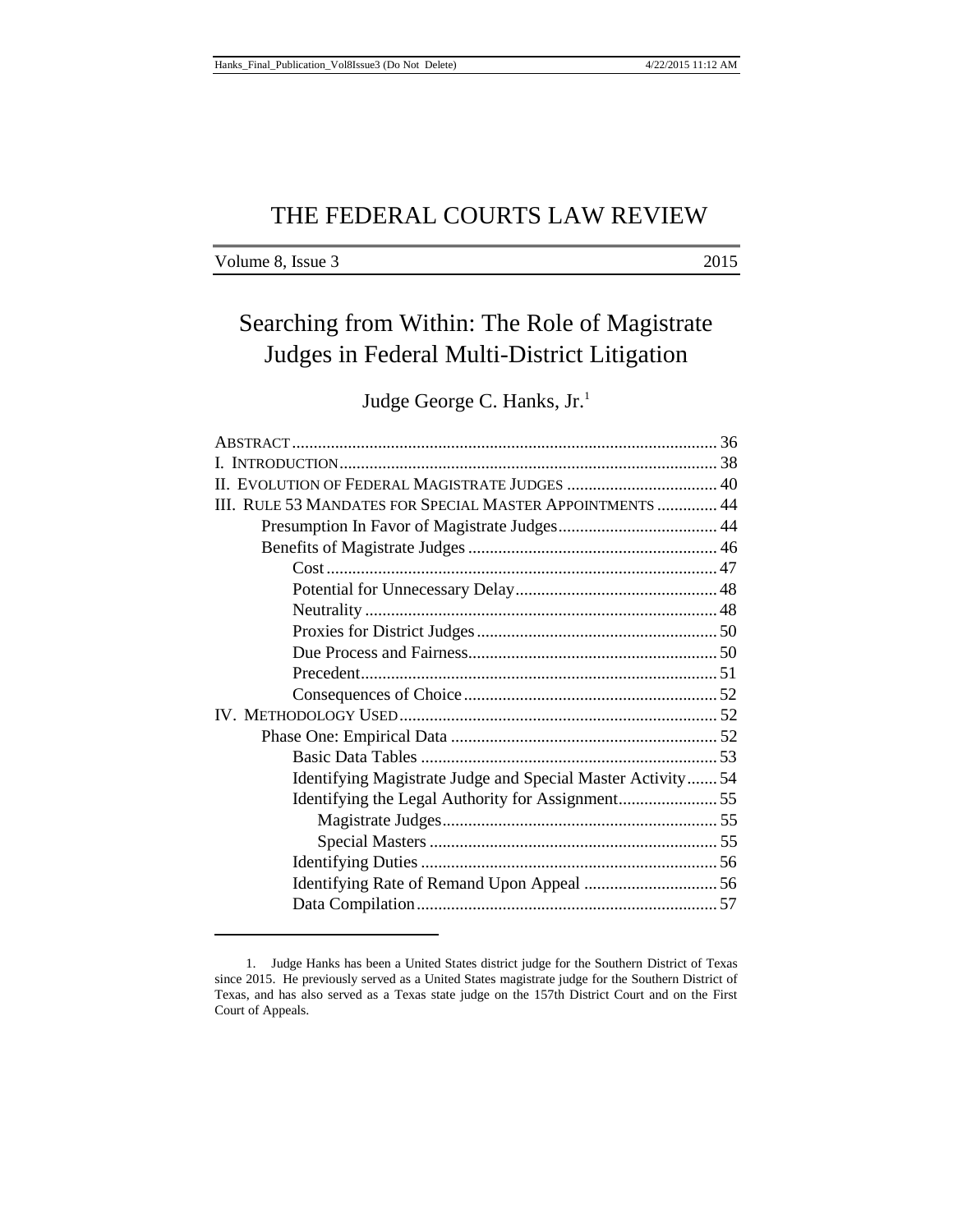| V. FINDINGS REGARDING MAGISTRATE JUDGE AND SPECIAL MASTER  |  |
|------------------------------------------------------------|--|
|                                                            |  |
|                                                            |  |
|                                                            |  |
|                                                            |  |
|                                                            |  |
|                                                            |  |
|                                                            |  |
|                                                            |  |
|                                                            |  |
| VI. BEHIND THE CURTAIN: OTHER FACTORS IMPACTING DISTRICT   |  |
| <b>JUDGE'S DECISION TO APPOINT A MAGISTRATE OR SPECIAL</b> |  |
|                                                            |  |
|                                                            |  |
| Nature of Task as Appropriate for a Judicial Officer 65    |  |
|                                                            |  |
|                                                            |  |
|                                                            |  |
|                                                            |  |
| VII. UNIVERSE WITHIN A UNIVERSE: THE CONQUEST OF THE       |  |
|                                                            |  |
|                                                            |  |
|                                                            |  |
|                                                            |  |
|                                                            |  |
|                                                            |  |

## ABSTRACT

Federal magistrate judges are a highly-qualified, experienced and flexible corps of judicial officers who assist Article III district judges in efficient docket management within the United States Courts. But many legal commentators have sounded the alarm that private special masters who are compensated directly by parties—have largely usurped this function in complex federal litigation. Other commentators have urged more special master appointments, contending that district court dockets are becoming increasingly overwhelmed.

Although some contend special masters possess essential field-specific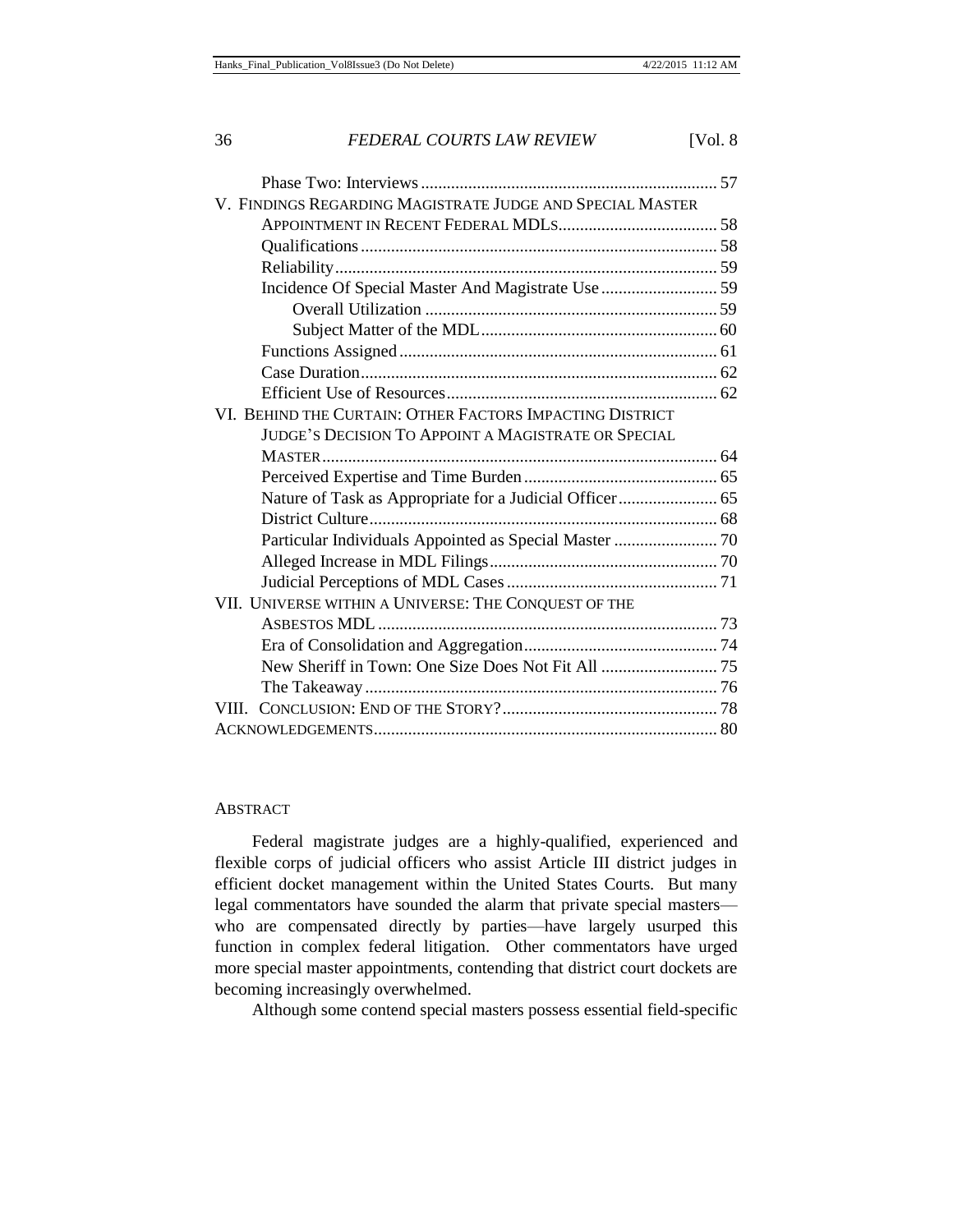expertise, their substitution in place of magistrate judges can have negative consequences: dramatically increasing the financial cost of the litigation, decreasing potential amounts available for settlement and even perhaps prolonging the litigation. Accordingly, there is growing public concern that special master appointments have evolved into a lucrative "cottage industry" fueled by unnecessary delegation of judicial authority. At its harshest, there has been some concern raised that a kind of "cronyism" may be perceived by the public as result of the frequency of special master appointments.

Comprehensive data on the frequency of special master appointments in multi-district cases and the relative costs to the litigants is virtually nonexistent. This thesis addresses the following questions: have district courts effectively replaced magistrate judges with special masters in the management of multi-district litigation? If so, what are the consequences?

The thesis concludes that district courts are using magistrate judges, not special masters, as the primary resource for assistance in managing multi-district litigation. Although special masters were used in 20% of the cases surveyed, magistrate judges were used in 54% of the cases surveyed. Furthermore, magistrate judges were used alone four times (in 45% of the cases) as often as special masters were used alone (in 11% of the cases) in managing multi-district litigation. Core adjudicatory functions such as factfinding and the resolution of non-dispositive motions were largely performed either by the district judge or magistrate judge. Further, broad delegations of judicial authority to special masters were rare. Arguments that a "longer term upward trend in MDL activity" should result in district courts increasing their use of special masters are unwarranted—the evidence suggests that district judges have made efficient decisions regarding magistrate judge assignments and it is not at all clear that multidistrict litigation dockets are actually increasing at a rate that requires additional special master appointments.

Appointing special masters, rather than using magistrate judges, can result in significantly increased expenses borne by the parties. These cases, however, tend to be rare—typically involving highly unique, technical or scientific issues. In light of the rarity and complexity of these cases, the overall costs and benefits resulting from the use special masters cannot be easily quantified. Instead, as a general rule, the weighing of the benefits and costs of special master appointments is properly committed to the sound discretion of the district judges. In the absence of evidence of systemic abuse, unreasonable expenses and delays, or similar due process burdens, the public should be reassured that district courts are properly weighing their use of magistrate judges versus special masters in managing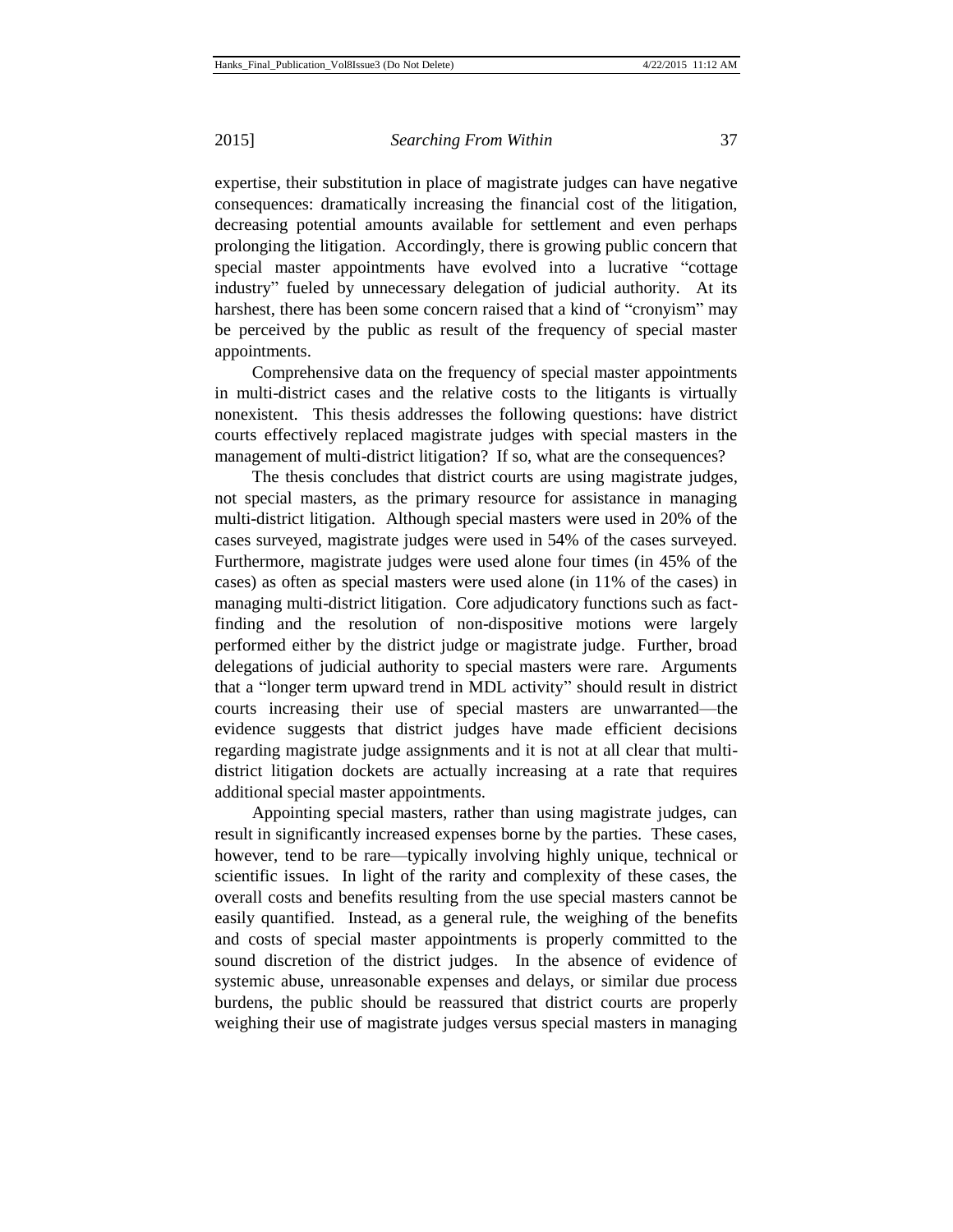l

## 38 *FEDERAL COURTS LAW REVIEW* [Vol. 8

multi-district cases.

## I. INTRODUCTION

The authors of the Federal Rules of Civil Procedure and the Federal Magistrate Act envisioned magistrate judges as the primary resource for district judges to call upon for assistance in managing complex cases.<sup>2</sup> As salaried federal judicial officers, magistrate judges provide a valuable resource that is virtually cost-free to the parties.<sup>3</sup> In fact, the Advisory Committee to Rule 53 stated its belief that, given the expanded role of magistrate judges in modern litigation, special master appointments would be "unnecessary" except in a very limited set of cases.<sup>4</sup> Nevertheless, in recent years, the legal community has seemingly perceived a dramatic increase in special master appointments in all types of federal cases.<sup>5</sup> While some contend special masters contribute valuable field-specific expertise, their increased use can also dramatically increase the financial burden upon

<sup>2.</sup> *See* Philip M. Pro & Thomas C. Hnatowski, *Measured Progress: The Evolution and Administration of the Federal Magistrate System*, 44 AM. U. L. REV. 1503, 1526 (2003) (magistrate judges are a corps of judicial officers created by Congress "to provide the federal district courts with supportive and flexible supplemental judicial resources . . . [to promote] prompt and efficient case resolution, and preserv[e] scarce Article III resources") (internal citations omitted); *see also* Thomas R. Garcia, Note, *Should Federal Magistrates Be Delegated the Authority to Approve Electronic Surveillance Applications?,* 18 W. NEW. ENG. L. REV. 271, 279 (1996) ("Congress intended the district courts to make extensive use of these new judicial officers.").

<sup>3.</sup> *See* Margaret Farrell, *The Function and Legitimacy of Special Masters: Administrative Agency for the Courts*, 2 WIDENER L. SYMP. J. 235, 273 (judges are "compensated by our justice system as a public good that is necessary for the just resolution of disputes.").

<sup>4.</sup> Special masters are private individuals appointed by a district court to assist in handling a case. These individuals are typically lawyers, retired judges, or legal academics. Irving R. Kaufman, *Masters in the Federal Courts: Rule 53*, 58 COLUM. L. REV. 452, 454-55 (1958). *See also* Linda Silberman, *Masters and Magistrates Part II: The American Analogue*, 50 N.Y.U. L. REV. 1297, 1309 (1975) (providing a history of the creation and use of special masters in federal courts). "Although the existence of magistrates may make the appointment of outside masters unnecessary in many instances . . . such masters may prove useful when some special expertise is desired or when a magistrate is unavailable for lengthy and detailed supervision of a case." FED. R. CIV. P. 53 advisory committee note (1983 Amendment) (discussing subdivision (a)).

<sup>5.</sup> *See* Linda J. Silberman, *Judicial Adjuncts Revisited: The Proliferation of Ad Hoc Procedure*, 137 U. PA. L. REV. 2131, 2141-42 (1989) ("It is ironic that the special master role, particularly in the pre-trial phase of litigation, appears to have been expanded rather than reduced by the appearance of federal magistrates."); *see also* Correy E. Stephenson, *Use of Special Masters in E-Discovery Disputes on the Rise*, NEW ENG. IN-HOUSE, Mar. 31, 2008, http://newenglandinhouse.com/2008/03/31/use-of-specia l-masters-in-ediscovery-disputes-on-therise/ ("The increased use of electronic discovery has resulted in a new cottage industry of sorts e-discovery special masters."); Dionne Searcey, *Judges Outsource Workload as Cases Get More Complex*, WALL ST. J., Sept. 29, 2013, http://www.wsj.com/articles/SB1000142405270230398390457909559305850367.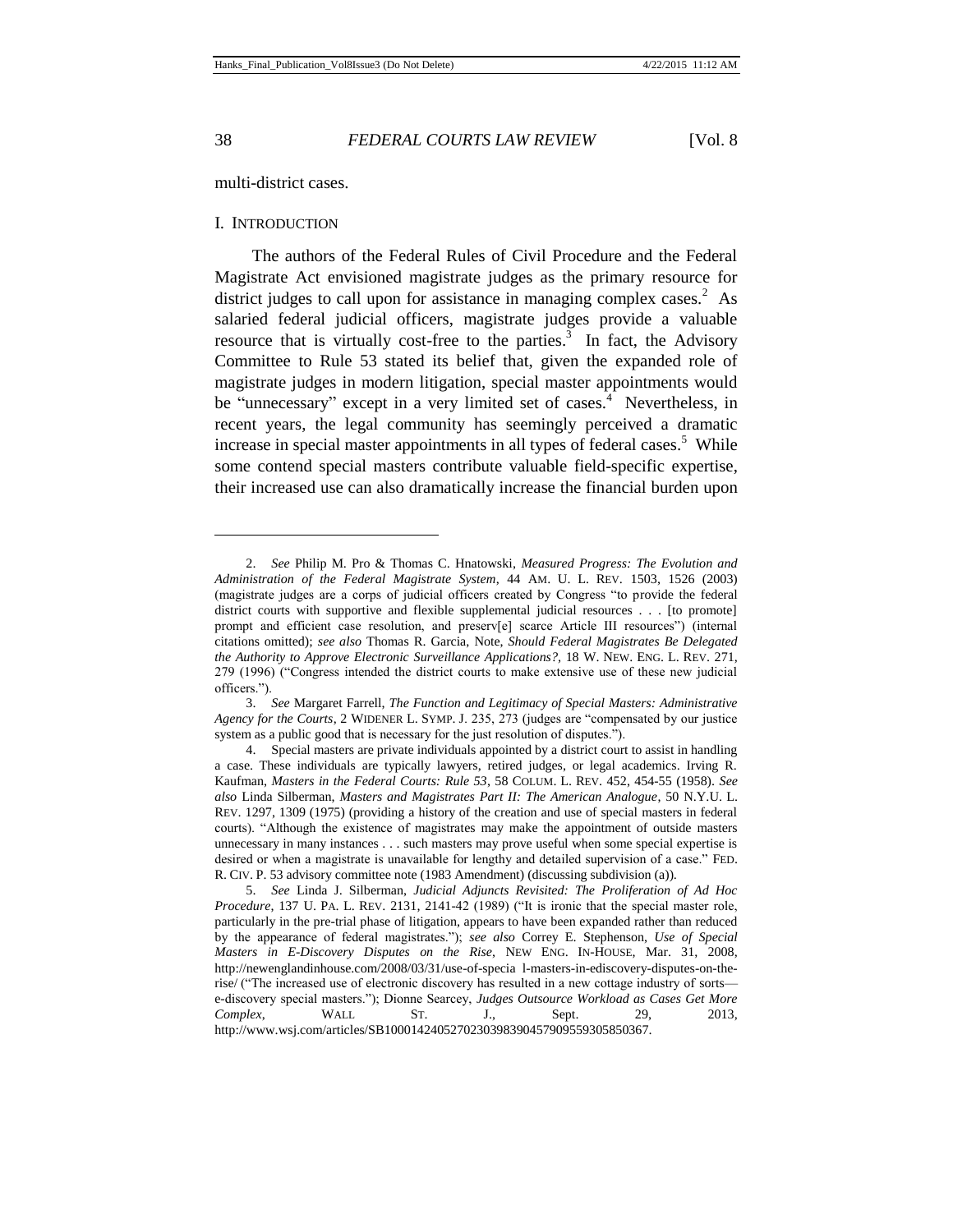l

#### 2015] *Searching From Within* 39

the parties<sup>6</sup> and may decrease potential amounts available for awards or even hamper settlement.<sup>7</sup> Comprehensive data on the number of special master appointments and their resulting costs and benefits to multi-district litigation<sup>8</sup> ("MDL") cases is nonexistent.<sup>9</sup> However, many commentators insist that such appointments are rapidly becoming staples of complex litigation<sup>10</sup> and that special masters are becoming a costly and "an almost Pavlovian response" by district judges facing complex cases.<sup>11</sup>

Special master appointments are perceived as a lucrative business opportunity for the bar, and this perhaps fosters a natural suspicion that judicial authority is being unnecessarily delegated.<sup>12</sup> The use of special masters also raises a number of concerns regarding the legitimacy of the process—concerns that can be avoided by the use of magistrate judges.<sup>13</sup> This thesis examines whether district judges are using magistrate judges in the manner envisioned by the Rules to manage multi-district litigation caseloads.

The thesis addresses the following questions: have district courts effectively replaced magistrate judges with special masters in managing MDL cases? If so, then what have been the consequences? To answer

9. The United States District Courts and the Administrative Office of the United States do not maintain statistics regarding the appointments of special masters.

*Id*. at 2137 (internal citations omitted).

<sup>6.</sup> Searcey, *supra* note 5 (special master rates "range roughly from \$300 to \$1,000 an hour, negotiated by the parties and the court"). These potential costs are particularly important to corporate litigants who often end up paying the special masters bills either directly or indirectly through settlement. Thus, special master utilization is an area of particular concern to this group of litigants. *See, e*.*g*. Panel, *The Use and Abuse of Referees and Special Masters in Discovery*, Ann. Meeting of Ass'n of Corp. Counsel, Oct. 23, 2011.

<sup>7.</sup> *See generally* Farrell, *supra* note 3, at 273-287.

<sup>8.</sup> Federal multi-district litigation was established in response to the increasing complexity of federal civil litigation and as an alternative to class actions. Its purpose was to coordinate and consolidate pretrial proceedings to facilitate efficient case management. *See generally* David A. Bell, *The Power to Award Sanctions: Does It Belong in the Hands of Magistrate Judges?*, 61 ALB. L. REV. 433, 437-40 (1997); *see also* Hon. John G. Heyburn II & Francis E. McGovern, *Evaluating and Improving the MDL Process*, 38 LITIGATION 26, 31 (2012).

<sup>10.</sup> Searcey, *supra* note 5, at 2.

<sup>11.</sup> Silberman, *supra* note 5, at 2158.

<sup>12.</sup> One commentator has expressed this suspicion more harshly:

To the extent that cases are shaped, ad hoc procedures embraced, settlements influenced and even coerced, and law articulated, special masters may represent an even greater threat to the integrity of the process because they are private individuals who are not institutionally entrusted with judicial powers. The danger of a new cottage industry, enhanced by large fees for special masters and endangered by potential cronyism and conflicts of interest, cannot be ignored when assessing the system of special masters presently in vogue.

<sup>13.</sup> *See* Margaret G. Farrell, *The Role of Special Masters in Federal Litigation*, SG046 ALI-ABA COURSE OF STUDY 1005, 1015 (2002) ("Because magistrates are full time [and] government paid . . . they do not present the same issues that are presented by the appointment of part time, party paid, expert masters appointed under Rule 53.").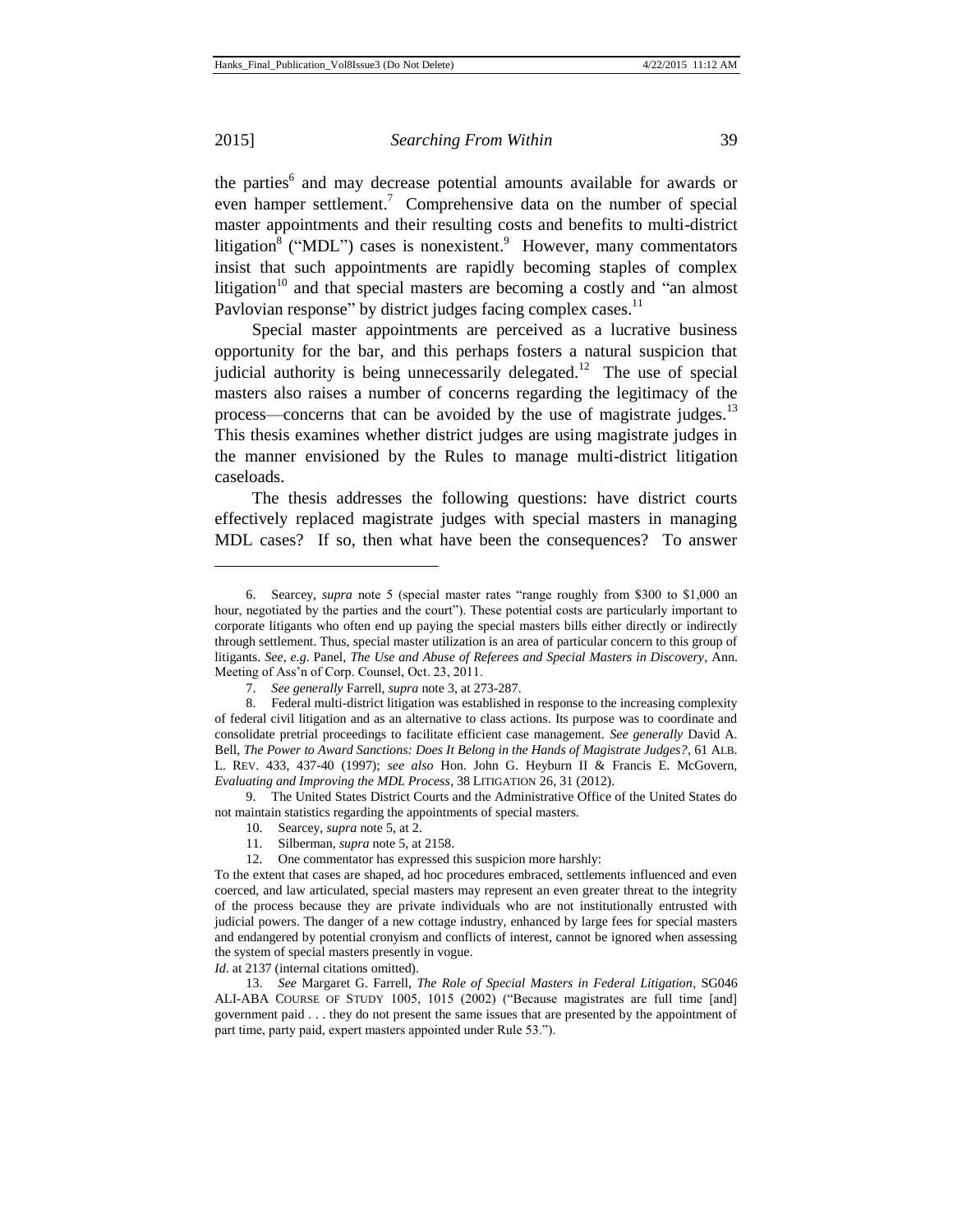these questions, docket entries and orders from all federal MDL cases closed in 2011 and 2012 were analyzed, with particular attention paid to the frequency and function of magistrate judge and special masters. Interviews were also conducted with district judges who use magistrate judges, special masters, or both to manage MDL cases. Magistrate judges who have been assigned to MDL cases were also interviewed. Finally, data regarding docket loads in districts managing MDL cases were analyzed.

Section I addresses the evolution of the magistrate judges corps and its importance to the effective management of complex litigation in the federal courts. Section II examines the presumption created by the Rules that magistrate judges, not special masters, should be the primary resource for district courts to manage complex litigation. This Section also examines why the presumption exists and the benefits to the legal justice system envisioned by the Rules. Section III sets forth the research design constructed to answer the questions posed by the thesis. Sections IV and V present the data obtained from the research design and discuss the implications of these findings. Section VI presents a case example of the need for cross-pollination of MDL management strategies among district courts involving the use of magistrate judges. Section VII presents a summary of the major conclusions of the thesis, with recommendations for future decisions regarding the use of magistrate judge assignments in MDL cases.

#### II. EVOLUTION OF FEDERAL MAGISTRATE JUDGES

l

The Federal Magistrates Act of 1968 (the "Act"), created a corps of "legal officers whose role is to promote judicial economy"<sup>14</sup>—making federal courts a more fair, inexpensive and expeditious forum for dispute resolution. Since the passage of the Act, magistrate judges have played an important role in the federal judiciary's success in effectively managing complex litigation.<sup>15</sup> There are almost as many full-time magistrate judges as active district judges, $16$  and the Act provides great flexibility as to how

<sup>14.</sup> *Magistrate Law —Rule 11 Sanctions — Second Circuit Leaves Classification Of Magistrate Judges' Rule 11 Sanctions Unresolved*. *— Kiobel v*. *Millison*, 592 F.3d 78 (2d Cir. 2010), 124 HARV. L. REV. 1327, 1327 (2011).

<sup>15.</sup> *See generally* Pro & Hnatowski, *supra* note 2, at 1526-1529; *see also* ARTHUR R. MILLER, AM. LAW INST., COMPLEX LITIGATION: STATUTORY RECOMMENDATIONS AND ANALYSIS 4 (1994) ("complex litigation" is typically defined as "multiparty, multiforum" litigation).

<sup>16.</sup> ADMIN. OFFICE OF THE UNITED STATES COURTS, *Table 1*.*1*: *Total Judicial Officers— Courts of Appeals, District Courts, and Bankruptcy Courts*, JUDICIAL FACTS AND FIGURES (2012), *available at* http://www.uscourts.gov/uscourts/Statistics/JudicialFactsAndFigures/2012/Table101.pdf.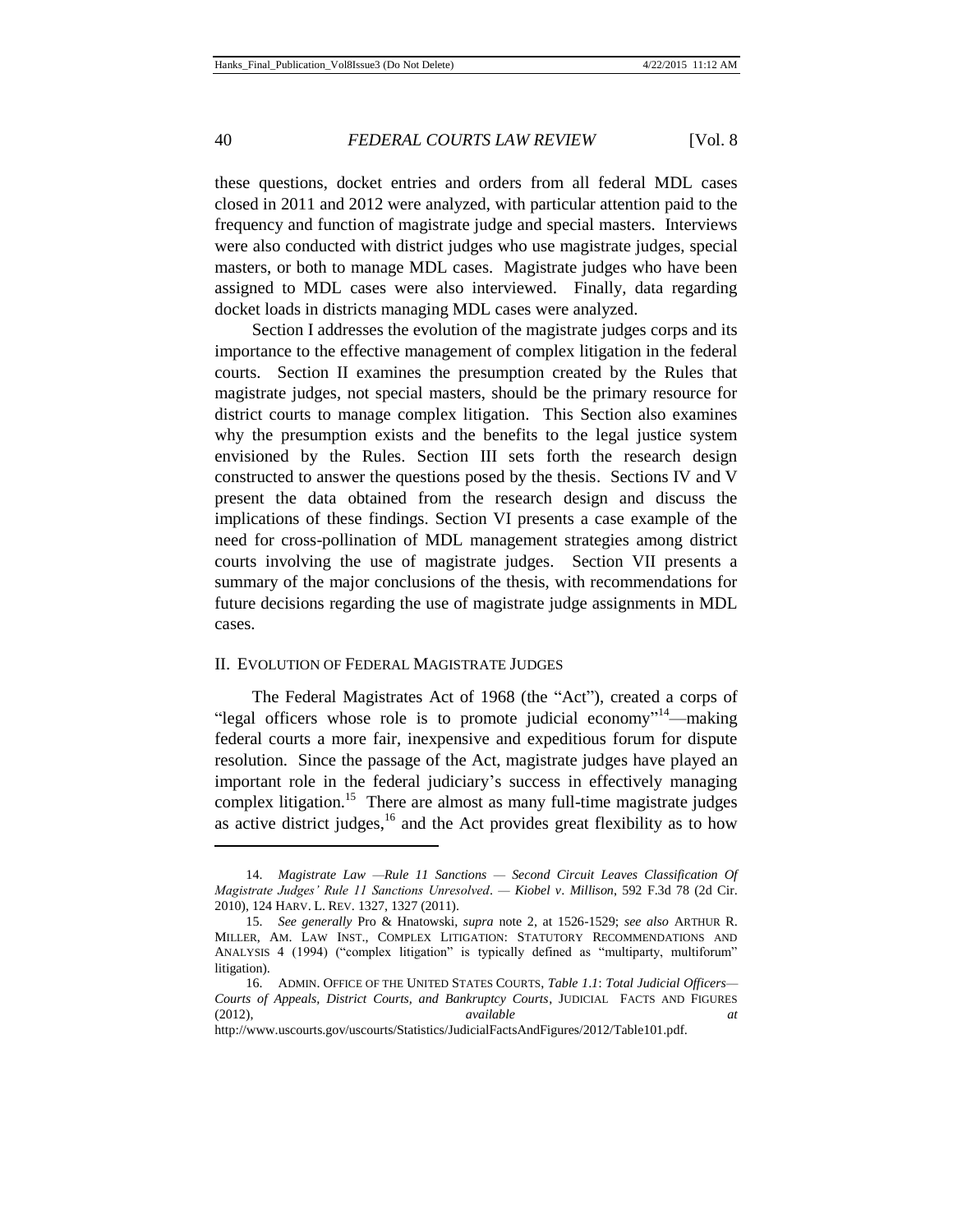$\overline{a}$ 

#### 2015] *Searching From Within* 41

the magistrate judges may be used. $17$ 

Today's magistrate judge corps has evolved to be capable of performing virtually any task that a district judge may delegate. Since the 1968 creation of the Act:

"[M]agistrate judges have assumed many of the duties and responsibilities of district judges. Magistrate judges are often called upon, for example, to rule on discovery and suppression of evidence motions, issue reports and recommendations on dispositive motions, adjudicate petty offenses and misdemeanor cases, and even, with the consent of the parties, preside over the trial of civil actions." <sup>18</sup> In addition to acting as adjudicators in civil and some criminal matters, magistrate judges have also become skilled in mediation and other forms of alternative dispute resolution.<sup>19</sup> "It is no exaggeration to say, as the Supreme Court recently did, that the role of the magistrate in today's federal judicial system is nothing less than indispensable.<sup>"20</sup> As a result of the flexibility afforded by these magistrate judges, studies have concluded that federal courts are "better able" to handle complex cases than their state counterparts. $2<sup>1</sup>$ 

Although magistrate judges serve eight-year terms, as opposed to the life appointment of district judges, they share many other characteristics with Article III district judges. Like district judges, magistrate judges are highly qualified career judicial officers. Magistrate judge appointments result from a rigorous and bipartisan merit-based selection process.<sup>22</sup> As a result, magistrate judge qualifications often mirror those of district judges.<sup>23</sup> Many magistrate judges come from the nation's top law firms and law schools, and many have extensive experience in high-profile, high-value cases.<sup>24</sup> Many are former law clerks to federal district and appellate judges.

<sup>17.</sup> Pro & Hnatowski, *supra* note 2, at 1520-22.

<sup>18.</sup> Bell, *supra* note 8, at 433 (internal citations omitted).

<sup>19.</sup> *See* Pro & Hnatowski, *supra* note 2, at 1526-28; *see also id*. at 1522 (noting "The emerging role of magistrate judges, many of whom conduct settlement conferences and preside over summary jury trials and other forms of [alternative dispute resolution]").

<sup>20.</sup> Bell, *supra* note 8, at 433 (internal citation omitted).

<sup>21.</sup> *See, e*.*g*., STATE OF NEW JERSEY REPORT OF THE SUPREME COURT COMMITTEE ON ENVIRONMENTAL LITIGATION 21 (1990) ("Members of the Committee have found that federal courts are better able to manage these complex environmental cases than our state courts, primarily because of the effectiveness of United States magistrates.").

<sup>22.</sup> Bell, *supra* note 8, at 439 ("Magistrate judges are judicial officers appointed by the judges of the district in which they sit, with the assistance of a citizen merit selection panel."); *see also* 28 U.S.C. §631(a), (b)(5) (appointment and tenure of magistrate judges).

<sup>23.</sup> *See, e*.*g*.*,* Pro & Hnatowski, *supra* note 2, at 1526 (noting that magistrate judge appointments have "attracted lawyers and state judges of the highest caliber to the position").

<sup>24.</sup> *See generally* UNITED STATES COURTS, [http://www.uscourts.gov.](http://www.uscourts.gov/) Biographical information on all magistrate judges is contained on the United States Courts' internal electronic directory and is not available to the public. This information is collected and maintained by the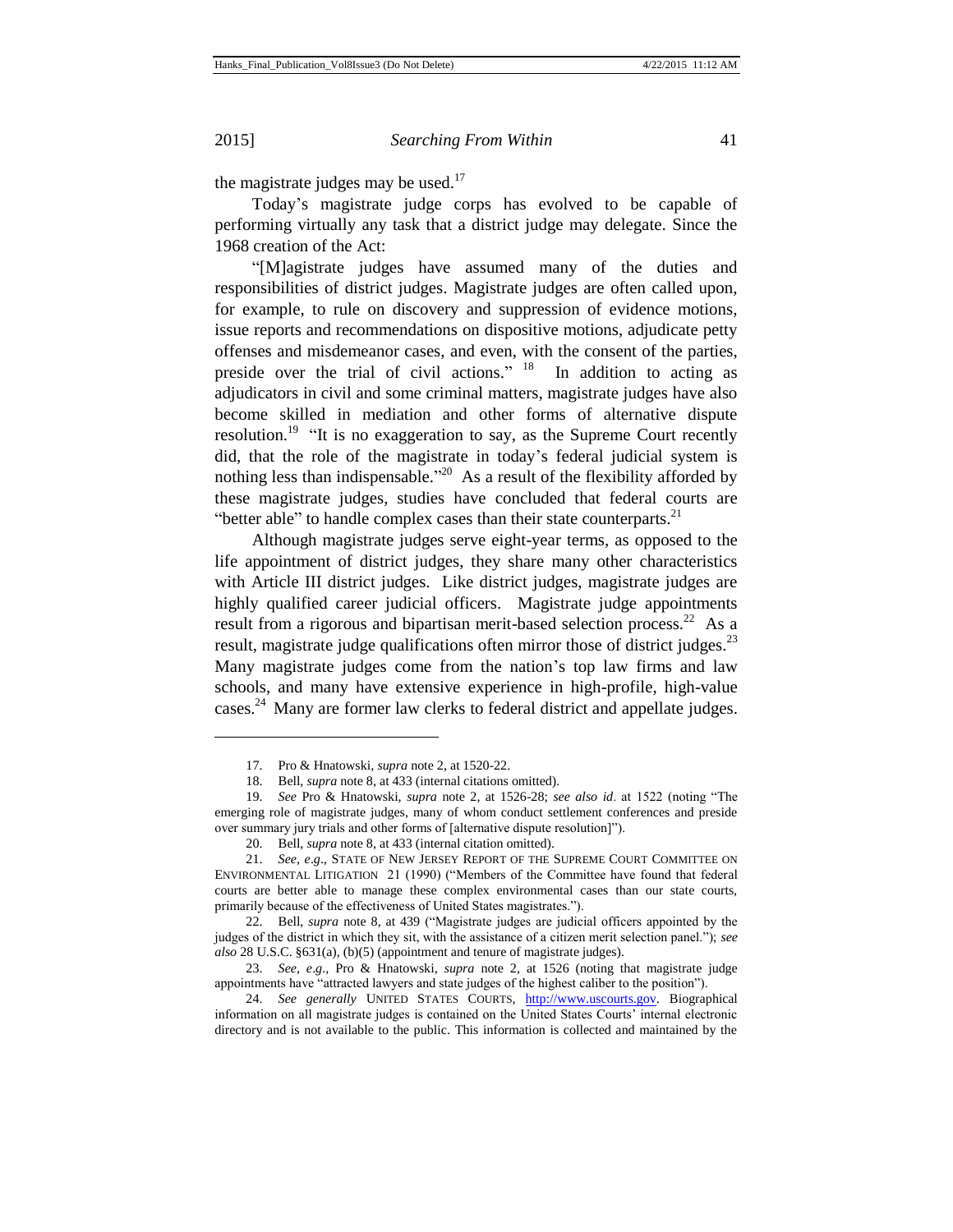Others have distinguished themselves as past Assistant United States Attorneys.<sup>25</sup> Additionally, an increasing number of magistrate judges are appointed after serving as state trial and appellate jurists.<sup>26</sup> At the same time, there has been a steady increase in the number of federal magistrate judges elevated to serve as Article III district judges. In the past 10 years, 57 magistrate judges have been elevated to the position of district judges.<sup>27</sup>

Further, magistrate judges receive substantial preparation for their unique role. At the beginning of their tenure, and periodically during their term, magistrate judges are trained in judicial theory and practice. Much of this training is especially devoted to courtroom and case management, as well as issues such as due process, neutrality, and the ethical considerations presented by MDLs and other complex federal litigation.<sup>28</sup>

As noted above, the Act envisions a flexible role for magistrate judges dictated by the needs of the district court. District judges may task magistrate judges as pre-trial and discovery managers, early neutral evaluators, arbitrators, and mediators.<sup>29</sup> In these various capacities, magistrate judges may be asked to make recommendations on complex discovery issues and to formulate findings of fact and conclusions of law; facilitate settlement negotiations or joint stipulations; or enter remedial or injunctive orders and monitor compliance with those orders.<sup>30</sup> Further, magistrate judges commonly sit as the ultimate trier of fact.<sup>31</sup> Under the Act, a magistrate judge may conduct a jury or bench trial and render final disposition of cases when the parties have consented.<sup>32</sup>

The adaptability of the magistrate judge corps and the speed at which

Administrative Office of the United States Courts, www.uscourts.gov. Individual magistrate judges may post their biographical information on their district court websites or the information may be obtained from the state bars of which the judges are members.

<sup>25.</sup> *Id*.

<sup>26.</sup> *Id*.

<sup>27.</sup> *Id*.

<sup>28.</sup> Information about the various judicial educational programs offered every year is maintained on the internal website of the Federal Center for the Judiciary, *available at*  www.fjc.gov.

<sup>29.</sup> *See* Bell, *supra* note 8, at 434 (noting that a magistrate can be designated "to hear and determine any pretrial matter except for eight enumerated exceptions") (internal citations omitted); *see also* R. Lawrence Dessem, *The Role of the Federal Magistrate Judge in Civil Justice Reform*, 67 ST. JOHN'S L. REV. 799, 836 (1993) (setting out numerous functions and tasks that can be performed by magistrate judges under the Act).

<sup>30.</sup> Dessem, *supra* note 29, at 804-05.

<sup>31.</sup> For information regarding the number and types of trials conducted by magistrate judges nationwide for fiscal year 2013, *see* JUDICIAL BUSINESS OF THE U.S. COURTS: ANNUAL REPORT OF THE DIRECTOR (2013),available at http://www.uscourts.gov/Statistics/JudicialBusiness/2013.aspx.

<sup>32.</sup> *See* 28 U.S.C. § 636(b)(2).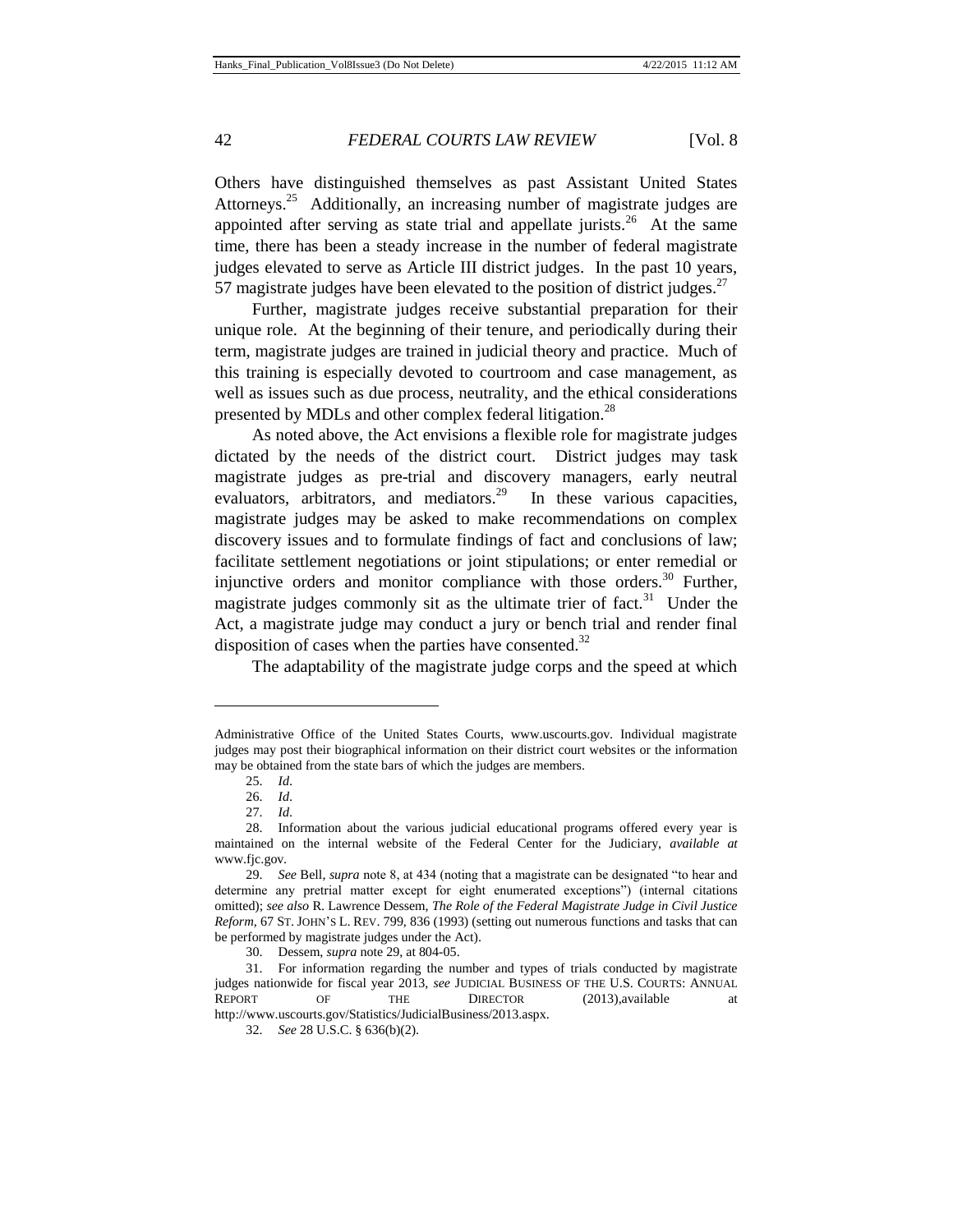it responds to new challenges within the federal judiciary has been remarkable. A good example of this is the evolution of the role of magistrate judges in alternative dispute resolution ("ADR"). Some commentators initially believed that magistrate judges could not be effective in this role because they lacked the training and skill of full-time ADR practitioners.<sup>33</sup> Others were concerned that, in light of their other duties, magistrate judges would not have adequate time to devote to ADR. $34$ In 1990, Congress passed the Civil Justice Reform Act, which required district courts to devise plans for the reduction of administrative costs.<sup>35</sup> By 1991, 34 districts had devised such plans.<sup>36</sup> Twelve of the plans included some form of alternative dispute resolution using magistrate judges.<sup>37</sup>

Today, magistrate judges have become an indispensable part of ADR case management in many federal district courts.<sup>38</sup> As commentators note, magistrate judges are the "most effective alternative dispute resolution tool in the federal judiciary."<sup>39</sup> Further, "[w]hile many [alternative dispute resolution] procedures exist, none combine the stature of an independent judiciary with the amorphous, human qualities of traditional alternative dispute resolution like magistrate-assisted settlement. Slightly separated from the Article III judiciary, United States Magistrates are able to facilitate effective settlement conferences by remaining neutral, non-coercive, and authoritative."  $40$  As the ADR evolution demonstrates, concerns about increases in magistrate judge workloads "are not insurmountable" and these concerns should not be a bar to the innovative use of magistrate judges in managing complex litigation.<sup>41</sup>

<sup>33.</sup> *See* Peter Lantka, *The Use of Alternative Dispute Resolution in the Federal Magistrate Judge's Office: A Glimmering Light Amidst the Haze of Federal Litigation*, 36 UWLA L. REV. 71, 78 (2005).

<sup>34.</sup> *See generally id*. at 90-91.

<sup>35.</sup> Patrick E. Longan, *Bureaucratic Justice Meets ADR: The Emerging Role for Magistrates as Mediators*, 73 NEB. L. REV. 712, 716-717 (1994).

<sup>36.</sup> *Id*. at 717.

<sup>37.</sup> *Id*.

<sup>38.</sup> See, *Lantka*, *supra* note 33, at 88 n.115 ("Magistrates' role in settlement conferences has been seen as the most drastic effect the office has had on the federal judiciary. Cases are often twice as likely to settle when a magistrate is involved in the settlement process in addition to the trial judge.") (internal citations omitted).

<sup>39.</sup> *Id*. at 93.

<sup>40.</sup> *Id*.

<sup>41.</sup> *Id*. at 91-93.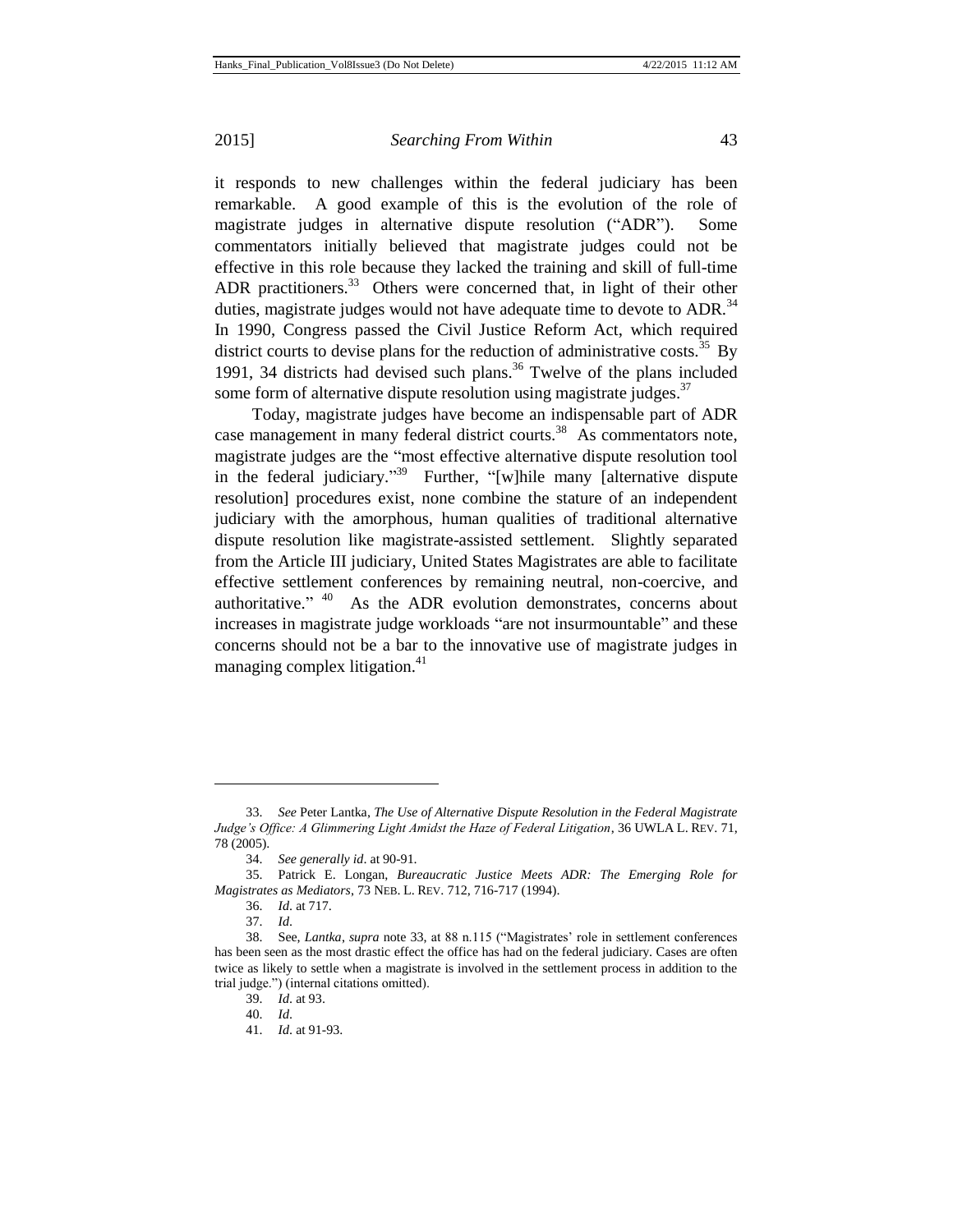$\overline{a}$ 

44 *FEDERAL COURTS LAW REVIEW* [Vol. 8

## III. RULE 53 MANDATES FOR SPECIAL MASTER APPOINTMENTS

## *Presumption In Favor of Magistrate Judges*

In addition to using magistrate judges, district courts have also traditionally called upon special masters to manage complex cases.  $42$ Federal Rule of Civil Procedure 53 is the primary mechanism for appointing special masters in federal cases. $43$  Rule 53 commits the weighing of the benefits and costs of special master appointments to the discretion of the district courts. However, Rule 53 specifically acknowledges that a district court's decision to use a private retained special master may impose additional financial burdens upon the parties.<sup>44</sup> Accordingly, Rule 53 creates a presumption in favor of the assignment of magistrate judges. When assistance is needed, a district court should first consider using its magistrate judges before appointing a special master. In other words, "appointment of a master must be the exception and not the rule." 45

The Rule reflects its presumption in favor of magistrate judges by limiting the circumstances under which a district judge may appoint a special master. First, Rule 53 states that the district judge may appoint a special master to address pretrial and post-trial matters "only . . . [if the matters] cannot be effectively and timely addressed" by an "available district judge or magistrate judge in that district."<sup>46</sup>

Second, Rule 53 precludes special masters from performing the core judicial functions of conducting trials and making findings of facts in nonjury cases except in two very narrow circumstances: (i) where some

<sup>42.</sup> The benefits that paid private special masters and magistrate judges who have been designated as special masters can bring to litigation have been the subject of considerable scholarship. *See* Thomas E. Willging et al., FED. JUDICIAL CTR., SPECIAL MASTERS' INCIDENCE AND ACTIVITY (2000) [hereinafter "FJC Study"]. Section 636(b)(2) of the Act provides for the appointment of magistrate judges as special masters when one is needed to perform duties outside of those expressly delegated to magistrate judges. *See also* FED R. CIV. P. 53 advisory committee's note (2003).

<sup>43.</sup> Special masters can also be appointed pursuant to the district courts' long established inherent powers "to provide themselves with appropriate instruments for their duties," including the authority to appoint special masters with or without the consent of the parties to "simplify and clarify issues and to make tentative findings." Farrell, *supra* note, at 1011 (citations omitted); *see also Ex parte Peterson*, 253 U.S. 300, 314 (1920).

<sup>44.</sup> FED R. CIV. P. 53 (2003 amendments to subdivision (h)). ("The need to pay compensation is a substantial reason for care in appointing private persons as masters."); FED R.  $CIV.$  P.  $53(a)(3)$  (courts must consider the fairness of imposing likely expenses on litigants when appointing a master).

<sup>45.</sup> FED R. CIV. P. 53 advisory committee's note (2003).

<sup>46.</sup> FED R. CIV. P. 53(a)(c).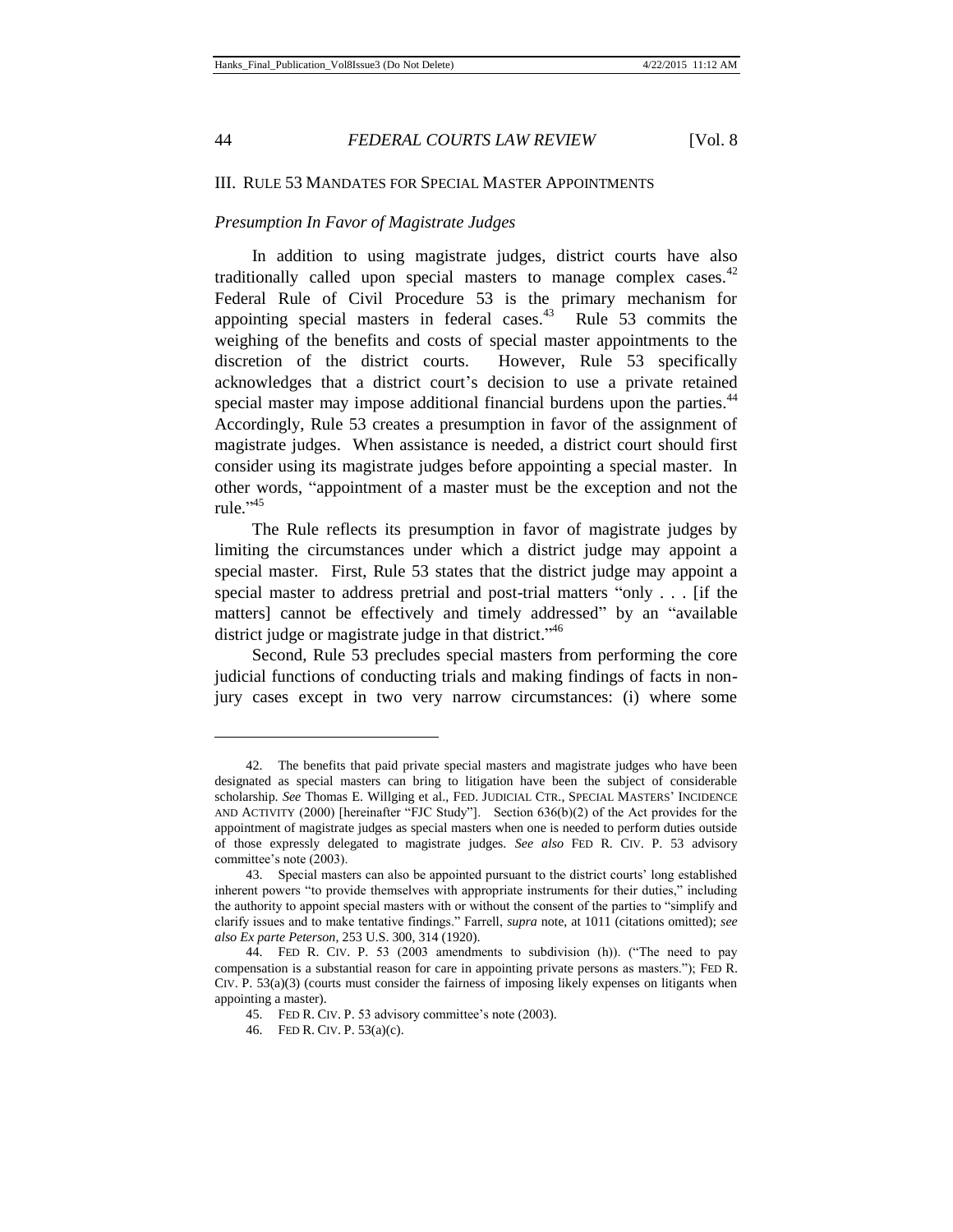l

## 2015] *Searching From Within* 45

"exceptional condition" warrants it; or (ii) where "essentially ministerial determinations" such as an accounting or a resolution of a "difficult computation of damages" are needed.<sup>47</sup> Courts have strictly construed the "exceptional condition" language as mandating that district judges maximize the use of their district's resources—including magistrate judges—before appointing a special master.<sup>48</sup> If challenged, a district court that appoints a special master for such tasks without making a finding of an "exceptional" condition and articulating the basis for choosing not to assign the task to a magistrate judge may have committed reversible error.<sup>49</sup> The Third Circuit made such a finding in *Prudential Insurance Company of America v. United States Gypsum Co.,* noting*,* "[i]ndeed, the district court has neither given us specific reasons for appointing a special master nor has it called our attention to any particular, unique, special or exceptional circumstances with which a magistrate judge could not deal effectively or which would require that a magistrate judge be replaced by special master." 50

Third, Rule 53 permits appointment of a special master to "perform duties consented to by the parties.<sup> $51$ </sup> But this provision is not as broad as it seems— "[p]arty consent does not require that the court make the appointment; the court retains unfettered discretion to refuse the appointment."<sup>52</sup> The Comments to Rule 53 accordingly reflect the

49. *Prudential Ins*. *Co*. *of Am*. *v*. *U*.*S*. *Gypsum Co*.*,* 991 F.2d. 1080, 1085 (3rd Cir. 1993) (finding that the appointment of a special master violated Rule 53 mandates).

50. *Id*.; *see also* Richard A. Posner, *Coping With the Caseload: A Comment on Magistrates and Masters*, 137 U. PA. L. REV. 2215, 2217 n.7 (1989) ("implying that a judge who 'referred summary judgment proceedings [in a complex antitrust case] to a special master . . . that the judge then adopted without independent analysis' displayed a lack of 'sensitivity to the problems of excessive delegation of judicial power . . . and to the precise language of Rule 53(b)") (internal citation omitted).

<sup>47.</sup> FED R. CIV. P. 53(a)(1). Special masters were originally created to perform accounting and damages calculations in early English courts. *See generally* Silberman, *supra* note 4.

<sup>48.</sup> FED. R. CIV. P. 53(a)(1)(B)(i). *See, e*.*g*., *La Buy v*. *Howes Leather Co*.*, Inc*., 352 U.S. 249 (1957) (finding that general complexity of litigation, projected length of trial, and congestion of court's calendar did not constitute "exceptional circumstances" justifying appointment of a trial-level special master). However, assuming every other Rule 53 requirement has been satisfied, this would not preclude a more limited scope of appointment of a special master, *i*.*e*.*,* to narrow the issues by resolution of specific pre-trial or non-dispositive matters, settlement negotiations, or post-trial implementation of a decree. *See* MANUAL FOR COMPLEX LITIGATION (4th ed.) Sec. 11.52; *See also In re United States,* 816 F.2d 1083, 1085 (6th Cir. 1987) (reversing a district court's appointment of special master, notwithstanding the district court's articulation of calendar congestion, complexity of issues, lengthy trial, extraordinary pre-trial management in a case with more than 250 parties, and public interest in speedy disposition of the matter as exceptional conditions warranting the reference.).

<sup>51.</sup> Fed. R. Civ. P. 53.

<sup>52.</sup> FED. R. CIV. P. 53 advisory committee's note (2003).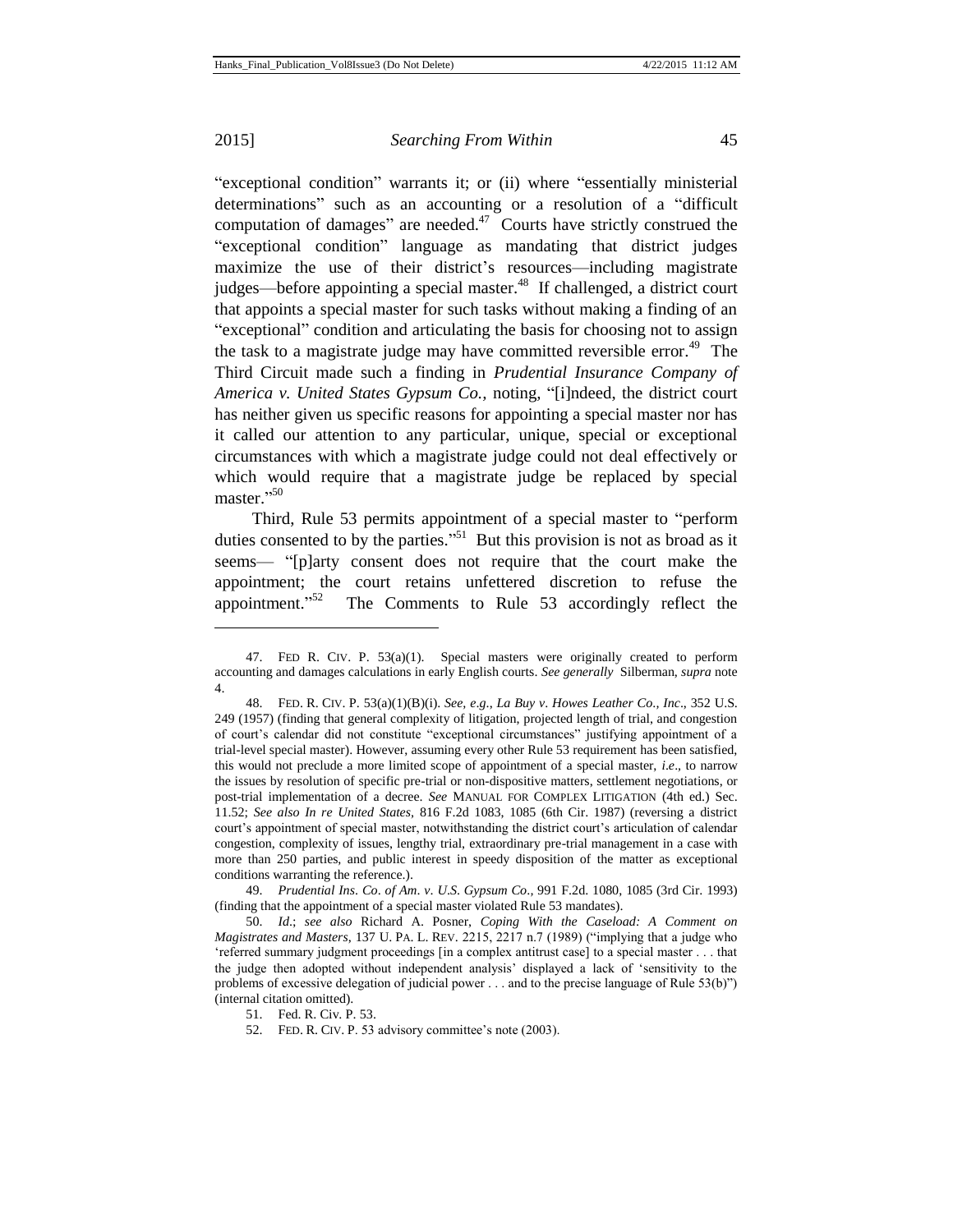Advisory Committee's belief that, except in cases requiring the technical expertise of special master or when a magistrate judge is unavailable, "the existence of magistrates may indeed make the appointment of outside masters unnecessary in many instances."<sup>53</sup>

Finally, before appointing a special master for any purpose, district courts are directed to pay "particular attention . . . to the prospect that a magistrate judge may be available for special assignments."<sup>54</sup> Rule 53 states that district judges must also specifically consider "the fairness of imposing the likely expenses on the parties" and must avoid "unreasonable expense or delay" when deciding to appoint a special master.<sup>55</sup>

Pursuant to Rule 53, a magistrate judge may perform any duty that may be performed by a special master.<sup>56</sup> The Comments provide also that, if a district judge wishes to assign a magistrate judge a task that could not be performed under the Act, but could instead be performed under Rule 53, the district court may formally designate the magistrate judge as a "special master."<sup>57</sup> In contrast, the district courts do not have the same flexibility in appointing special masters to tasks that are normally performed by magistrate or district judges, the most important of which is sitting as a trier of fact.<sup>58</sup>

## *Benefits of Magistrate Judges*

Rule 53 and its Comments state a plain preference for the use of magistrate judges over special masters. The Rule thus acknowledges the many benefits of magistrate judge assignments in complex civil cases.

<sup>53.</sup> *Id*.

<sup>54.</sup> *Id*.

<sup>55.</sup> FED. R. CIV. P. 53 (a)(3). Although the Rule requires district judges to "consider" these factors before appointing a special master, it does not require them to explain their reasons for the appointment. Instead, the Rule mandates that district judges carefully delineate the scope of the authority granted to the special master.

<sup>56.</sup> FED. R. CIV. P. 53 advisory committee's notes (2003) ("[t]here is statutory authority to appoint a magistrate judge as special master . . . [but] . . . no apparent reason to appoint a magistrate judge to perform as master duties that could be performed in the role of magistrate judge.").

<sup>57.</sup> *Id*. ("[I]t may be appropriate to appoint a magistrate judge as a master when needed to perform functions outside those listed in § 636(b)(1)."); *see also* James S. DeGraw, *Rule 53, Inherent Powers, and Institutional Reform: The Lack of Limits on Special Masters*, 66 N.Y.U. L. REV. 800, 801 n.8 (Magistrate judges are preferable as special masters for a number of reasons, including comparatively fewer time constraints, much-reduced expenses to litigants, and familiarity with judicial work.) (internal citations omitted).

<sup>58.</sup> FED. R. CIV. P. 53 advisory committee's note (2003) (precluding special masters from performing certain core judicial functions except upon on one of two findings by the court, noting "[a]t the extreme, a broad delegation of pre-trial responsibility as well as a delegation of trial responsibilities can run afoul of Article III.").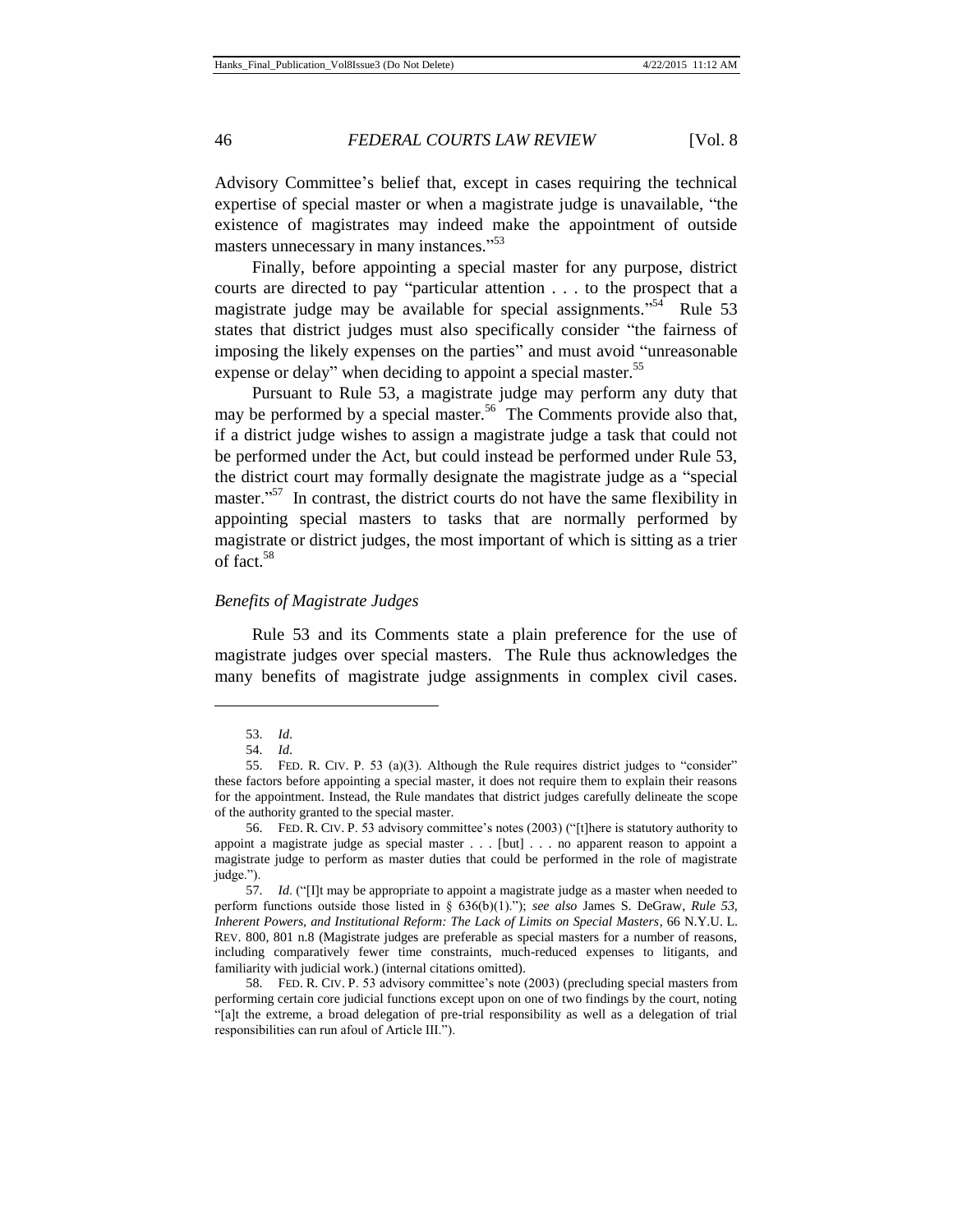There are number of reasons why magistrate judges, as federal judicial officers, are preferable to outside special masters for managing complex litigation.

## Cost

 $\overline{a}$ 

The most apparent advantage of magistrate judge assignments is the financial savings to the litigants. Magistrate judges are public servants who are paid out of public funds. Accordingly, the use of a magistrate judge does not pose any additional financial cost for parties who are already in federal court.<sup>59</sup> Further, magistrate judges have a trained legal staff of law clerks and research librarians, as well as the ability to call upon the resources of the district's clerk. The district clerk may provide administrative assistance, translation services, conference rooms and courtrooms for proceedings and depositions, and electronic recording of conferences and hearings. Additionally, the district clerk can provide immediate access to court records and transcripts of other proceedings before the district judge. Finally, appointing magistrate judges to manage MDL cases avoids the potential for expensive special master fee disputes, which can add more contention to the end of a long and difficult litigation process.<sup>60</sup>

In contrast, using an outside special master to manage complex litigation can be extremely expensive—"[t]he need to pay compensation is a substantial reason for care in appointing private persons as masters."<sup>61</sup> Federal MDL cases, by their very nature, are lengthy and complex and they can require many years of a special master's attention. In addition to the cost of the special master's hourly rate—a rate reflecting the experience and expertise that led to the appointment—the litigants incur the cost of the special master's support staff, as well as transcriptions and other fees for each proceeding. As a result, special master fees in the largest MDL cases

<sup>59.</sup> Farrell, *supra* note 3, at 273.

<sup>60.</sup> *See, e*.*g*.*,* United States v. Krizek, 111 F.3d 934, 943 (D.C. Cir. 1997) (affirming award of fees to special master notwithstanding challenge to provision in order of reference that delegated master's functions to legal assistants where efficient and economical); *see also* David I. Levine, *Calculating Fees of Special Masters,* 37 HASTINGS L.J. 141, 179 (1985) (discussing litigants' difficulty in challenging special master fee awards on appeal); Margaret G. Farrell, *Special Masters*, FEDERAL JUDICIAL CENTER - REFERENCE MANUAL ON SCIENTIFIC EVIDENCE 614 (1st ed. 1994) (noting that while some attorneys privately object to the fees and expenses charged by masters, they are reluctant to voice their objections "for fear of alienating an important decision maker in their case and possibly the judge who appointed him or her.").

<sup>61.</sup> *See, e*.*g*.*, Silberman*, *supra* note 5, at 2150 (discussing the "staggering" costs of some of the largest MDL cases); *see also* FED R. CIV. P. 53 (2003 amendments to subdivision (h)).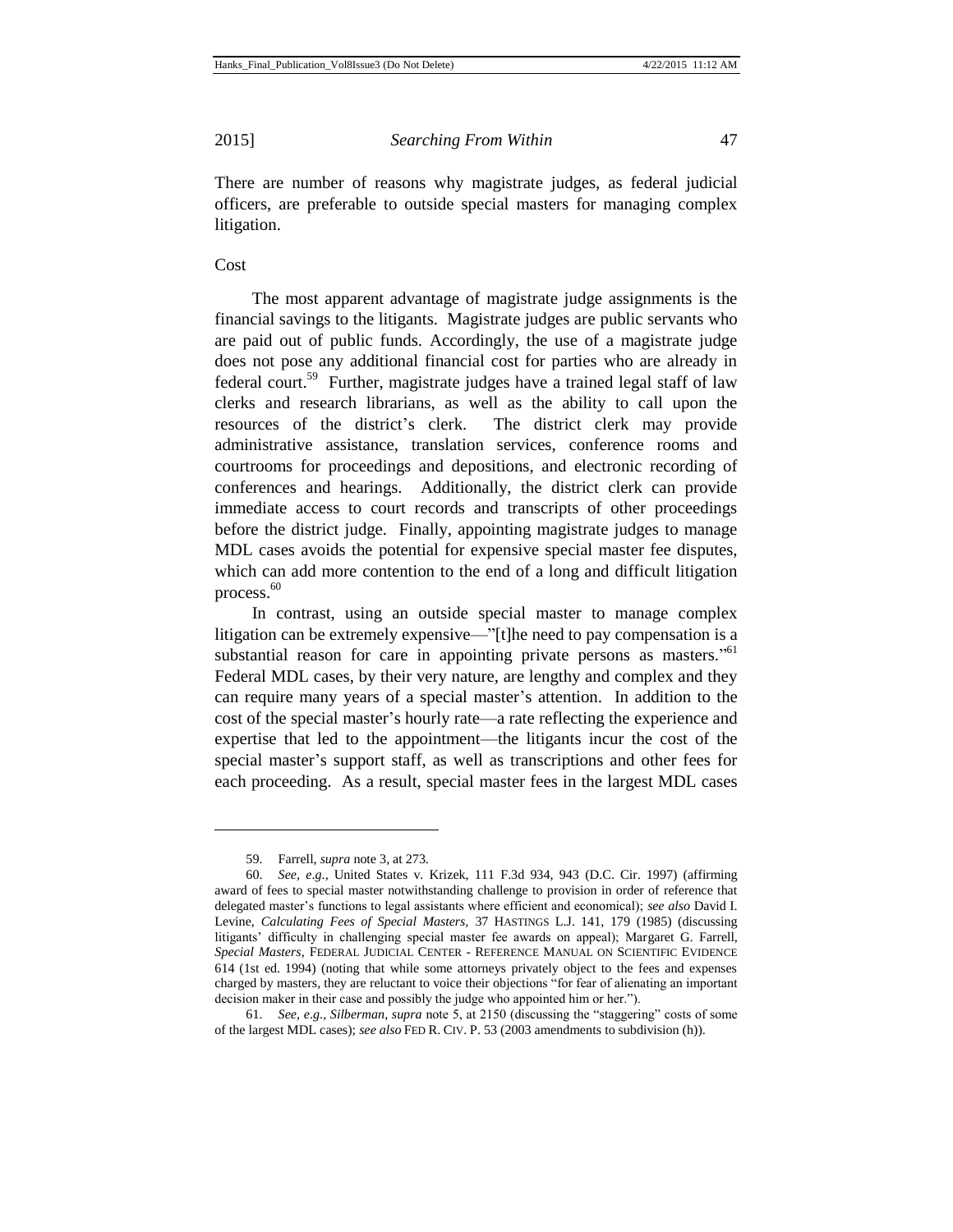have reached into the hundreds of thousands of dollars.<sup>62</sup>

## Potential for Unnecessary Delay

Using special masters in place of magistrate judges to manage MDL cases can also lead to delay and case stagnation. The plain language of Rule 53 acknowledges the very real danger of "unreasonable expense and  $delay.^{\cdot 63}$ "Increased financial costs" and delay are reported by commentators as the "most-cited" justification for the requirement that district courts use magistrate judges rather than special masters except in extraordinary circumstances.<sup>64</sup> In some cases involving particularly numerous issues or litigants, the special masters appointed have served for many years—in essence, that single appointment becomes a significant portion of their entire career.<sup>65</sup> This raises the danger that special masters may become invested in prolonging the litigation, consciously or unconsciously, to perpetuate their own employment.<sup>66</sup>

#### Neutrality

 $\overline{a}$ 

Using a magistrate judge to manage a federal MDL case also avoids potential problems regarding the neutrality of a special master and the unconscious perception bias a special master may form against one party or the other. $67$  As judicial officers, magistrate judges are officers of the district court and their neutrality is assured by merit selection, extended professional training, eight-year tenures and fixed salaries that are not dependent on the litigation. Finally, perhaps most importantly, magistrate judges are bound by all of the judicial canons of ethics at all times.<sup>68</sup>

By contrast, the neutrality of special masters is not assured by their

<sup>62.</sup> For example, in the Agent Orange Product Liability Litigation the total fees for the three masters was reported to "total hundreds of thousands of dollars." Peter H. Schuck, *The Role of Judges in Settling Complex Cases: The Agent Orange Example*, 53 U. CHI. L. REV. 337, 359 (1986). Another estimate deduced the fees plus expenses, paid to one firm alone, as totaling more than \$3 million. Stephen Labaton, *Five Years After Settlement, Agent Orange War Lives On*, N.Y. TIMES, May 8, 1989, at D1. *See also* Levine, *supra* note 57, at 142 (noting that the issue of special masters fees has largely been overlooked in academic literature).

<sup>63.</sup> FED. R. CIV. P. 53(a)(3).

<sup>64.</sup> Farrell, *supra* note 61, at 614.

<sup>65.</sup> *Id*. *See also Silberman*, *supra* note 5, at 2174 (use of special masters is expensive and may impact focusing on a case's merits).

<sup>66.</sup> Farrell, *supra* note 61, at 614.

<sup>67.</sup> Farrell, *supra* note 3, at 276.

<sup>68.</sup> Farrell, *supra* note 13, at 1033 (noting that, because of the activist nature of their methods, "it may not be appropriate to apply all judicial canons to the ethics of special masters.").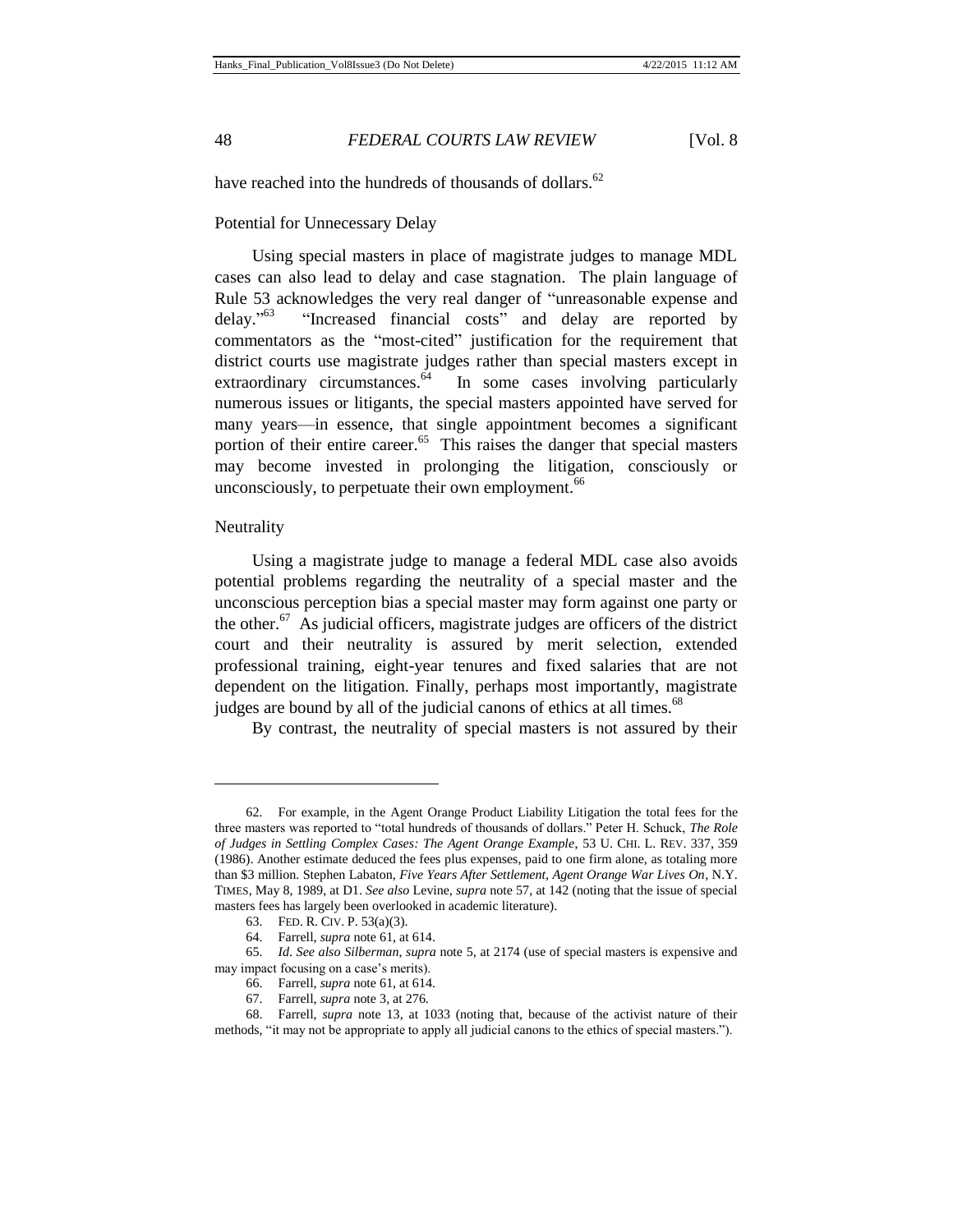tenure or fixed salaries.<sup>69</sup> Additionally, especially in cases where special masters are appointed as a result of their expertise and specialized knowledge in a particular field, litigants may worry that the masters are not truly neutral.<sup>70</sup> Special masters who are practicing attorneys tend to have substantial experience with similar disputes. Accordingly, in smaller legal markets or highly specialized fields, it may be very difficult to find a completely disinterested special master with no prior relationship to any of the parties.<sup>71</sup> For example, as practicing lawyers, some special masters may have spent their entire careers either as litigators or experts on one side of the docket or the other in similar disputes. Further, special masters are not guaranteed to have received training as neutral parties or to have prior experience serving in that capacity. Finally, there is the lingering specter of how the special master's plans after the litigation has ended might affect his or her neutrality in their case.<sup>72</sup> Special masters may be fully employed by the case, and thus dependent on it for employment.<sup>73</sup> Alternatively, they may work "part-time" and thus be faced with concerns about their own reputations and future employment prospects in light of their rulings as special masters.<sup>74</sup> The Comments to Rule 53 acknowledge a particular issue, "peculiar to the master's role"—the master or his firm may even be appearing before the district judge in other litigation.<sup>75</sup> This situation might improperly influence the master, the judge, or the other parties in either case.<sup>76</sup>

The question of neutrality is extremely important because special masters can be actively involved in the development of the litigation, including defining the rights of the parties.<sup>77</sup> As commentators have noted, Rule 53 does not require that the special master act as a "passive generalist judge" but rather instead allows masters to be "active specialists" who may be given quasi-judicial authority "to take all appropriate measures to perform the assigned duties efficiently and fairly."<sup>78</sup>

<sup>69.</sup> Farrell, *supra* note 3 at 275.

<sup>70.</sup> Farrell, *supra* note 13 at 1034.

<sup>71.</sup> Farrell, *supra* note 61 at 604.

<sup>72.</sup> *Id*. (noting that a cadre of "repeat players" with experience in numerous cases have a vested interest in maintaining their reputations as successful settlement masters).

<sup>73.</sup> *Id*.

<sup>74.</sup> *Id*.

<sup>75.</sup> FED. R. CIV. P. 53 (a)(2)-(3) advisory committee's note.

<sup>76.</sup> *Id*.

<sup>77.</sup> Farrell, *supra* note 3, at 256, 280-81.

<sup>78.</sup> *Id*. In a separate article, Farrell further noted:

More fundamentally, the appointment may represent a deviation from the traditional adversary model of justice by interjecting a neutral, but not passive, specialized decision maker into the judicial system, which otherwise depends on more passive, generalist judges. Unlike court-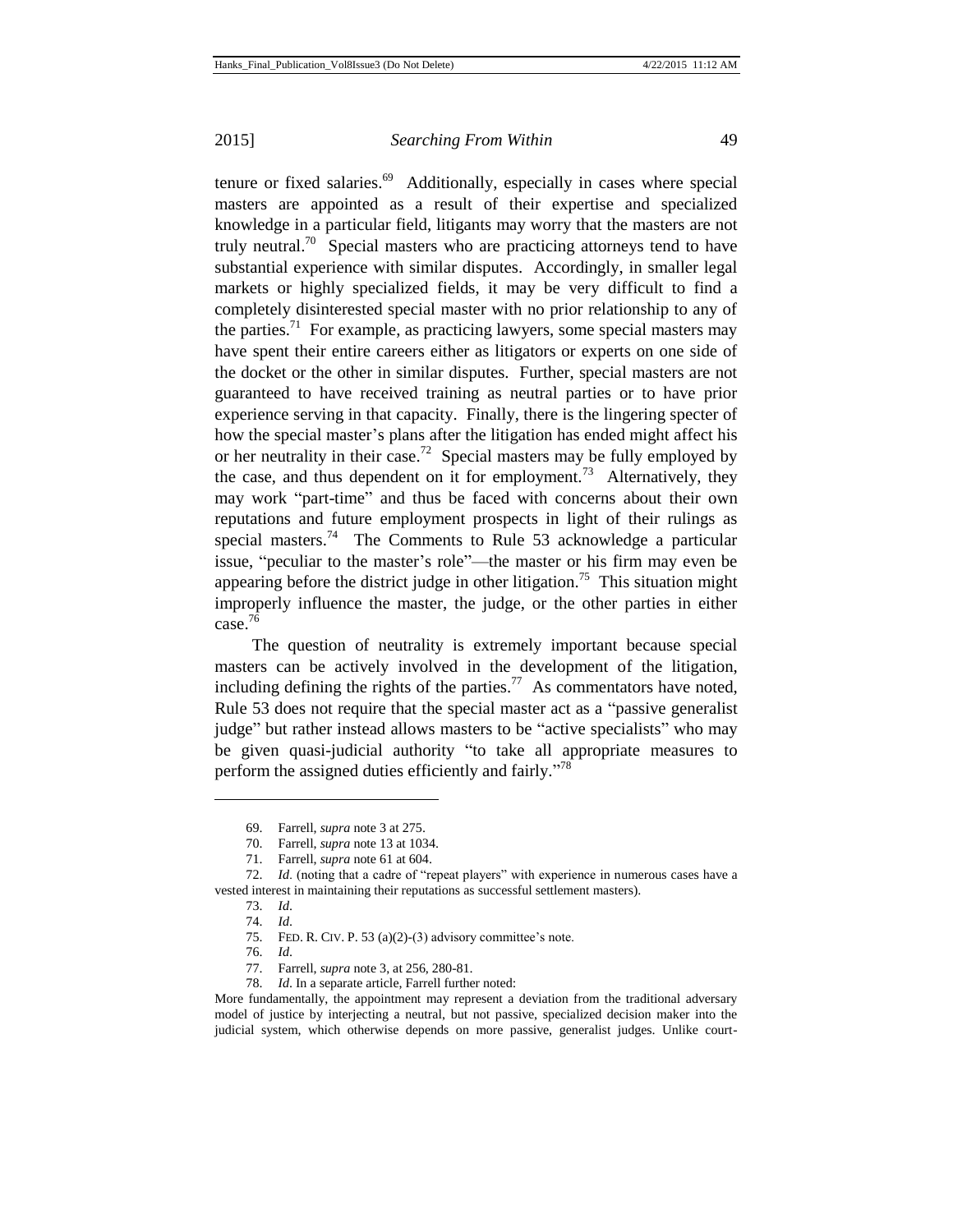### Proxies for District Judges

In many cases, magistrate judges may be better proxies for the district judges they assist than special masters. This is especially true where the special masters have no previous judicial experience or did not serve as a law clerk for that district judge. As noted above, magistrate judges receive extensive training in handling federal cases—essentially the same training received by district judges. Further, due to the nature of their office and the federal docket, magistrate judges work closely with district judges on a variety of matters and cases. Due to this unique "front-row seat" to the district judge's historical handling of cases, magistrate judges may be more likely to make rulings that will be affirmed by the district judge, leading to fewer challenges to the magistrate judge's decisions by the litigants and a faster, more efficient litigation process. Accordingly, the assignment of magistrate judges may enhance the efficiency of the litigation by reducing the costs of appeals to the district court and modification of the magistrate judge's or special master's orders.

## Due Process and Fairness

l

Using magistrate judges, rather than special masters, may also be necessary for litigants to feel that they have received full due process. As the Comments to Rule 53 note, the performance of judicial functions by judicial officers rather than outside special masters "may be particularly important in cases that involve important public issues or many parties."<sup>79</sup>

Although the effect is difficult to quantify, using magistrate judge injects humanity into an inherently dehumanizing process and enhances the parties' perception of due process and justice. $80$  This is particularly true in many of the types of cases encompassed in MDL: mass torts, products liability and financial fraud cases. In these types of cases, large numbers of plaintiffs have suffered or potentially will suffer life-threatening injuries, financial devastation or other catastrophic events. Plaintiffs may lose their sense of individual identity as they are lumped into "classes" and the sum total of their lives is reduced to a bundle of statistics—in effect, they become one among thousands. Such litigants' value to their lawyers may

appointed experts, masters are not witnesses to be examined and cross-examined by the parties, nor are they full-time, government-paid jurists, like magistrate judges.

Farrell, *supra* note 61, at 621. *See also* Silberman, *supra* note 5, at 2142 (expressing concerns that special masters might use judicial authority to coerce settlements).

<sup>79.</sup> FED R. CIV. P. 53 (a)(1) advisory committee's note.

<sup>80.</sup> Farrell, *supra* note 3, at 286 (discussing the impact that special masters have on the humanity and on due process in mass tort cases).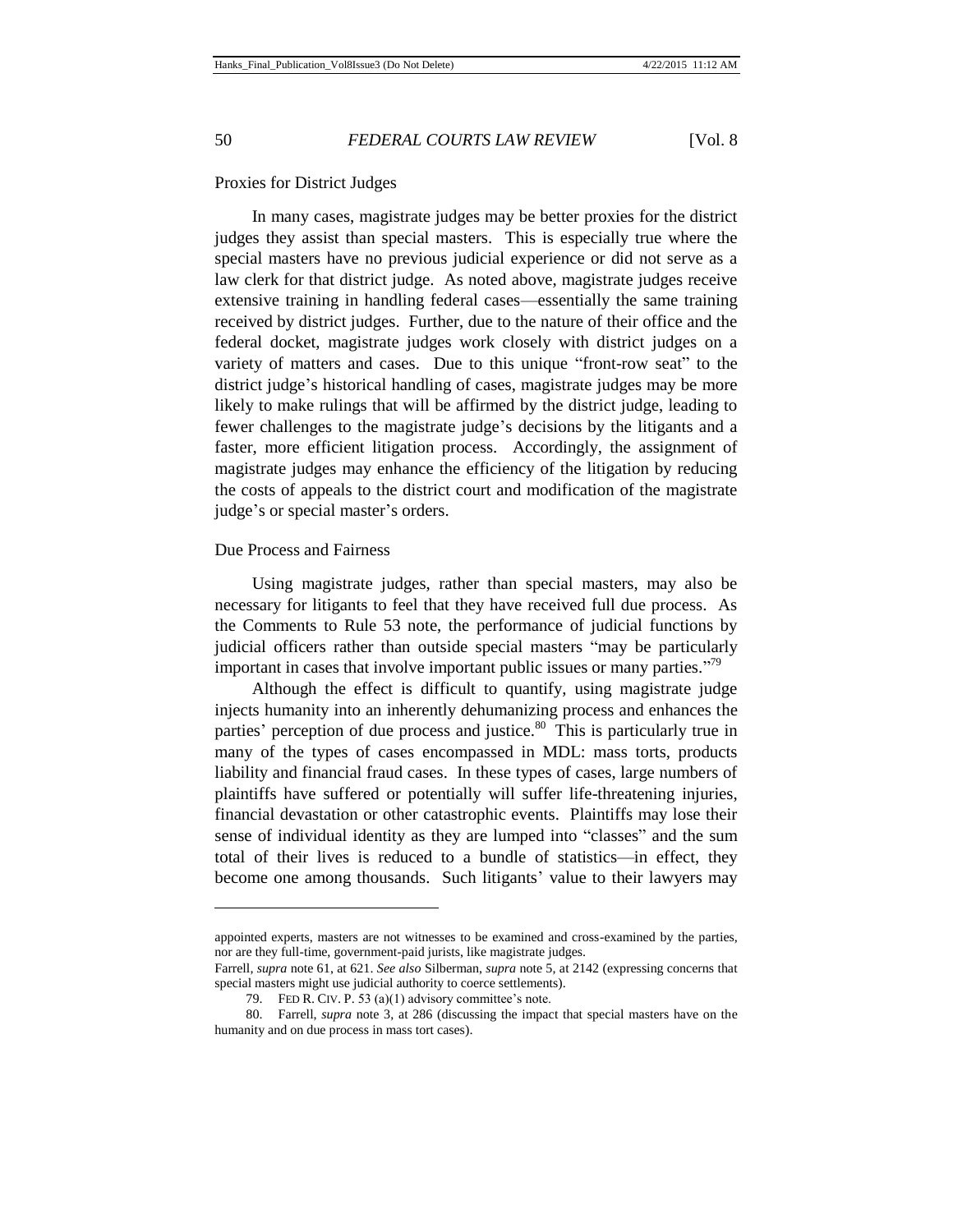seem to be measured by the scope of their illness or financial loss. Simply put, these litigants deserve the right to have their day in court before a federal judge. Through its presumption in favor of magistrate judges, Rule 53 acknowledges as much.

In contrast, when private special masters are appointed, parties may be left with the impression that their cases are not important enough for the court to resolve itself. By appointing a magistrate judge, the district judge sends a clear message that the case and the litigants are important and worthy of judicial consideration and resources. Providing a judicial officer who will talk to litigants, listen to their concerns, commiserate where appropriate, and rule with compassionate understanding may lead to the litigants being more amenable to compromise on disputed issues and resolving their cases prior to trial.<sup>81</sup> Alternatively, using special masters can foster a perception of a two-tier justice system in which parties who are able to pay the most receive faster, potentially more favorable outcomes through the use of a special master chosen by the district judge. $82$ 

## Precedent

l

Finally, a unique advantage of magistrate judge assignments is the creation of legal precedent. Decisions of magistrate judges are typically clearly articulated and published on an "accessible record."<sup>83</sup> Accordingly, their decisions may be found and followed by other magistrate and district judges. $84$  On the other hand, special master decisions, "particularly those based on informal proceedings and arguments by the parties," have no precedential value.<sup>85</sup> Such decisions are rarely consulted or cited by district or magistrate judges, or even other masters.<sup>86</sup> Typically, only the district

<sup>81.</sup> *Id*. (discussing these issues from the perspective of using special masters in mass tort litigation).

<sup>82.</sup> *See* Farrell, *supra* note 13, at 1041 (noting that the use of special masters could foster the perception of "justice for a price").

<sup>83.</sup> *See* Farrell, *supra* note 3, at 283-84.

<sup>84.</sup> *Id*. at 284.

<sup>85.</sup> Farrell also highlights this concern with respect to the standard of review for special master reports, which are "accepted because they are not demonstrated to be clearly erroneous." *Id*.

<sup>[</sup>T]hey are developed only to handle the cases before them and are not rules of general application. As idiosyncratic rules specifically designed for the particular situation, they do not provide universal principles. Thus, critics of current special master practice argue that the unique procedures developed by masters . . . run counter to the foundational, "trans-substantive" premise of the Federal Rules of Civil Procedure – the establishment of a single set of procedural rules to be applied in all types of civil litigation, without regard to their subject matters.

Farrell, *supra* note 3, at 282.

<sup>86.</sup> The lack of formality and a record may give rise to other concerns about special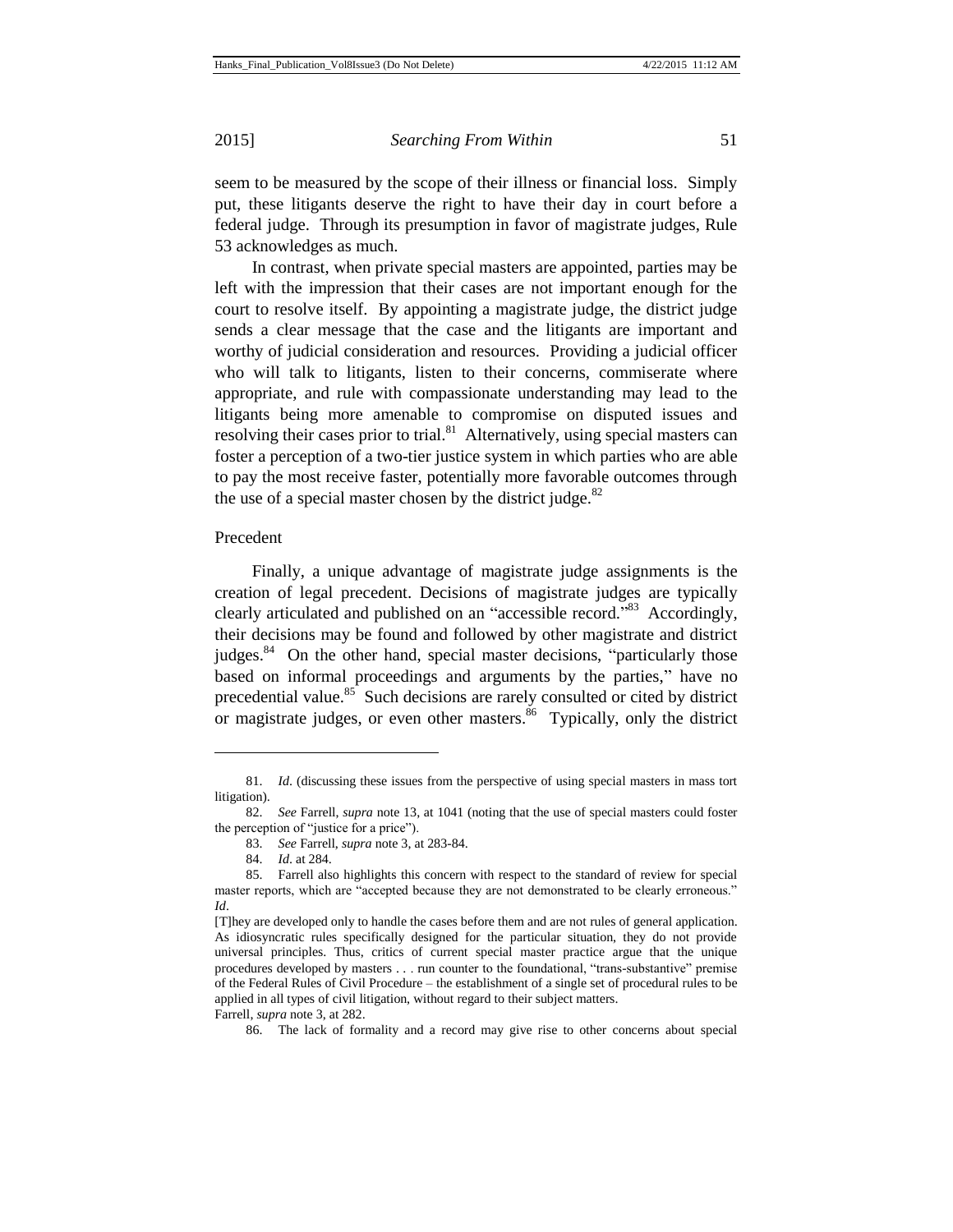court's decision accepting a special master's report is available as an element of public law. $87$  "Thus, having issues resolved by private special masters may deprive the public of the benefit of understanding which considerations were significant to the Court's decision and using that understanding to predict a result in similar cases."

#### Consequences of Choice

The failure to apply Rule 53's mandates regarding the presumption in favor of the use of magistrate judges can result in the loss of the above advantages and waste judicial resources. Thus, this thesis sets out to determine the frequency of magistrate judge and special master appointments, as well as the manner of and justifications for those appointments. Section III presents the methodology used to conduct this research.

## IV. METHODOLOGY USED

The overall questions posed by this thesis relate to the frequency of magistrate judge and special master appointments and the effect of special master appointments upon federal MDL cases. Addressing these two questions required a two-phase research design. Phase One of the design consisted of an empirical analysis to examine magistrate judge and special master usage by district courts. Phase Two consisted of judicial interviews to gain insight into the judicial decision-making process regarding special master appointments and magistrate judge use in MDL cases.

#### *Phase One: Empirical Data*

 $\overline{a}$ 

The sample pool for the first phase of the study began with a list of all federal MDL cases closed in calendar years of 2011 and 2012. Of these 112 total cases, intellectual property cases  $88$  and any cases whose docket

masters. *See* Wayne D. Brazil, *Special Masters in Complex Cases: Extending the Judiciary or Reshaping Adjudication?*, 53 U. CHI. L. REV. 394, 421–22 (1986) (noting that "the absence of a record can create . . . perverse incentives" for the special master; "off the record" the master might feel "freer to cajole or pressure counsel" or "less constrained in arriving at and articulating his decisions"; "the absence of a record can both exaggerate a master's sense of power (by removing the constraint of appellate review) and increase the temptation to abuse it").

<sup>87.</sup> *See* Farrell, *supra* note 3, at 284.

<sup>88.</sup> The rationale for excluding intellectual property cases was two-fold. First, because of their very nature, intellectual property disputes are the most likely cases to need the input from technically skilled third parties. When this characteristic combines with the complexities of multidistrict litigation, the likelihood of a special master appointment increases even further. Accordingly, these cases were considered less helpful for an inquiry into special master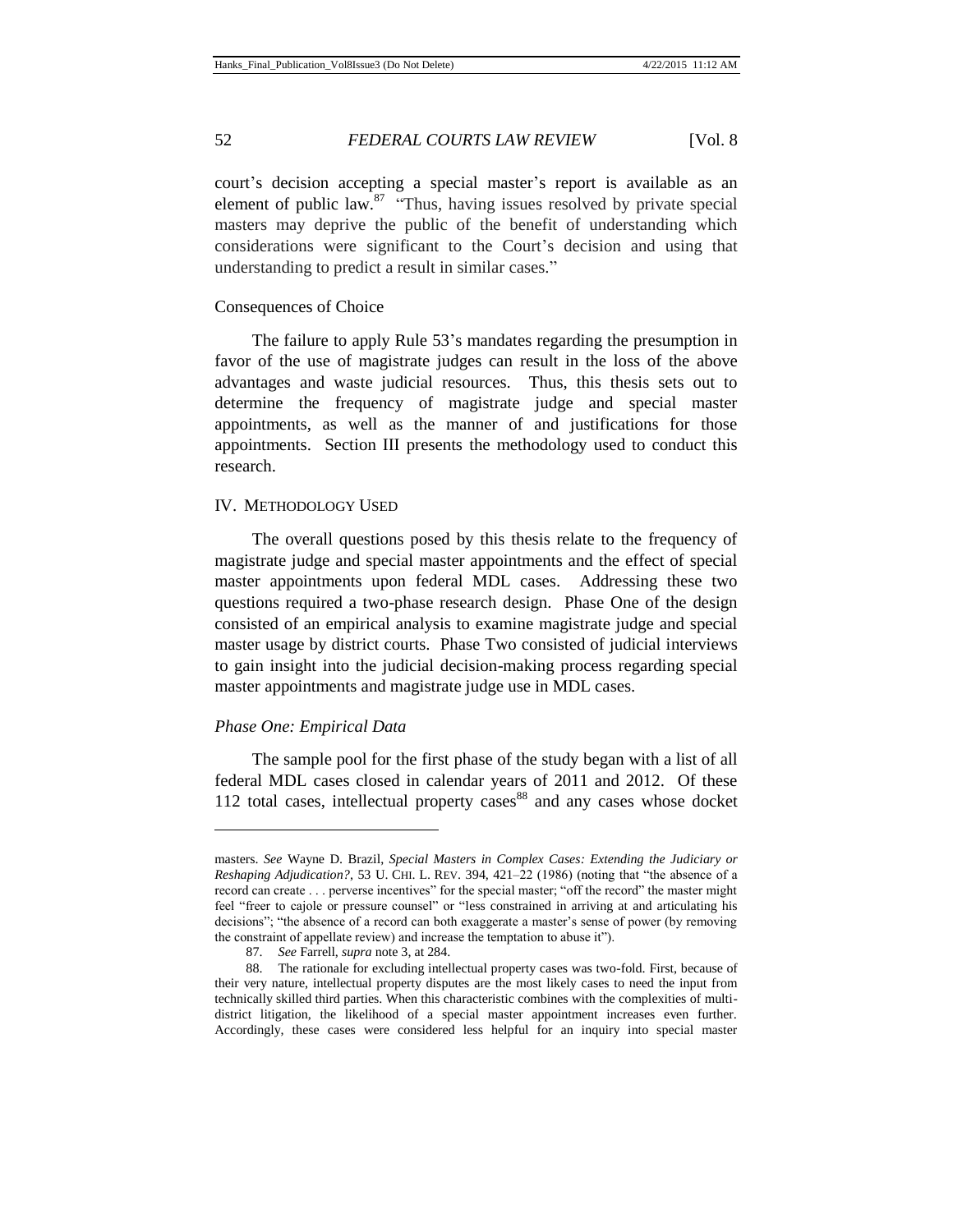$\overline{a}$ 

2015] *Searching From Within* 53

entries were not available for download were excluded. The resulting pool was 101 MDL cases. To ensure consistency, the following data was compiled by a single researcher.

Basic Data Tables

For all cases in the sample pool, whether or not a magistrate or special master was used, basic data was collected. The data categories were as follows:

Date opened and date closed;

Type of MDL (Air Disaster, Antitrust, Common Disaster, Contract, Employment Practices, Miscellaneous, Products Liability, Sales Practices, or Securities);

Transferee district for the MDL;

Number of cases originally consolidated at the creation of the MDL;

How the case closed (*i.e.* settlement, remand, dismissal, etc.);

Whether the disposition that closed the MDL was appealed; and

If appealed, whether the case was remanded.

Data for the first three categories was available online at the website maintained by the Judicial Panel on Multi-district Litigation (the "MDL Panel").<sup>89</sup> The fourth category—the number of cases consolidated into an MDL action at opening—was obtained from the Statistical Analyst at the Judicial Panel on Multidistrict Litigation.<sup>90</sup> The fifth, sixth, and seventh categories required research into the 101 individual district docket reports. The docket reports for each MDL case were accessed via the Case Management/Electronic Case Files ("CM-EFC") system.<sup>91</sup> To determine how the case was closed, the following search terms were manually entered: "Final Order," "Judgment," "Settlement," "Summary Judgment," "Dismiss," and "Order." A single term or combination of terms identified

appointments in the majority of MDL cases. Second, the Federal Judicial Center has already analyzed the frequency and role of special masters in patent cases generally. *See, e*.*g*.*,* JAY P. KESAN & GWENDOLYN G. BALL, FED. JUDICIAL CTR., A STUDY OF THE ROLE AND IMPACT OF SPECIAL MASTERS IN PATENT CASES (2009).

<sup>89.</sup> The MDL Panel provides data from 1995 to present day on its website. U.S. JUDICIAL PANEL ON MULTIDSITRICT LITIG., STATISTICAL INFORMATION, http://www.jpml.uscourts.gov/statistics-info.

<sup>90.</sup> For purposes of this study, the statistician accessed the transfer orders and identified the number of individual cases sent to the transferor court at the time of initial consolidation. That number of cases was added to that number of individual cases originally filed in the transferee district. This process determined the total number of individual cases consolidated at the opening of 101 MDL cases.

<sup>91.</sup> Cases were searched by their transferee district case number in their specific district's CM-EFC, not their MDL Number through the MDL database (*i*.*e*. 2:03-md-1532 instead of MDL No. 1532).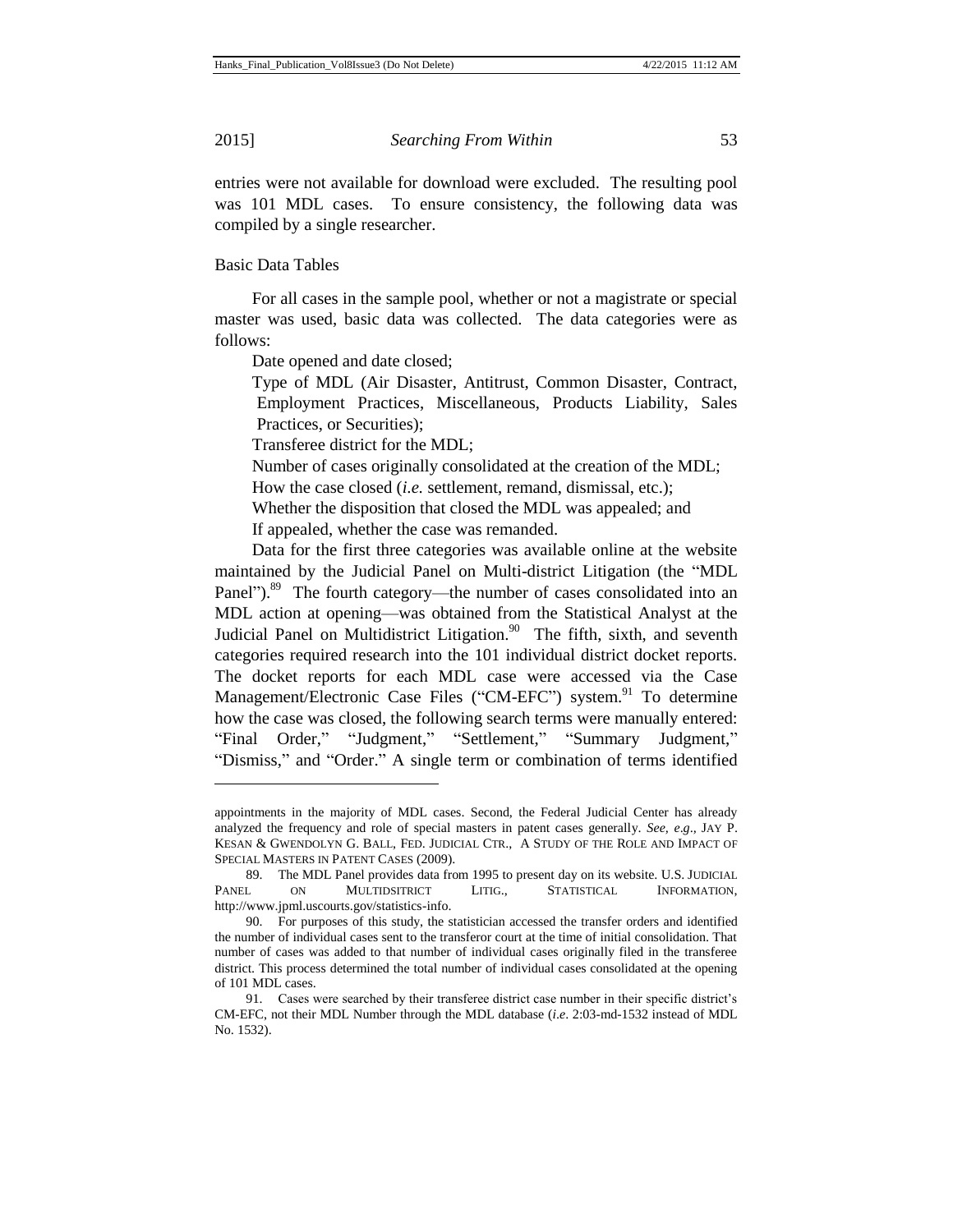$\overline{a}$ 

## 54 *FEDERAL COURTS LAW REVIEW* [Vol. 8

the order that closed the MDL case, which was then downloaded and read to confirm the mode of disposition.

After determining the mode of disposition for each MDL case, the terms "Notice of Appeal," "USCA" (United States Court of Appeals), and "remand" were searched to determine whether the disposition had been appealed. The intent was to identify appeals of the disposition rather than, for example, interlocutory appeals of a class certification order. If the disposition had been appealed, the orders from the circuit court were downloaded and read. Because many of the appeals were dismissed or still pending, data collection for this category consisted of a binary: remanded or not remanded. Dismissed and pending cases were counted as not remanded.

## Identifying Magistrate Judge and Special Master Activity

Within each docket report, manual term searches were run to identify whether a magistrate judge or special master had been used in the case. For magistrate judges, "magistrate," "judge,"<sup>92</sup> and "appointing" were searched to identify the MDLs that used at least one magistrate judge before closing. Magistrate judge involvement was only counted if the docket entries indicated activity beyond being automatically assigned the case—*e.g.*, issuing pre-trial orders or conducting scheduling conferences. The count after this process showed that magistrate judges were involved in 54 of the 101 MDL cases in the pool.

The process of searching individual districts' CM-EFC was identical for special masters. Each MDL's district docket report was accessed and manually searched for the terms "special master," "appointing," and "Rule 53." A total of 20 MDLs in the pool were identified as having at least one special master appointed.<sup>93</sup>

<sup>92.</sup> This generic term was run in order to compare the names of the assigned district-level judges and catch orders that were issued by a magistrate judge, but which were not entered into the docket entry system with the judge's full title. For example, "ORDER signed by Judge Hanks" would have otherwise gone uncounted because it was not docketed as, "ORDER signed by Magistrate Judge Hanks."

<sup>93.</sup> To ensure that no Rule 53 appointees had been overlooked, at the end of the research, the dockets of all 36 MDL cases that had neither a special master nor a magistrate involved were revisited. The goal was to detect any special masters or magistrate judges who were missed simply due to courts' varying terminology. Accordingly, the following terms were searched: "courtappointed expert," "referee," "auditor," "examiner," "assessor," "appraiser," and "trustee."

Of the 36 docket reports revisited, only two contained any of these terms. The legal authority cited in the orders appointing these third parties was bankruptcy law and Federal Rule of Evidence 706, respectively, and the appointments involved were a trustee and an expert witness. Because Rule 53 was not the enabling authority, these were not considered special master appointments. The overall count of MDLs that used special masters remained at 20.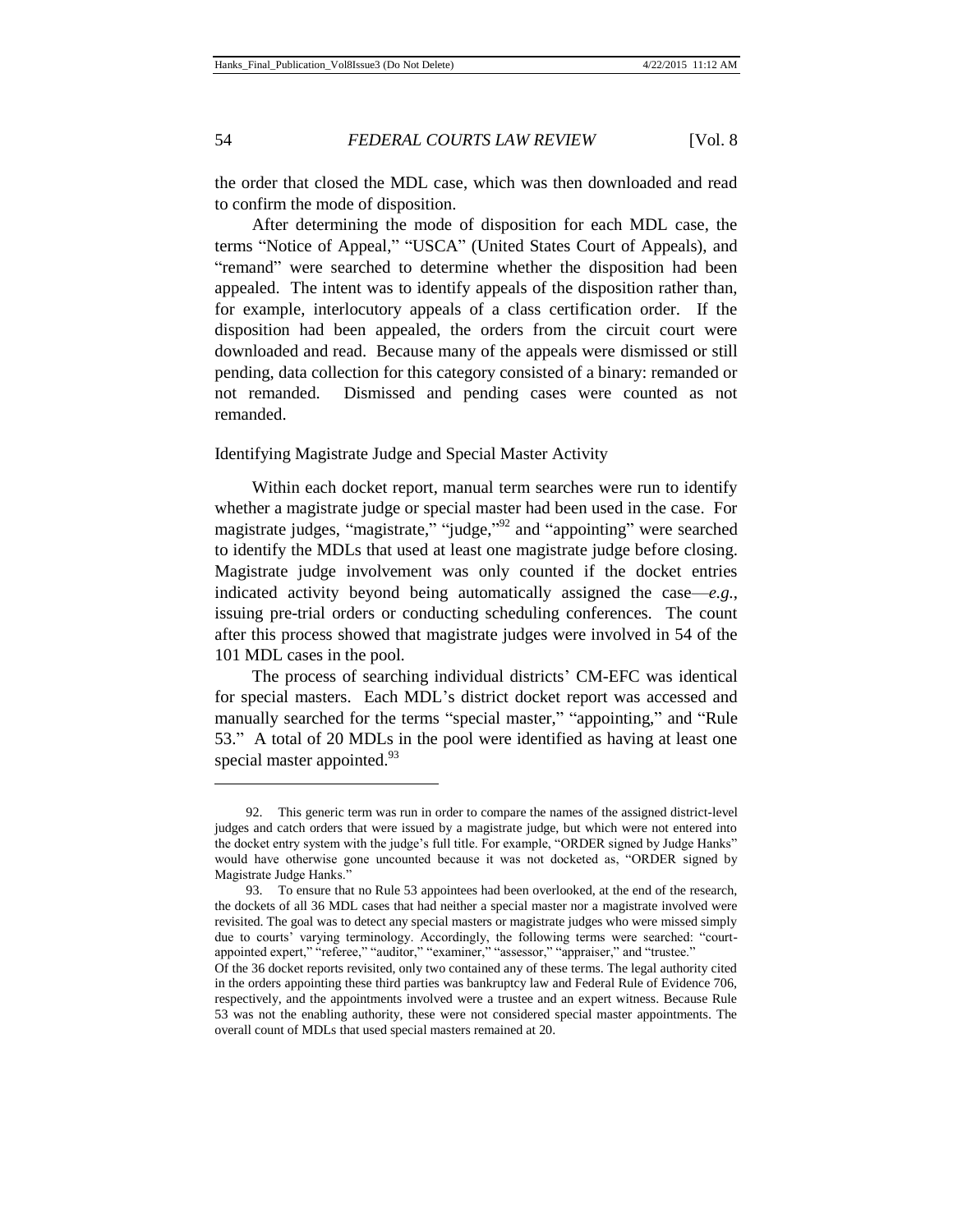Identifying the Legal Authority for Assignment

Magistrate Judges

Once the 54 MDL cases that used magistrate judges were identified in the pool, individual docket reports were accessed again to discern the legal authority used to assign the magistrate judge—*i.e.* Rule 53 or 28 U.S.C. §636.

To ensure that the magistrate judges were not serving in the capacity of a special master under Rule 53, any referral orders available were downloaded and read for references to Rule 53 or special masters. Some docket reports did not contain entries that explicitly assigned a case to a magistrate judge. In those cases, orders issued by the magistrate judge were downloaded and read for references to Section 636, Rule 73, or 14 days to appeal.

Ultimately, when the docket was silent as to the legal authority under which the magistrate judge was acting, the magistrate involvement was considered to be under Section 636, not Rule 53, by default.<sup>94</sup> Of the 54 cases from the pool handled by magistrate judges, only 1 case showed a magistrate judge serving as a special master under Rule 53. This case had already been identified in the search for special master activity.<sup>95</sup>

Special Masters

l

Orders appointing the special master were available only for 14 of the 20 MDLS that used special masters. These orders were downloaded and read to identify the district court's legal authority and rationale for appointing a special master. The orders were searched for references to the

<sup>94.</sup> Further research revealed that, in districts where there is some type of procedure in place to automatically refer pre-trial motions to magistrate judges, the enabling legal authority is not commonly reiterated in any orders issued by the magistrate judges. Examples of districts with this practice are the Northern District of California and the Eastern District of New York. In such docket sheets, magistrate judges often issued orders and held scheduling conferences without a prior docket entry in that case referring the suit to them.

<sup>95.</sup> Although there is a perception that sitting magistrate judges are often appointed as special masters under Rule 53, the research revealed that this was not true in the MDL cases analyzed. This is perhaps because almost all of the tasks a magistrate judge might need to perform in managing MDL cases are already encompassed within the scope of duties that can be assigned to them under §636(b)(1). Thus, magistrate judges would rarely need to be designated as special masters to assist in the management of MDL cases. *See e*.*g*.*,* FED R. CIV. P. 53(a)(1) advisory committee's note (commenting on the 2003 amendment, ("[I]t may be appropriate to appoint a magistrate judge as a master when needed to perform functions outside those listed in § 636(b)(1)."); *See, e*.*g*.*,* David Ferleger, *Special Masters Under Rule 53: A Welcome Evolution*, SN040 ALI-ABA COURSE OF STUDY 1, 6 (2007) ("[a]ttorneys, law professors, and retired judges are often appointed [as special masters]").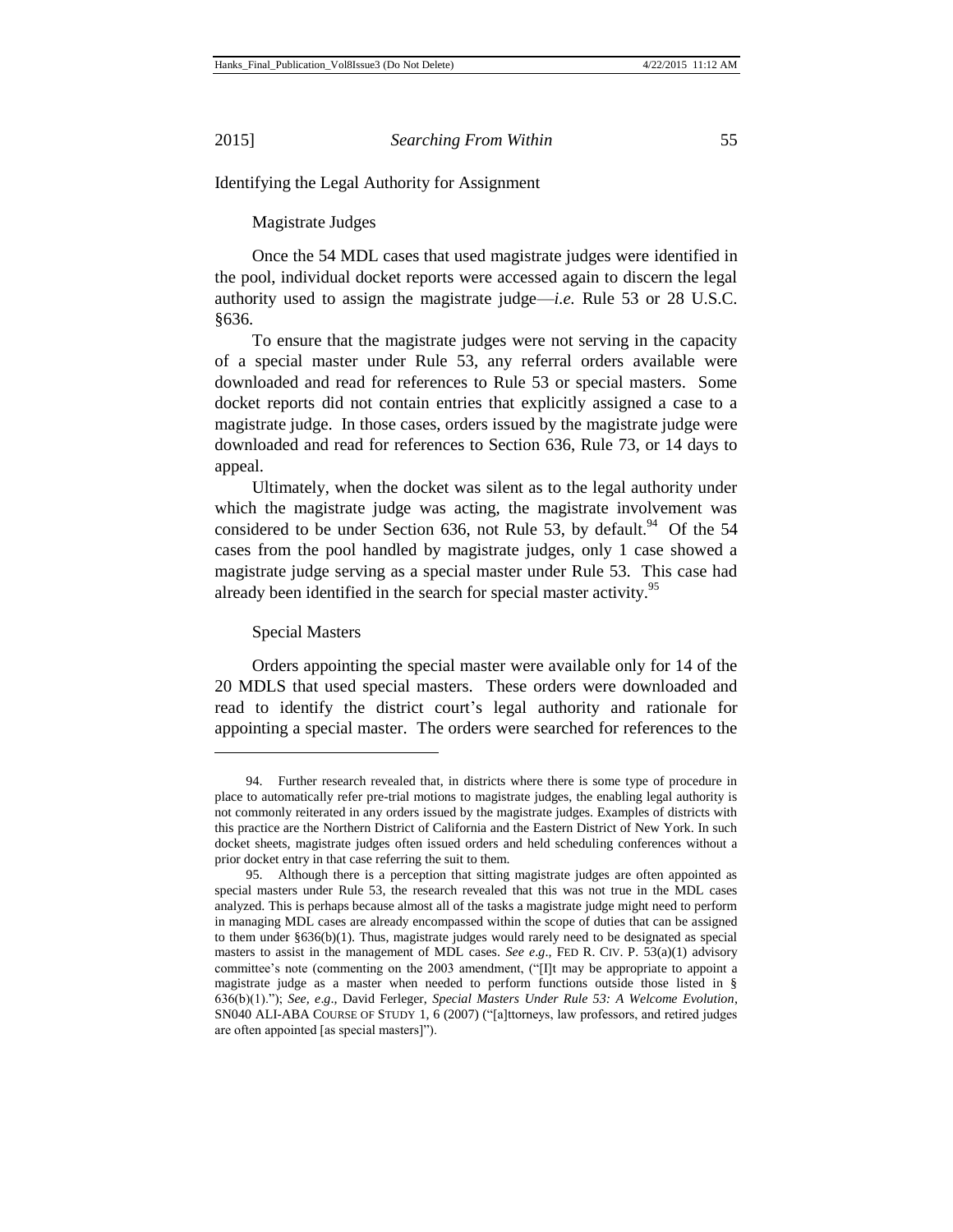following:

Any direct citation to Rule 53;

Party consent to the appointment;

Exceptional circumstances present; Limitations on judicial resources;

Inherent powers of the district court; and

Consultation with magistrate judge(s).

In many of the orders, more than one rationale for appointing a special master was cited in the district judge's order of appointment. The rationales were compiled and catalogued, and the names of the special masters were collected so that further research on their professional qualifications could be conducted.

## Identifying Duties

 $\overline{a}$ 

The duties performed by the magistrate judge were generally available either on the docket report itself or in the order referring the case to a magistrate judge. These orders were downloaded, read, and catalogued accordingly. If neither a docket entry nor an order indicated a specific function for a magistrate judge, then the magistrate judge was categorized as performing only "Pre-Trial" duties on the case.

The duties of special masters were discernable in 18 of 20 of the MDL cases. Unlike the parallel inquiry with magistrate judges, the special master's duties were left undefined for the 2 MDL cases where neither a docket entry nor an order was available.<sup>96</sup> Again, this information was available either on the docket report itself or in the order appointing the special master, which was downloaded, read, and catalogued.

#### Identifying Rate of Remand Upon Appeal

The earlier process of collecting basic data identified which of the 101 MDLs in the pool had been appealed and remanded. This data was crossreferenced with the lists of magistrate judge and special master MDL cases to identify which cases had been appealed and remanded. For MDL cases using magistrate judges, 18 of 54 dispositions were appealed, and 3 of those 18 were remanded. For MDL cases using special masters, 6 of 20

<sup>96.</sup> The decision to categorize general magistrate judge duties as "Pre-Trial" was due to noticeable activity on the docket sheet. For example, even if magistrate judges were not explicitly referred all pre-trial motions, their role became clear when they issued scheduling orders and granted motions to appear *pro hac vice*. In contrast, special master activity did not track on docket sheets in the same manner, and the decision to deem that data unavailable was made to avoid inaccuracy.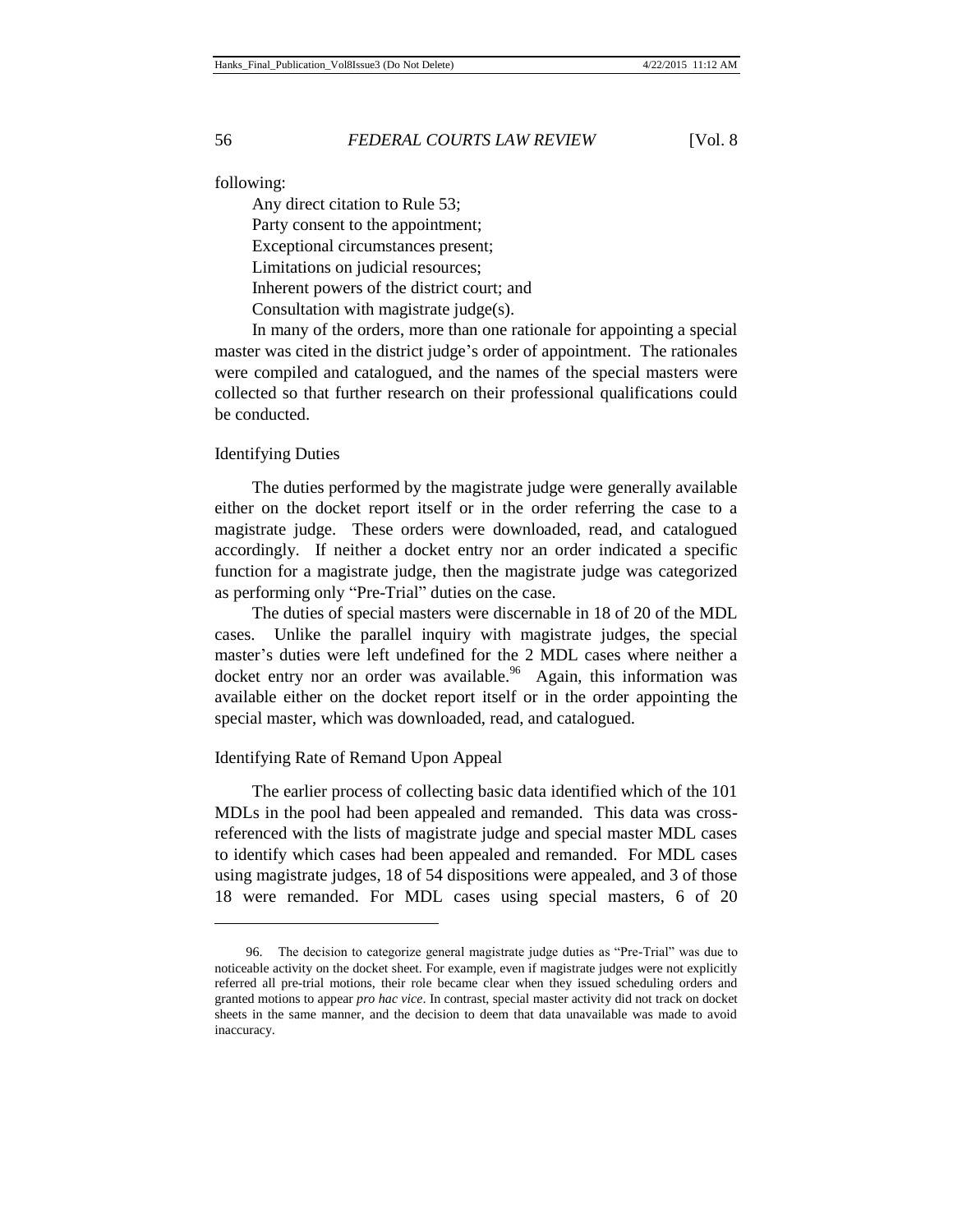dispositions were appealed, and 2 of those 6 were remanded.

Returning to the individual docket reports, the remand orders issued by the circuit courts of appeal were downloaded and read. From these opinions, the grounds for remand were analyzed to determine whether the appellate court's reasoning centered on the magistrate judge's or special master's recommendations or decisions. For example, if a special master served as a mediator and the district judge's decision to approve the settlement was overturned, that MDL case was counted as a remand involving magistrate judge or special master activity. In the sample pool, none of the 3 remands from MDL cases with magistrate judges were overturned based on the magistrate judge's decisions. However, 1 of the 2 remands in MDL cases with special masters was overturned due to a decision made by the special master.

#### Data Compilation

Finally, the data collection process above allowed for the creation of four over-arching categories of MDLs: (1) MDLs Using Only a Magistrate Judge; (2) MDLs Using Only a Special Master; (3) MDLs Using Both; and (4) MDLs Using Neither.

Because the investigative process identified cases using magistrate judges or special masters, the results were cross-referenced to identify and compile information for MDL cases using both. That total number was 9. On the other hand, for the 36 MDL cases that used neither a special master nor a magistrate judge, only basic data was collected.

A variety of statistical comparisons were run using the cumulative data and these four categories of MDL cases. The results of these comparisons will be presented and discussed in the next section.

## *Phase Two: Interviews*

In Phase Two, the goal was to gain a general understanding of the motivations and considerations underlying a district judge's decision to appoint a magistrate judge or a special master. To gain this insight, and cast a wider net with respect to sources, a different list of recent MDL cases was compiled. This list was unrelated to the list of cases used in Phase One. This Phase Two list consisted of cases in which special masters and/or magistrate judges were appointed, and included currently pending cases as well as closed cases. The cases were also selected to reflect geographic diversity—the list represented Districts from the East Coast, West Coast, Midwest, and Gulf Coast. In all, nine district judges and three magistrate judges were interviewed. These interviews were conducted by a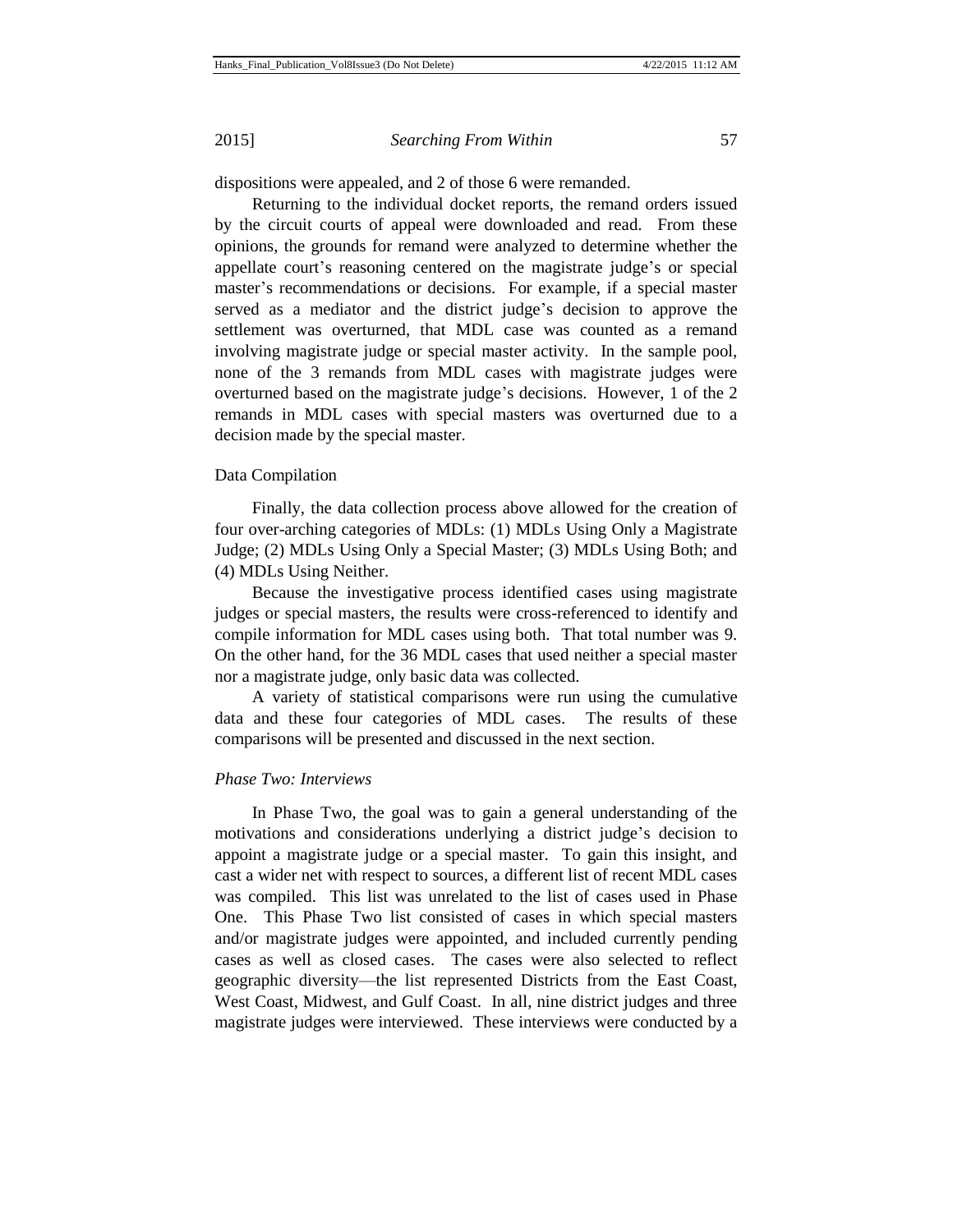single researcher to ensure consistency and followed the protocols attached as Appendix B-1 and B-2. The breakdown of the interview participants was as follows:

- 4 district judges who appointed outside special masters—3 in MDL cases and 1 in a complex class action;
- 4 district judges who used magistrate judges in MDL cases;
- 1 district judge who appointed a magistrate judge as a special master in an MDL case; and
- 3 magistrate judges who had assisted in MDL cases.<sup>97</sup>

## V. FINDINGS REGARDING MAGISTRATE JUDGE AND SPECIAL MASTER APPOINTMENT IN RECENT FEDERAL MDLS

The following findings are based upon the numerical data and analysis gleaned from Phase One and the interview responses in Phase Two.

#### *Qualifications*

l

The data from Phase One showed that the magistrate judges and the special masters shared similar backgrounds. For the magistrate judges, the average length of judicial service was 12 years. Similarly, 71% of the special masters were former state or federal judges and/or former law clerks. All of the magistrate judges were licensed attorneys and virtually all (99%) of the special masters were attorneys. Except for one special master who was licensed as a certified public accountant, none of the special masters had any advanced technical training or expertise in a scientific field. This was also true for the magistrate judges. Instead of technical training or scientific expertise, the special masters were "legal specialists" who either had previous experience handling particular types of cases or issues, such as pre-trial matters, or had focused upon that area in their legal studies. Similarly, 47% of the special masters were current or former law school professors. This stands in stark contrast to special masters in patent MDL cases, who tend to have specialized technical education or backgrounds.<sup>98</sup>

<sup>97.</sup> The cases for the interviews were actively selected and included cases outside of the Phase One pool of MDLs closed in 2011–2012. They are distinct from the statistical research sample. Accordingly, the interview results should not be taken as representative of the empirical research, but rather considered for their individualized insight into the decision-making process.

<sup>98.</sup> Kesan & Ball, *supra* note 90, at 4-5.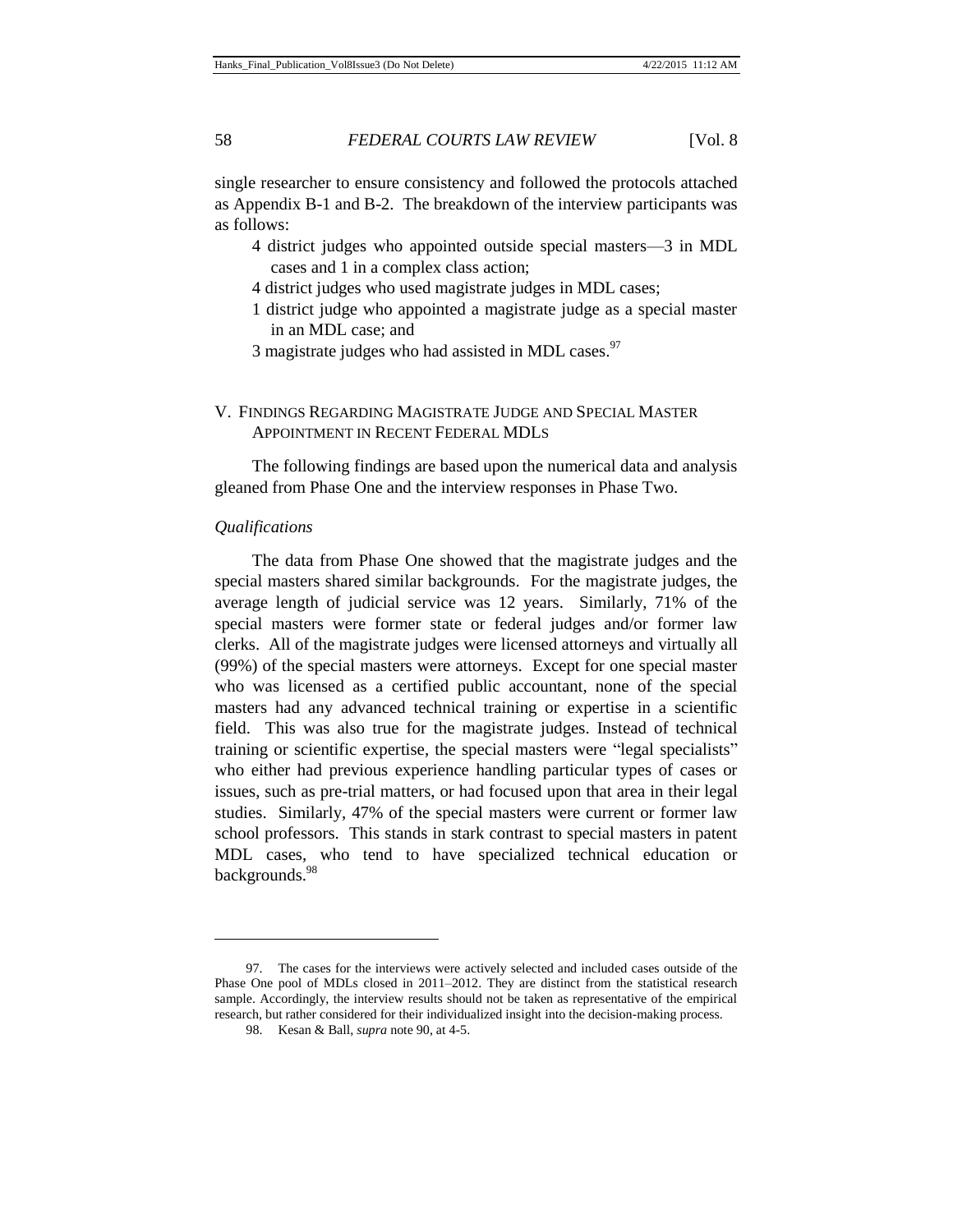#### *Reliability*

The data from Phase One did not establish that the work of one group was clearly any more reliable or likely to be affirmed than the work of the other. The docket sheets did not reflect any modifications or rejections to the recommendations of magistrate judges and special masters.<sup>99</sup> Similarly, appeals arising from cases using either magistrate judges or special masters rarely resulted in reversal and remand. Of the 20 MDL cases using a special master, six cases were appealed.<sup>100</sup> Only two of those cases were remanded back to the district court, and the district judge's acceptance of the special master's recommendation was the basis for the remand in only one of those two remanded cases. Of the 54 cases using magistrate judges, 18 cases were appealed. Only three of these 18 cases were reversed and remanded, and none of them were reversed because of the district judge's adoption of decisions or recommendations made by the magistrate judges.<sup>101</sup>

#### *Incidence Of Special Master And Magistrate Use*

## Overall Utilization

District judges do not appear to be systematically using special masters in place of magistrate judges for the management of MDL cases. To the contrary, magistrate judges were used to manage the sample MDL cases far more often than were special masters. As seen in Appendix A-1, although special masters were used in 20% of the cases surveyed, magistrate judges were used in 54% of the cases surveyed. Furthermore, magistrate judges were used alone over four times (45% of the cases) as often as outside special masters were used alone (11% of the cases). In 9% of the cases in the sample pool, district judges used both special masters and magistrate judges. On the other hand, 36% of MDL cases used neither a special master nor a magistrate judge.

The largest MDLs tended to use magistrate judges, not special masters. As seen in Appendix A-3, the average size of the MDL case where magistrate judges were used alone was larger than the average size of the MDL case in which a special master was used alone.

<sup>99.</sup> Such modifications or rejections, however, may have taken place informally, off the record, and would not be reflected in the docket sheet.

<sup>100.</sup> *See* App. A-5.

<sup>101.</sup> *Id*.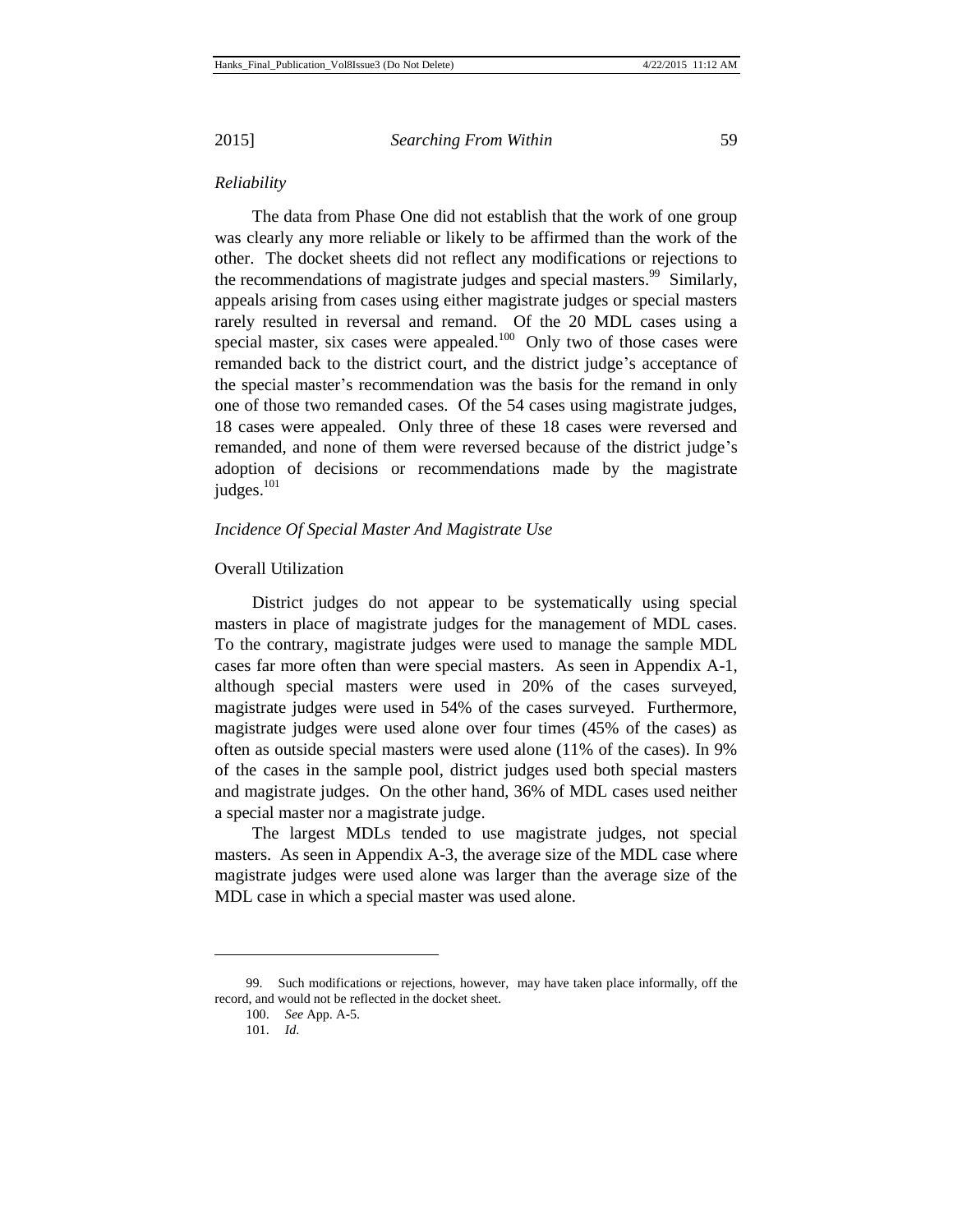l

60 *FEDERAL COURTS LAW REVIEW* [Vol. 8

Subject Matter of the MDL

Clear patterns in the data emerged regarding the use of magistrate judges and special masters, depending upon the type of MDL. $^{102}$  Special master appointments were most common in products-liability MDL cases  $(32\%)^{103}$  and were not used at all in commercial MDL cases involving securities and sales practices (0%). In contrast, magistrate judges were assigned in 21% of products-liability MDL cases, 62% of antitrust MDL cases, and 48% of sales practice MDL cases. $104$  In a significant number of products-liability cases (26%), the district court appointed both a magistrate judge and a special master.

One obvious difference between products-liability and commercial cases is that products-liability cases involve scientific rather than commercial or business knowledge. However, it is not clear that this was the deciding factor for the higher incidence of appointing special masters in these cases. The special masters appointed in products-liability cases were "legal specialists" rather than technical specialists, and they were largely involved with discovery management. Perhaps the products-liability MDL cases surveyed, which included toxic tort actions, were more suited to special master appointments because these types of cases often involve complex legal issues such as damage claims and causation, along with large numbers of geographically diverse plaintiffs with greatly varying degrees of injury. $105$ 

The finding that special masters were not used in any of the securities MDL cases contradicts the assumptions of one commentator, who argues that special masters are particularly suited to such work because magistrate judges are "generalist jurists" who "usually do not have the special legal [expertise] often needed in toxic tort and other specialized

<sup>102.</sup> Interestingly, the data in Appendix A-9 reflects that use of a magistrate judge or a special master did not correlate to the number of magistrate judges in the district or the overall workload of the district. The data in Appendix A-8 reflects that the size of the MDL case does not appear to correlate to the duration of the litigation.

<sup>103.</sup> Almost all special master use was in either products liability cases (6 of 11 or 54.5%) or in miscellaneous cases (4 of 11 or 36.3%). The last special master was appointed in an antitrust case (1 of 11 or 9.1%). *See* Appendix A-4.

<sup>104.</sup> Magistrate judge utilization was more widely distributed, with a magistrate judge assisting in every type of MDL. *See* Appendix A-9.

<sup>105.</sup> *See* Farrell, *supra* note 3, at 239-245 (noting that the unique characteristics of toxic tort litigation make these types of cases difficult for district courts to manage). "Toxic torts" are personal injury cases where plaintiffs allege that exposure to certain types of agents—usually pharmaceuticals or chemicals with harmful health effects—has resulted in illness, injury, or death. Betsy J. Grey, *The Plague of Causation in the National Childhood Vaccine Injury Act*, 48 HARV. J. ON LEGIS. 343 at n.159 (2011). *See also* Carey E. Jordan, *Medical Monitoring in Toxic Tort Cases: Another Windfall for Texas Plaintiffs?*, 33 HOU. L. REV. 473 at n.9 (1996).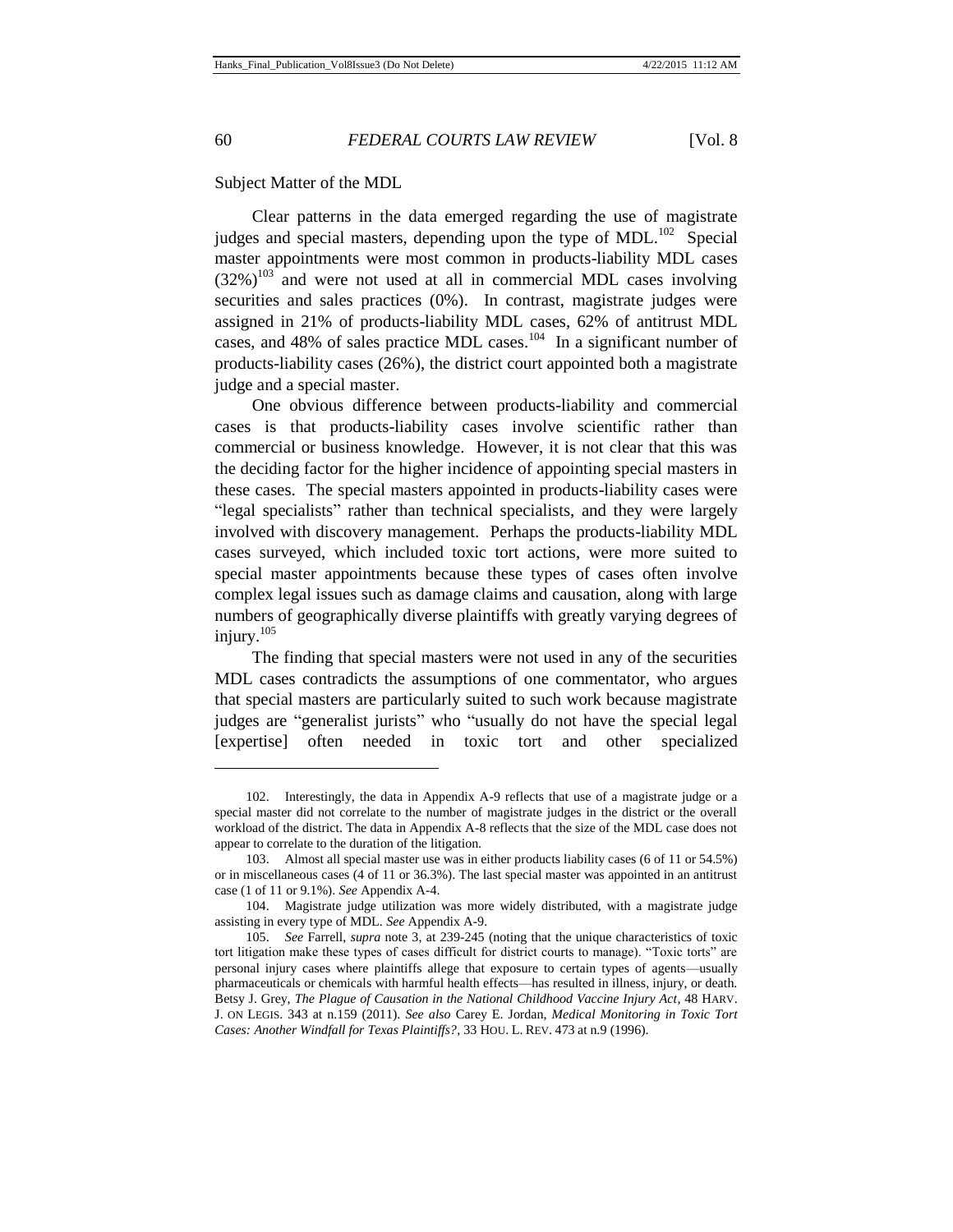[proceedings]."<sup>106</sup>

## *Functions Assigned*

While some have criticized special masters as becoming "surrogate judges" and expanding beyond the scope historically contemplated for them, $107$  the MDL cases analyzed did not reveal any unnecessarily broad delegations of judicial authority<sup>108</sup> to their appointed special masters.<sup>109</sup> Instead, special masters were most often appointed to perform narrow specialized tasks. Such tasks included managing complex discovery and any disputes that may arise (in 50% of the cases using a special master alone) or conducting settlement proceedings and claims evaluation and administration.<sup>110</sup> Most of these appointment orders tracked the requirements of Rule 53 and were very specific in setting out the scope and details of the special masters' duties. $111$  Special masters were not assigned fact-finding authority in any of the cases reviewed. $112$ 

Further, even though some of the cases (9%) used both a special master and a magistrate judge, the district judges were mindful not to make these assignments in a manner that duplicated or wasted efforts.<sup>113</sup> When special masters and magistrate judges were used together, they usually performed distinctly different roles in the litigation. If they performed similar roles, the tasks of the special masters and magistrate judges did not overlap.

Information gained in Phase Two's judicial interviews was consistent with these observations. In Phase Two, district judges reported tailoring the authority they assigned to special masters to fit the specific needs of each case. One judge reported being particularly aware of the risk that a special master might take on the mantle of the courts' authority and act as a "de facto" federal judge. Judges also reported being conscious of the time constraints and additional cost of special masters, and they stated that they

l

112. *Id*. None of the cases reported "exceptional" conditions as a basis for the appointment of a special master. *Compare* FED. R. CIV. P. 53(a)(1)(B).

<sup>106.</sup> Farrell, *supra* note 3 at 255.

<sup>107.</sup> *Id*. at 256; Silberman, *supra* note 5, at 2134.

<sup>108.</sup> *See* Farrell, *supra* note 3, at 256-57. For examples of this type of broad authority, see Silberman, *supra* note 5, at 2145-2150 (discussing the AT&T Anti-Trust Litigation, the Ohio Asbestos Litigation, and the Agent Orange Litigation).

<sup>109.</sup> *See* App. A-5. The data did not reveal any evidence of exceptional delegations of authority in the orders reviewed. Note also that one special master was assigned to preside over a summary jury trial.

<sup>110.</sup> *See* App. A-5.

<sup>111.</sup> *Id*.

<sup>113.</sup> *See* Appendix A-6.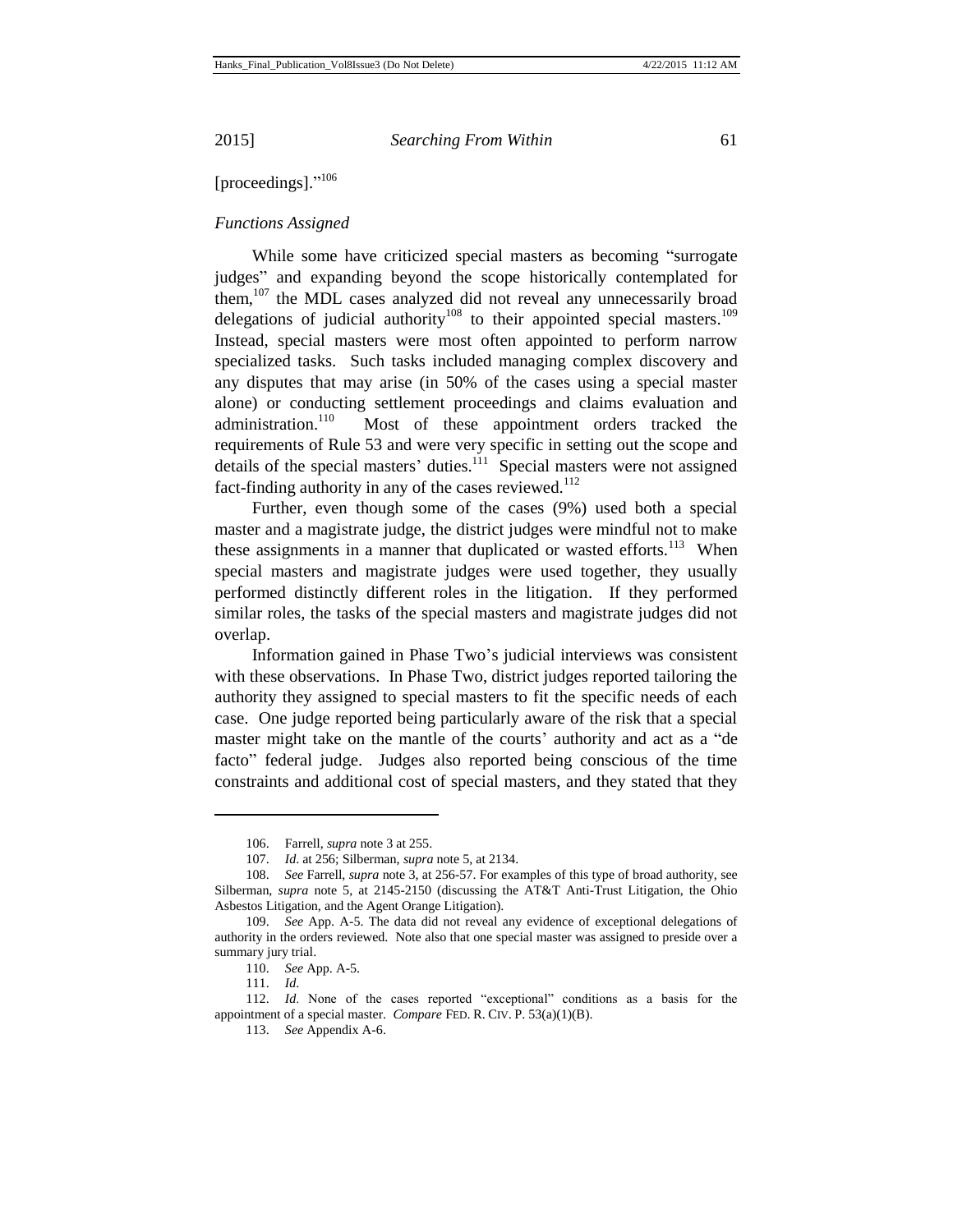specifically divided up assigned tasks between judges and special masters to avoid unnecessarily burdening any individual magistrate judge or special master.

## *Case Duration*

The sample cases that used only a special master took longer to resolve than cases using only a magistrate judge. The average MDL case in the sample pool remained open for approximately  $1,877$  days.<sup>114</sup> When both a magistrate judge and special master were used, the MDLs lasted an average of  $2,918$  days.<sup>115</sup> Cases assigned to special masters consumed an average of 2,643 days; in contrast, MDL cases assigned to magistrate judges remained open for an average of  $1,541$  days.<sup>116</sup> On its face, this data might suggest that magistrate judges resolve their assigned cases faster than special masters.

However, other factors may be at play. The difference in case duration may result from special masters being assigned in more complex or complicated cases. Similarly, the difference might result from special masters being used in cases where the parties are more intransigent or uncooperative, or where the litigants are more numerous or geographically spread out.

## *Efficient Use of Resources*

It is impossible to draw any empirical conclusions from the information derived from docket sheets and judicial interviews regarding a cost-benefit analysis of the overall cost savings from using special masters or magistrate judges. In large part, this is due to a dearth of information about the plaintiffs' attorneys' fees, the special masters' fees, or the settlement amounts. Assuming all of this information was present, a meaningful analysis of the overall costs to the parties—and to the justice system as a whole—resulting from the use magistrate judges versus special masters would still prove extremely difficult.

As commentators have noted, even in instances where the actual amount of the special master's fee is large, the parties and courts somewhat paradoxically still see them as the most cost-effective and inexpensive means of achieving the particular goal of MDL litigation: resolution of a dispute regarding overall responsibility for any harm deemed to be a result

<sup>114.</sup> *See* Appendix A-2.

<sup>115.</sup> *Id*.

<sup>116.</sup> *Id*.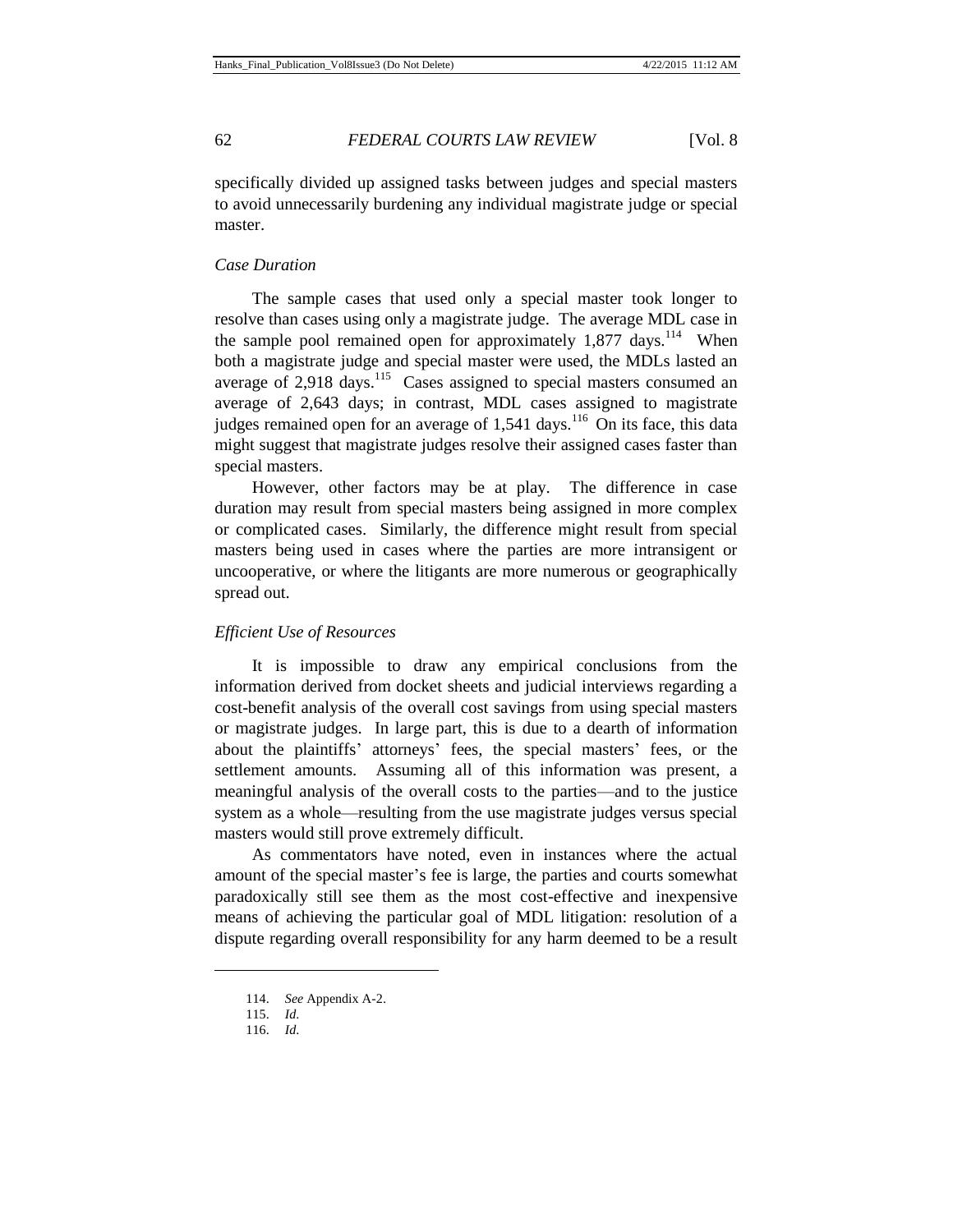of a defendant's actions.<sup>117</sup> "Thus the cost of a special master may be more than offset by the efficiency and lower costs of the informal processes the master use[s]" to keep disputes outside of any formal court setting.<sup>118</sup> Likewise, while there are no direct immediate financial costs to the parties when discovery matters are not assigned to a special master, "much higher costs may be incurred by taxpayers" when judges perform such functions.<sup>119</sup> Further, even "greater costs may be imposed through protracted litigation and unrealized settlements that masters might have brought about."<sup>120</sup>

Historical evidence reflects that, in certain cases, the immediate, additional litigation expense to the parties as a result of special master appointments can be quite large. $121$  However, such cases often involve very unique issues and are comparatively uncommon, and an overall costs and benefits to the parties—as well as the administration of justice from the use of special masters in such cases—are not easily quantifiable.<sup>122</sup> Pursuant to Rule 53, the assessment and balancing of the benefits and costs of special master appointments is placed in the discretion of the district courts.<sup>123</sup> The data collected and interviews of the judges reflected the reality that there are rarely formal objections by the parties in an MDL case to the payment of special master fees, as reflected in the high incidence of consent to special master appointments.<sup>124</sup> The district judges interviewed also reported universal confidence and pleasure with the assistance provided by the masters.<sup>125</sup> The magistrate judges interviewed reported that they were able to manage their regular caseloads effectively while assigned to MDL cases. This data and the interview comments, coupled with the lack of any empirical evidence of the systematic abuse of the special master appointments, supports the conclusion that district courts are using special masters and magistrate judges as envisioned by Rule 53 to maximize the

l

124. Interviews were conducted between Feb. 6-Feb. 15, 2014 by the Hon. George C. Hanks, Jr. Interviewees are federal district and magistrate judges in closed and currently pending multi-district litigation cases. According to ethical principles outlined in the Belmont Report, a U.S. government-commissioned report adopted by Duke University for all research involving human subjects, individual responses to the interview protocol questions are anonymous and will not be attributed to individual participants. No effort has been made to ascribe a particular response to any one participant. The following paragraphs and information contained therein are as a result of these interviews therefore no additional citation can be provided.

125. *Supra* note 124.

<sup>117.</sup> Farrell, *supra* note 3, at 274-75.

<sup>118.</sup> *Id*. at 275.

<sup>119.</sup> *Id*.

<sup>120.</sup> *Id*.

<sup>121.</sup> Silberman, *supra* note 5, at 2150.

<sup>122.</sup> *Id*. at 2145-50.

<sup>123.</sup> FED. R. CIV. P. 53.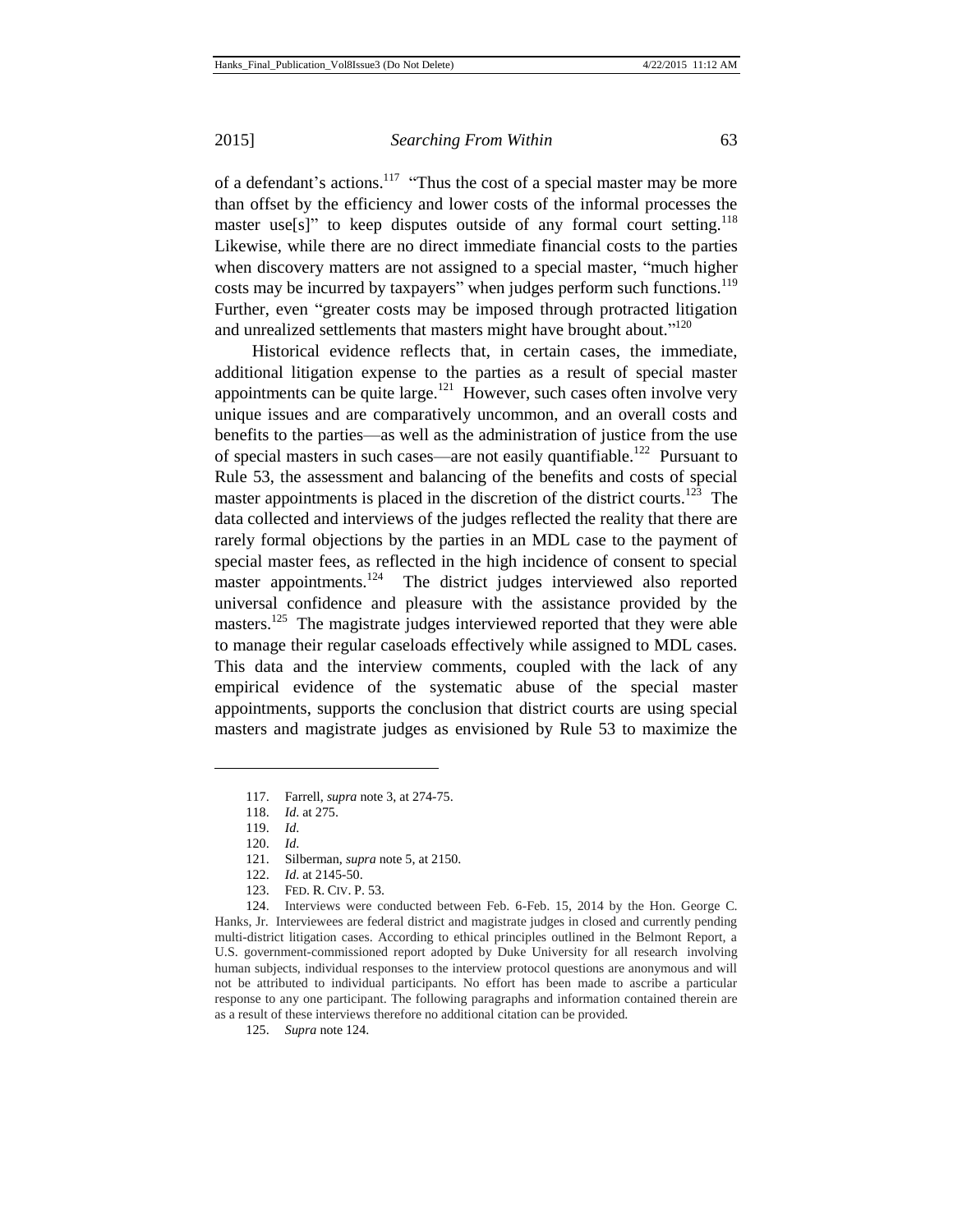use of judicial and litigation resources. $126$ 

## VI. BEHIND THE CURTAIN: OTHER FACTORS IMPACTING DISTRICT JUDGE'S DECISION TO APPOINT A MAGISTRATE OR SPECIAL MASTER

As contemplated by Rule 53, all of the district judges interviewed in Phase Two reported that their decision to use a magistrate judge or special master was a matter of judicial discretion, and that the parties had little input into this decision.<sup>127</sup> Further, their overall decision-making process tracked the concerns set out in the Comments to Rule 53—in making their decisions, the judges reported being conscious of the need to balance the competing interests of the parties: the cost-free oversight of a sitting federal magistrate judge against the perceived expertise and efficiency of an outside special master. These district judges were careful to adhere to the mandates of Rule 53 when appointing a special master, "consider[ing] the fairness of imposing the likely expenses [of imposing a special master] on the parties and [protecting] against unreasonable expense or delay." Further, the appointment orders surveyed in Phase One demonstrated a high incidence of district judges carefully observing mandates of Rule 53 and citing the legal authority under which they were making their appointments.<sup>128</sup>

But what other factors might be at play? The interviews in Phase Two, coupled with the comments of those advocating for either the increased or decreased use of special masters, revealed a number of intangible considerations district judges evaluate when appointing a magistrate judge, special master, both or neither to assist with the management of complex litigation. Among these are the district judge's own estimate of the amount of time needed for particular tasks and the district judge's willingness to assign particularly time-consuming tasks to a judicial colleague; the perceived degree of specialized training or experience needed to perform a particular task; whether the task was suitable for a judicial officer, including whether *ex parte* communications might be required or desirable; local customs and culture; and the availability of particular individuals to serve as special masters.<sup>129</sup> Interestingly, even though many commentators claim the number of MDL filings has increased in recent years, the judges interviewed reported that this alleged increase did not figure in their decisions when deciding whether

<sup>126.</sup> FED. R. CIV. P. 53.

<sup>127.</sup> *Id*.

<sup>128.</sup> *See* App. A-5.

<sup>129.</sup> *Supra* note 124.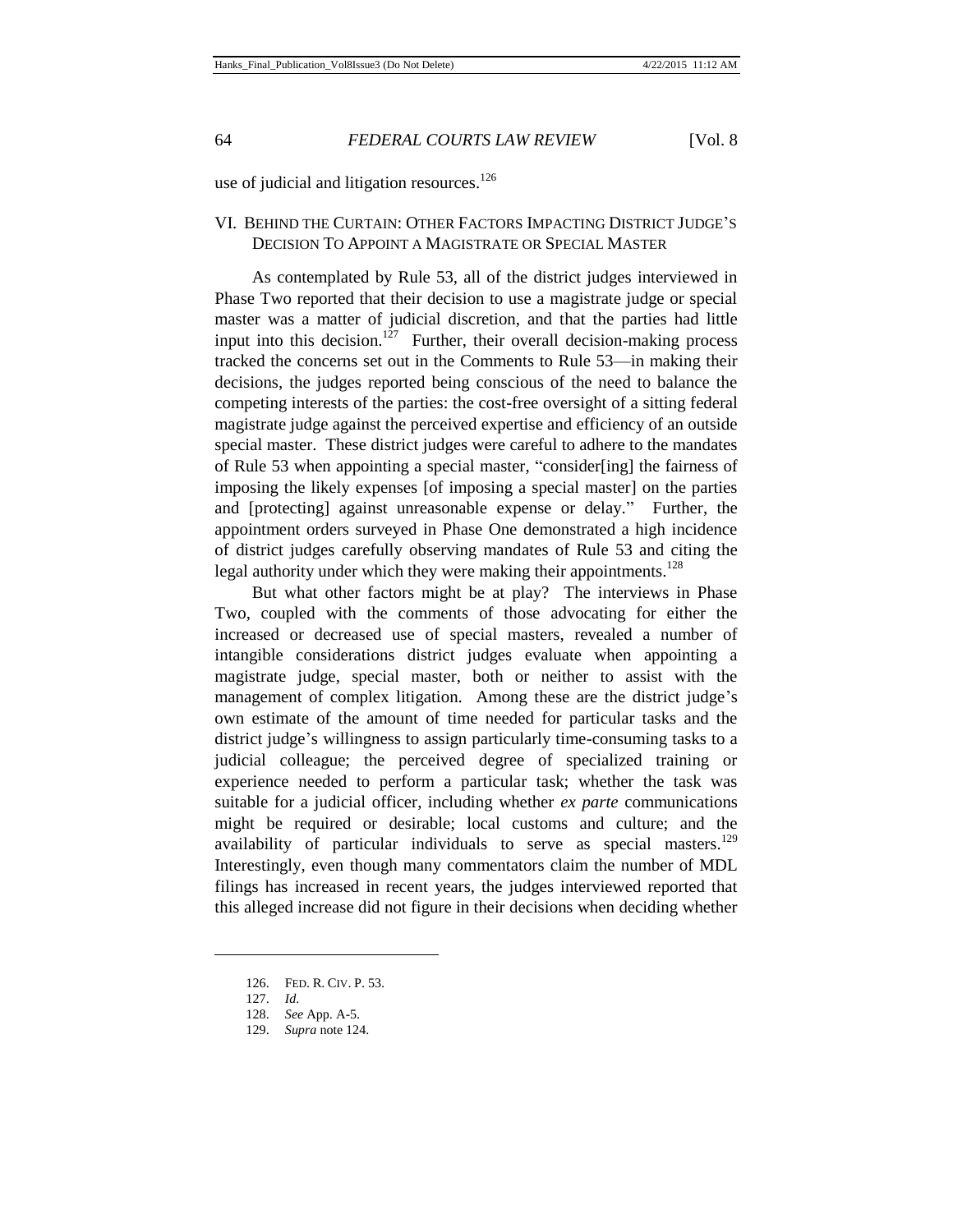to use a magistrate judge or special master. $130$ 

## *Perceived Expertise and Time Burden*

Overall, judges reported that the most important factors when considering whether to appoint a special master were whether the contemplated tasks required particular expertise, and the amount of time the district judge estimated the tasks would consume.<sup>131</sup> All of the interviewed judges reported that the magistrate judges in their districts were outstanding jurists and could, in theory, handle any duty assigned to them, given enough time and resources.<sup>132</sup>

However, there appeared to be a direct correlation between the level of expertise required to accomplish a task and the time needed to complete it: tasks requiring higher expertise levels demanded proportionally greater amount of times for completion.<sup>133</sup> Accordingly, more often than not, tasks that district judges believed were likely to consume the vast majority of a magistrate judge's time were instead assigned to special master.<sup>134</sup>

The consideration of these two factors often resulted in appointments of multiple special masters in a single case, as well as appointments using both special masters and magistrate judges in the same case.<sup>135</sup> The judges who used both special masters and magistrate judges stated that they structured the assignments so as to assign tasks that were more adjudicatory in nature, and required less time investment—such as evaluating expert qualifications and handling routine discovery disputes—to magistrate judges.<sup>136</sup> On the other hand, tasks that the district judge estimated would require a hefty investment of time, such as investigating and resolving large-scale e-discovery disputes, were typically assigned to special masters.<sup>137</sup>

## *Nature of Task as Appropriate for a Judicial Officer*

Many of the special masters appointed performed particularly specialized tasks not typically performed by judges. One such function is

l

137. *Id*.

<sup>130.</sup> *Id*.

<sup>131.</sup> *Id*.

<sup>132.</sup> *Id*.

<sup>133.</sup> *Id*.

<sup>134.</sup> *Id*.

<sup>135.</sup> As the data demonstrates, there were almost as many cases using both special masters and magistrate judges, working in conjunction, as there were cases using special masters alone. *See* App. A-1.

<sup>136.</sup> *Supra* note 124.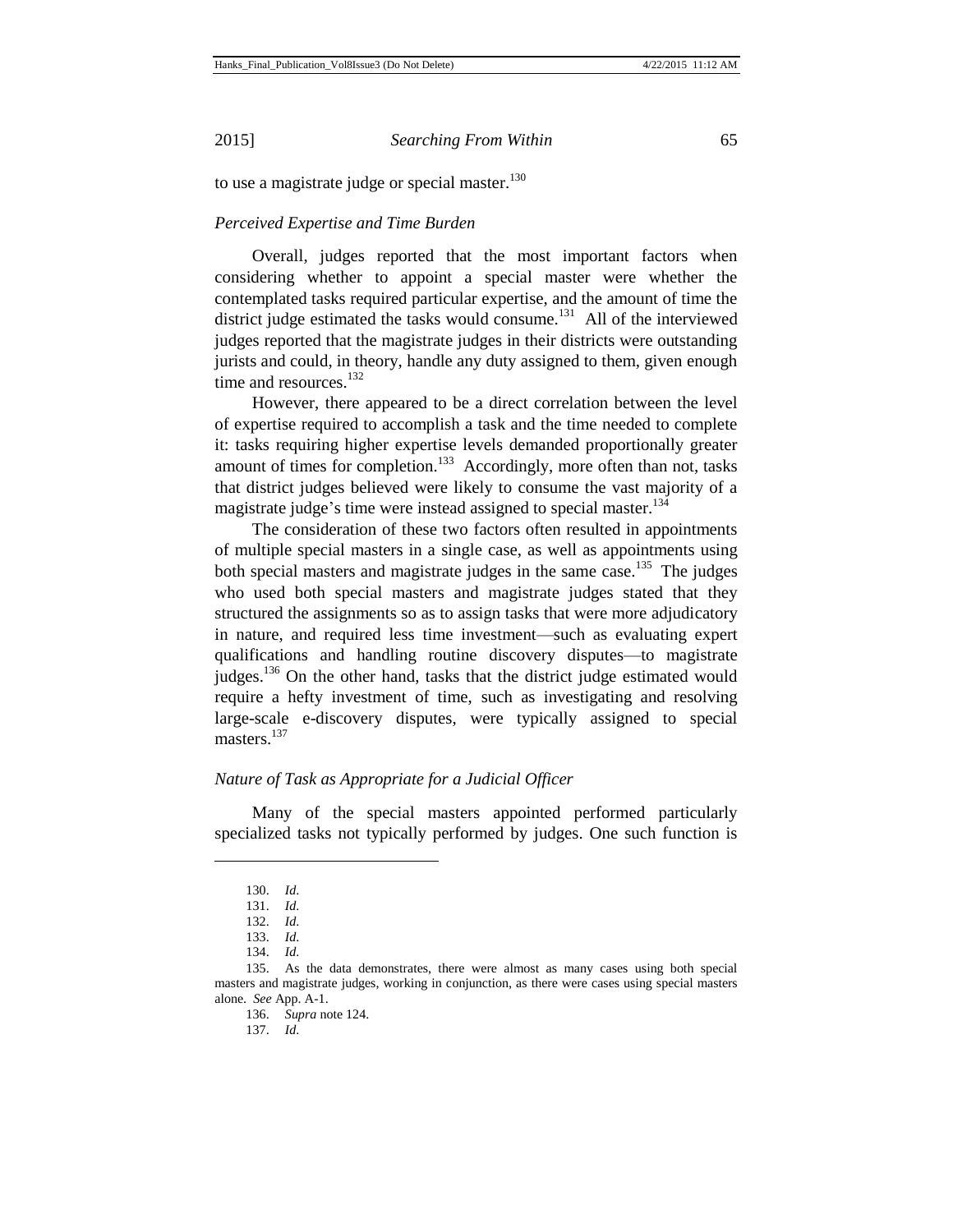the process of administering settlement claims and monitoring potentially fraudulent claims.<sup>138</sup> Oversight of billing records for common-benefit work by plaintiffs' counsel is another such function.<sup>139</sup> A fraudulent claims investigation and prosecution special master appointment was also reported.<sup>140</sup> While magistrate judges could, in theory, perform these tasks, these are investigatory, quasi-prosecutorial tasks in which judges do not usually participate. $141$  Further, the district judges interviewed noted that a number of available special masters had already developed the necessary procedures and recruited the specific staff necessary, and these masters had previously successfully completed these tasks in earlier cases.<sup>142</sup> Accordingly, the judges stated that they appointed special masters because they wanted to avoid "reinvent [ing] the wheel" for such difficult tasks.<sup>143</sup>

The judges also differed in their views about the importance of *ex parte* communications and informal procedures of special masters in making the decision.<sup>144</sup> One judge stated that a key reason special masters worked so well was because they could engage in informal *ex parte* communications with the parties to freely discuss and work out problems well before rising to the level of requiring judicial attention.<sup>145</sup> Ex parte communications are traditionally eschewed by judges, including magistrate judges.<sup>146</sup> However, another judge stated that possible ex parte communications did not pose a problem because the district's magistrate judges were highly trained and skilled in mediation and ADR techniques and they routinely engaged in such communications as part of those mediations.<sup>147</sup> The judge further noted that the matter could also be addressed by an agreement between the parties regarding the magistrate judge's *ex parte* communications.<sup>148</sup>

Finally, the judges offered interesting insight into how attorney personalities could play a role in their decision whether to appoint a special master or a magistrate judge. The judges agreed that there was a generally

<sup>138.</sup> *Id*.

<sup>139.</sup> *Id*.

<sup>140.</sup> *Id*.

<sup>141.</sup> One judge also reported using a special master as what commentators refer to as an "academic proceduralist"—a special master who contributes to "not only processing the individual case but also to conceptual thinking about pre-trial management and innovative practices for complex litigation." Silberman, *supra* note 5, at 2153.

<sup>142.</sup> *Supra* note 124.

<sup>143.</sup> *Id*.

<sup>144.</sup> *Id*.

<sup>145.</sup> *Id*. 146. *Id*.

<sup>147.</sup> *Id*.

<sup>148.</sup> *Id*.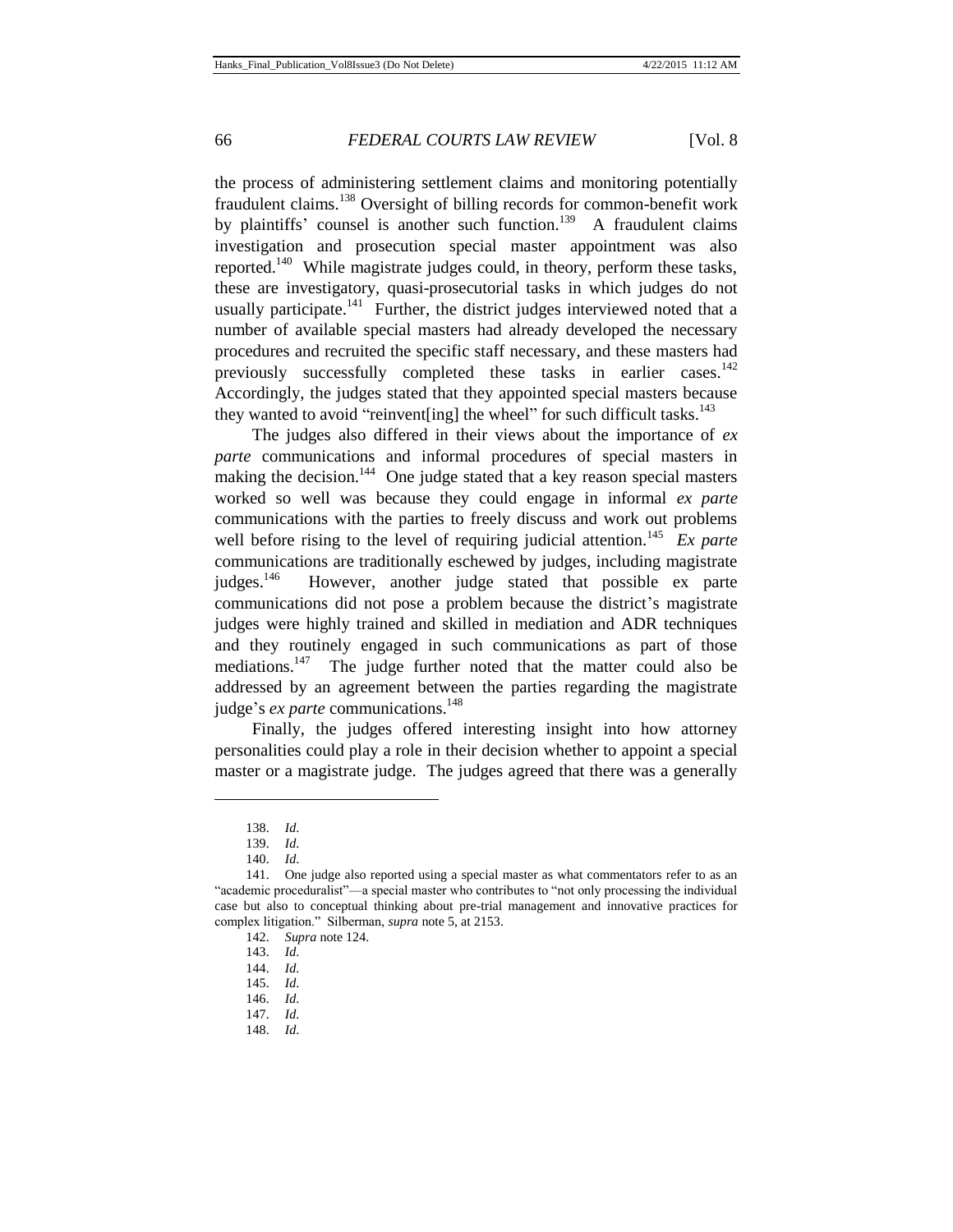a high caliber of attorneys in the federal MDL bar.<sup>149</sup> However, some judges noted regional and case-specific differences in attorney litigation tactics and the bar's perception of the role of magistrate judges.<sup>150</sup> Further, where there are likely to be numerous appeals of magistrate judge decisions, some district judges believed it was more efficient to have the district judge make adjudicatory decisions and to appoint special masters to ease administrative burdens in everyday management decisions.<sup>151</sup> Other judges thought that the issues of attorney contentiousness and frequent appeals were largely in the hands of the district judge and should not preclude use of a magistrate judge.<sup>152</sup> These judges expressed the belief that such issues could be resolved through the district judge retaining a firm control over the attorneys and requiring attorneys to demonstrate professionalism and respect towards the magistrate judge as judicial officers.<sup>153</sup>

The judges differed in their views on the need for special masters to address large scale discovery issues. As noted above, some appointed special masters to avoid placing an undue time burden upon magistrate judges and reserving magistrate judge assistance for unforeseen future cases.<sup>154</sup> Others felt large-scale e-discovery required the use of special masters with specialized expertise and training in the field, mainly for the purposes of creating innovative processes such as predictive coding to review documents and manage the discovery.<sup>155</sup> There was also a belief in some cases that evolving appellate standards might require the use of special masters in e-discovery.<sup>156</sup> Other judges, however, opined that the specter of complex e-discovery should not necessarily lead to a special master appointment.<sup>157</sup> These judges cited previous experience reflecting the reality that most complex e-discovery disputes were resolved by mutual agreement among the parties pursuant to Federal Rule 26 and the doctrine of mutually assured destruction.<sup>158</sup> In some districts, magistrate judges were trained as both discovery specialists (because of the volume of discovery issues handled) and as neutral adjudicators, and district judges felt the benefits of this combined experience outweighed the benefits of

- 149. *Supra* note 124.
- 150. *Id*.
- 151. *Id*.

- 152. *Id*.
- 153. *Id*.
- 154. *Id*.
- 155. *Id*.
- 156. *Id*. 157. *Id*.
- 158. *Id*.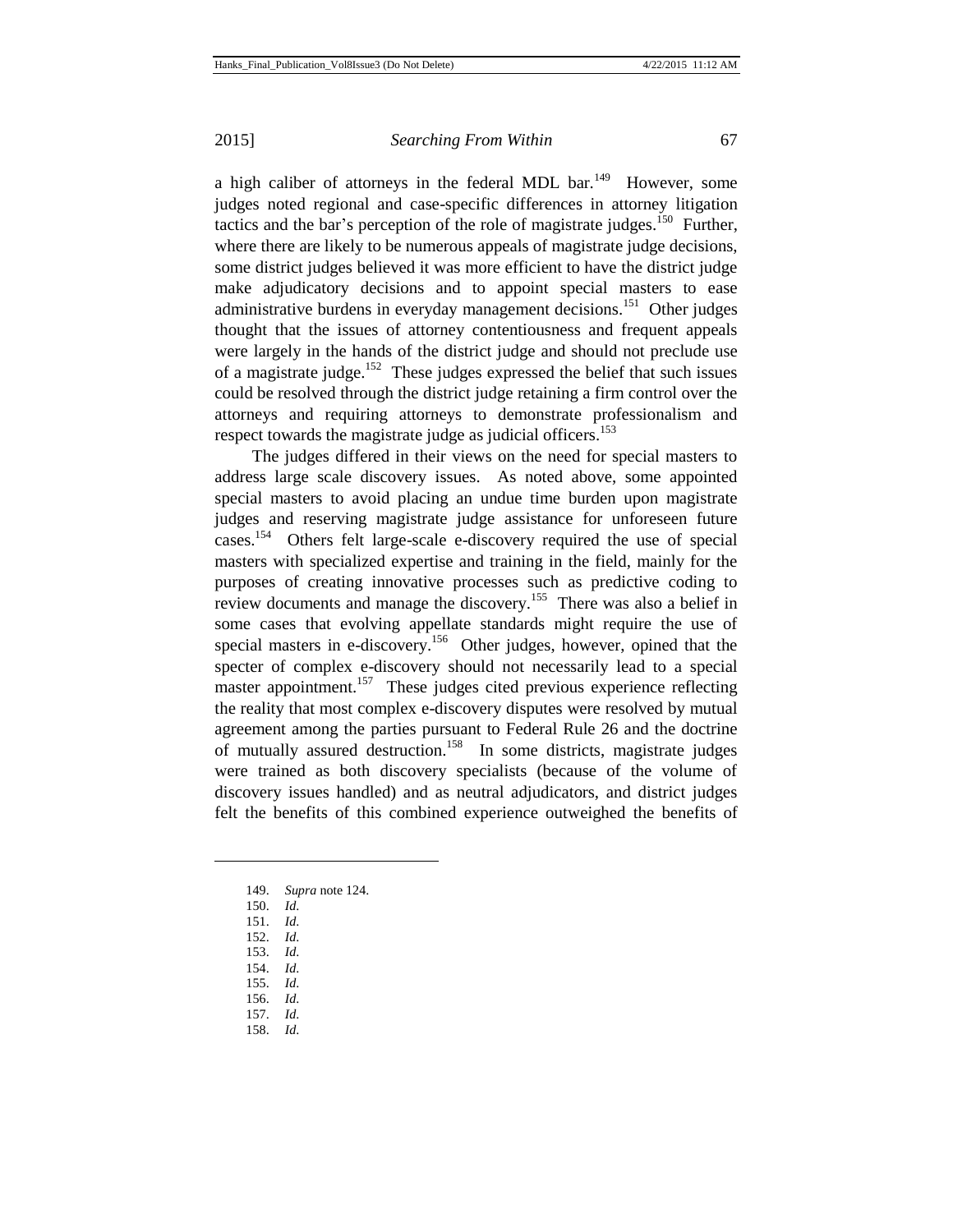special master involvement in e-discovery.<sup>159</sup>

The latter observations, in light of the data regarding special master qualifications, are very important to analyzing the future roles of magistrate judges if regular case dockets continue to increase. While large-scale ediscovery might have increased the courts' need for technical or scientific assistance, such discovery does not mandate the increased use of the nontechnical management assistance of paid special masters.<sup>160</sup> As noted by some districts, magistrate judges possessing similar legal backgrounds to special masters are more than capable of developing the expertise in specialized legal areas such as e-discovery.<sup>161</sup> As seen in other functions such as ADR, the more training they receive and the longer they perform the function, the more efficient magistrate judges become in performing the  $tasks.<sup>162</sup>$  Thus, the tasks will take less time to complete and allow magistrate judges to take on other duties in the management of the court's regular dockets.

## *District Culture*

The interviews revealed another important factor affecting the decision: the specific culture of a given district court regarding magistrate judges.<sup>163</sup> Districts with standing orders referring all pretrial matters to magistrate judges had a larger propensity to use such judges in MDL cases than districts lacking such orders.<sup>164</sup> Districts using a team approach to case management—where magistrate judges typically worked closely with district judges throughout multiple stages of a case—also had a stronger likelihood of using magistrate judges rather than a special master.<sup>165</sup> Districts that used magistrate judges as specialists for certain aspects of pretrial case management (such as discovery disputes in complex cases or settlement conferences) also used magistrate judges more than special masters to assist in the management of MDL cases.<sup>166</sup>

Based on these types of cultural differences, some unusually

<sup>159.</sup> *Supra* note 124.

<sup>160.</sup> *Id*.

<sup>161.</sup> *Id*.

<sup>162.</sup> *Id*.

<sup>163.</sup> *Id*.

<sup>164.</sup> *Id*.

<sup>165.</sup> *Id*.

<sup>166.</sup> Dessem, *supra* note 29, at 799 n.39 (discussing various models of magistrate judge utilization nationwide). This result is reflected in the data collected. Districts such as the Northern District of California and the Eastern District of New York, in which standing orders automatically referred pre-trial motions to magistrate judges, used such judges alone far more often than districts without such orders. *See* Appendix A-9.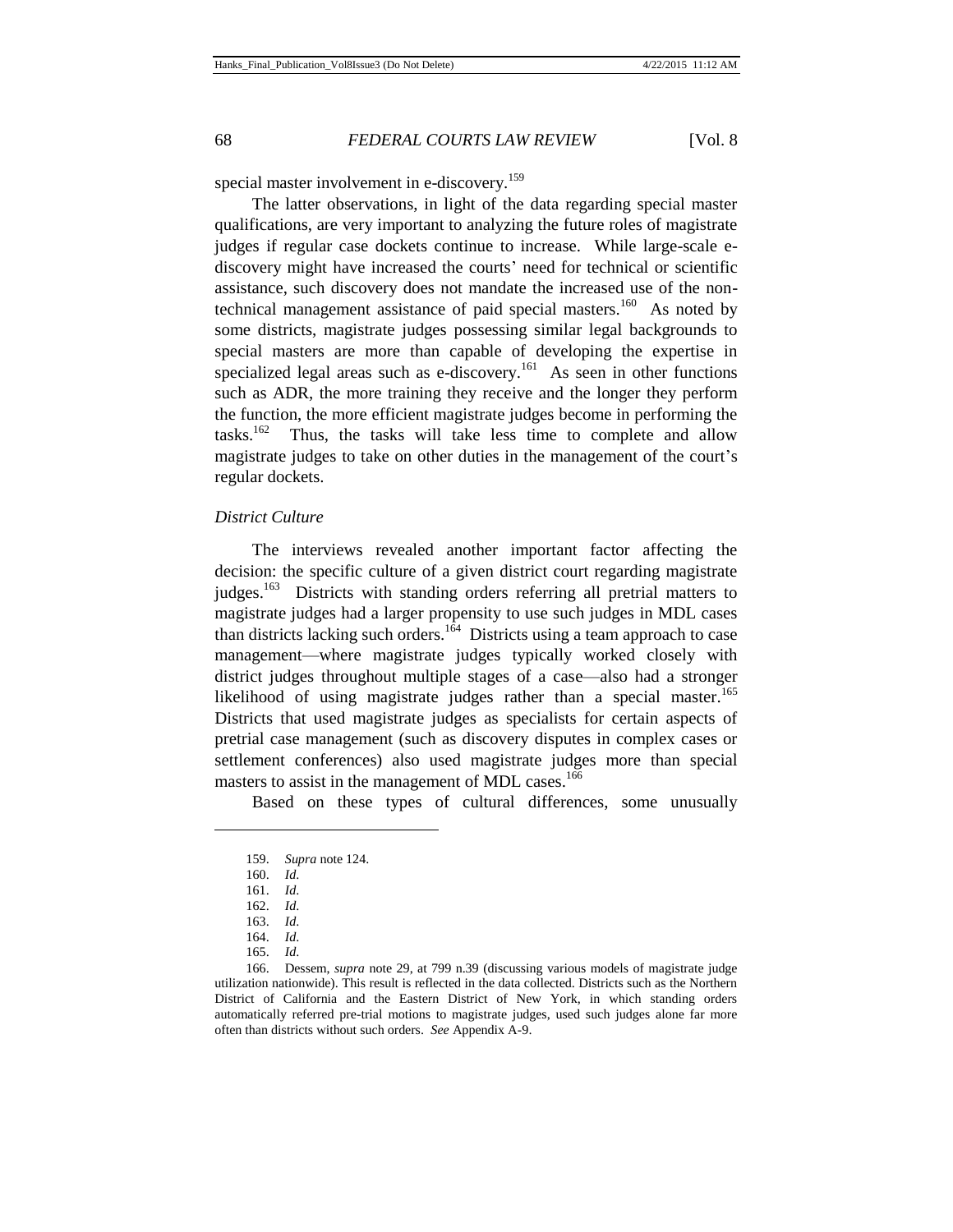innovative approaches were reported. One judge, for instance, described using a three-tiered special master approach, combining the efforts of the judge overseeing the case: a special master responsible for ongoing settlement discussions; a special master with previous law clerk experience to deal with *ex parte* communications between the parties to resolve issues before they reached a point of critical mass; and, finally, a tertiary special master to deal with attorney class-benefit issues.<sup>167</sup> The magistrate judge was assigned the essential function of preparing the infrastructure for the case through rulings on administrative motions, such as *pro hac vice* motions, and acting as a liaison with clerk's office to set up the files and systems needed to administer the cases—duties that the magistrate had considerable experience performing in other cases.<sup>168</sup> In another case the court appointed an "on call" special master who was available as needed should the parties wish to informally address settlement issues without court involvement.<sup>169</sup> Finally, in one case discussed in greater detail below, the court managed an exceptionally large MDL by utilizing a comprehensive team of magistrate judges.<sup>170</sup> This approach included the judge sitting on the bench alongside the magistrate judge for some matters, and also using a panel of magistrate judges to resolve certain issues. <sup>171</sup>

Another aspect of the culture within a particular district was the level of communication and collegiality between magistrate judges and district judges. Magistrate judges interviewed in Phase Two reported that, although the cases they were assigned did consume a large amount of time, their dockets did not become unmanageable.<sup>172</sup> In fact, despite the increased demands on their dockets and staff, the magistrate judges reported they enjoyed the challenges of the cases, and appreciated their role as part of the district court team.<sup>173</sup> All of the magistrate judges interviewed reported that, prior to their assignment to the litigation, the assigning district judge consulted them about the workload and time commitments each case would require.<sup>174</sup> The magistrate judges also reported that their fellow magistrate judges often stepped in to assist with their regular docket or that their workloads were managed through an internal reassignment of cases.<sup>175</sup> Two of the judges reported that the district judges expressly gave them the

167. *Supra* note 124.

- 170. *Id*.
- 171. *Id*
- 172. *Id*.
- 173. *Id*.
- 174. *Id*.
- 175. *Id*.

<sup>168.</sup> *Id*.

<sup>169.</sup> *Id*.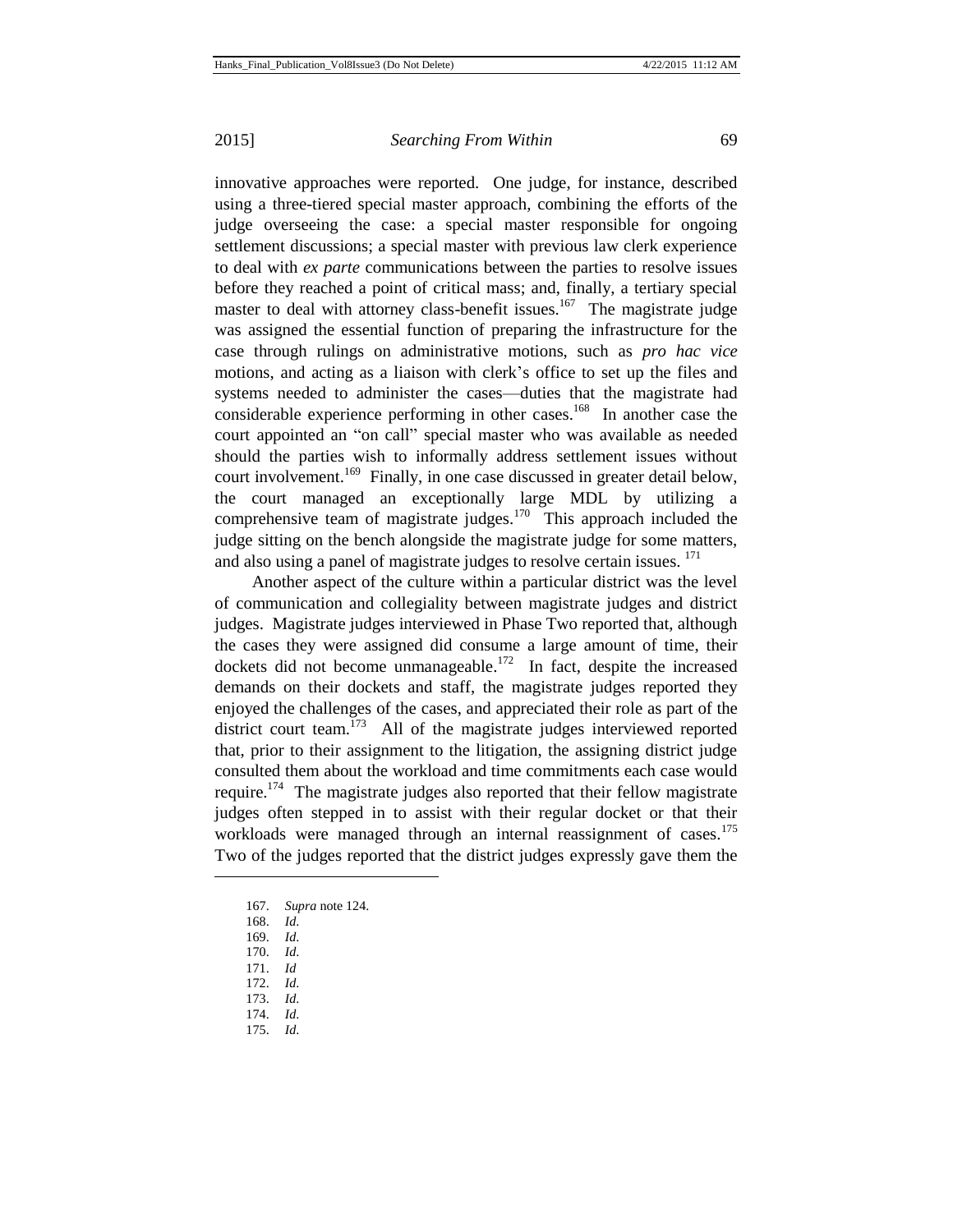option of discontinuing their work on the MDL if the matter became too burdensome.<sup>176</sup> Neither of the judges surveyed stated that this had ever happened.

## *Particular Individuals Appointed as Special Master*

Once the decision to use a special master is made, the interviewed judges agreed that reputation, trust, confidence in their abilities, and personal integrity are the key factors they considered in making individual appointments. These factors are important given the amount of judicial authority that a special master can wield, not to mention the potential for a special master's actions to exceed her authority. The parties in the cases analyzed were often directly involved in making suggestions for potential masters.<sup>177</sup> The judges reported that maintaining transparency and avoiding any appearance of impropriety was extremely important throughout the special-master appointment process.<sup>178</sup> Several judges reported that they never appointed any former private-practice coworker for this very reason.<sup>179</sup> The judges interviewed did not know any of their selected special masters in a social context, either (excepting previous courthouse staff and magistrate judges) prior to an appointment except by reputation.<sup>180</sup> In each case, all of the judges obtained the express consent of the litigant parties regarding the individual ultimately appointed as special master.<sup>181</sup>

## *Alleged Increase in MDL Filings*

Some commentators have recently argued that the courts should increase their use of special masters to respond to a "longer-term upward trend in MDL activity."<sup>182</sup> These commentators argue that, even in the face of Rule 53's clear preference for magistrate judges, federal magistrate judges cannot assist with the increasing MDL docket load because they are not trained as mediators or in ADR techniques (which is clearly not the case).<sup>183</sup> Other commentators assume that the increased filings will simply overwhelm the court system, magistrate judges included, and outside help

<sup>176.</sup> *Supra* note 124.

<sup>177.</sup> *Id*.

<sup>178.</sup> *Id*.

<sup>179.</sup> *Id*.

<sup>180.</sup> *Id*.

<sup>181.</sup> *Id*.

<sup>182.</sup> Mark A. Fellows & Roger S. Haydock, *Federal Court Special Masters: A Vital Resource in the Era of Complex Litigation*, 31 WM. MITCHELL L. REV. 1269, 1294 (2005).

<sup>183.</sup> *See generally* Lantka, *supra* note 33.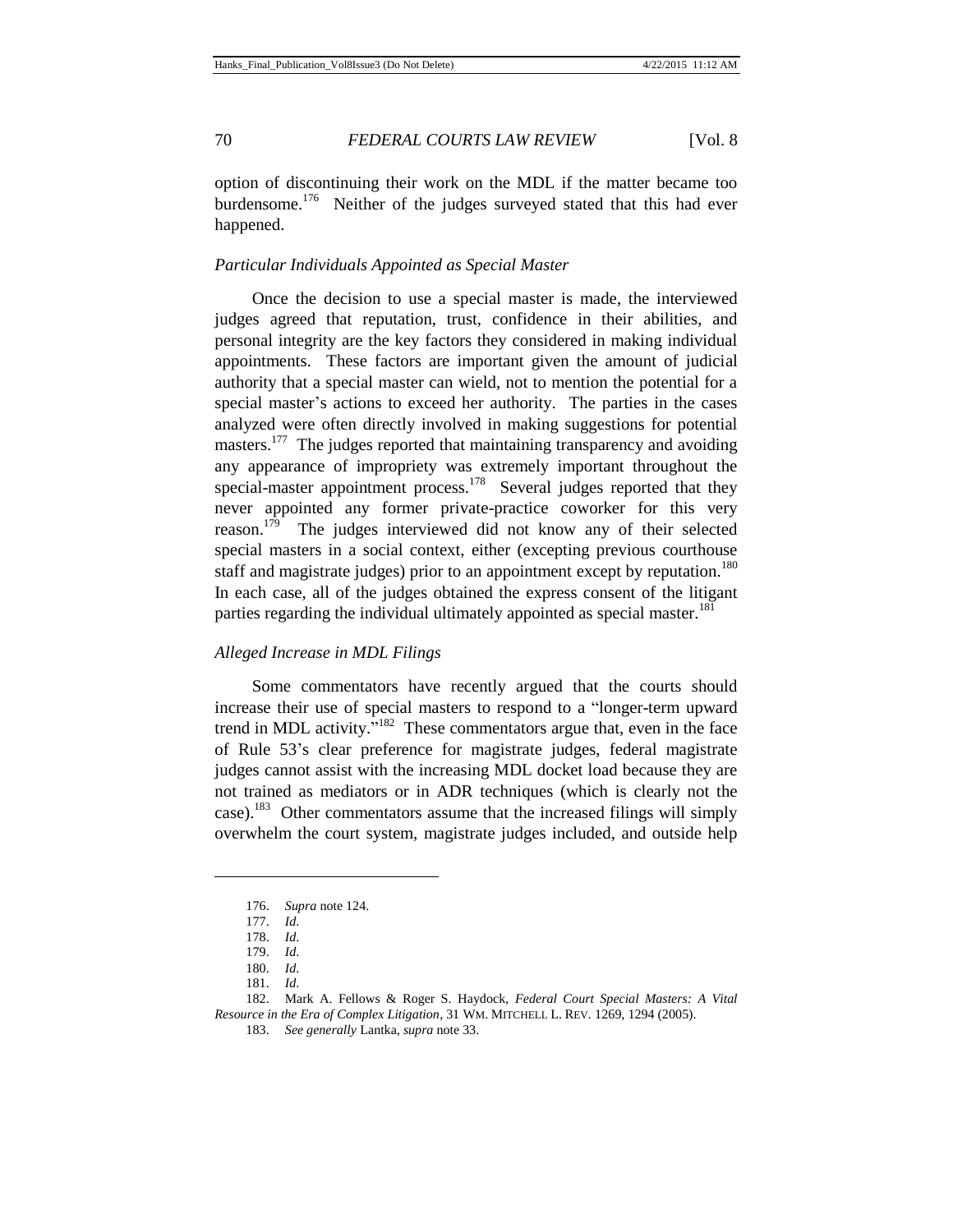l

#### 2015] *Searching From Within* 71

must therefore be sought.<sup>184</sup> However, these commentators do not fully consider the flexibility of the role of the federal magistrate judge, and they do not take the qualifications and abilities of the magistrate judge corps into account.<sup>185</sup> The arguments instead make little more than a passing reference to the availability of magistrate judges to assist in the management of these cases. Further, the actual rate at which MDLs are being resolved or closed in recent years, compared against the number of new cases being filed or consolidated, is difficult to determine—in short, it is not at all clear that the MDL dockets are actually "increasing" at a rate that requires additional appointments.<sup>186</sup>

Another argument made in support of increasing the number of special master appointments pertains to rapidly expanding criminal dockets. Magistrate judges are the only judicial corps that can assist the district courts in managing these dockets. Thus, it has been argued that assigning magistrate judges to time-consuming MDL cases would negatively impact timeliness and due process in the criminal justice system.<sup>187</sup> However, this argument is also unwarranted. As seen in the cases surveyed, the MDL panel has not assigned MDL cases to the border districts—which have been facing drastically increasing criminal caseloads—or to districts that have a large number of judicial vacancies.<sup>188</sup>

## *Judicial Perceptions of MDL Cases*

The interviews conducted with district judges revealed four observations in particular to MDL cases that they considered being extremely important in regards to future decisions to use magistrate judges and special masters in MDL cases. First, nearly every MDL case is unique,

<sup>184.</sup> Fellows, *supra* note 182, at 1296-97 ("[d]espite magistrate contributions to the civil case workload, the court crisis continues"); *see also* Margaret G. Farrell, Special Masters In The Federal Courts Under Revised Rule 53, SM051 ALI-ABA COURSE OF STUDY 1, 13 n.43 (2006) (arguing that special masters are needed because "federal magistrate judges . . . have heavy caseloads, are generalists and are not skilled in mediation, have little experience in the use of informal procedures and lack substantive expertise").

<sup>185.</sup> Fellows, *supra* note 182, at 1296-1297.

<sup>186.</sup> *See* App. A-7, indicating the number of pending cases from 1999 to the present. This chart reflects that in recent years the number of MDL cases has been decreasing.

<sup>187.</sup> *See* Fellows, *supra* note 182, at 12-70.

<sup>188.</sup> *See* App. A-9. For information regarding the caseloads by district and the number of judicial vacancies for fiscal years 2011 and 2012*, see* THE STATISTIC DIV. OF OFFICE OF JUDGES PROGRAMS, JUDICIAL BUSINESS OF THE U.S. COURTS 2011 ANNUAL REPORT OF THE DIR. HONORABLE THOMAS F. HOGAN, DIR., <http://www.uscourts.gov/uscourts/Statistics/Judicial> Business/2011/JudicialBusiness2011.pdf, ADMIN. OFFICE OF THE U.S. COURTS, JUDICIAL BUSINESS OF THE U.S. COURTS: 2012 ANNUAL REPORT OF THE DIRECTOR[,](http://www.uscourts.gov/Statistics/JudicialBusiness/2012.aspx) http://www.uscourts.gov/Statistics/JudicialBusiness/2012.aspx.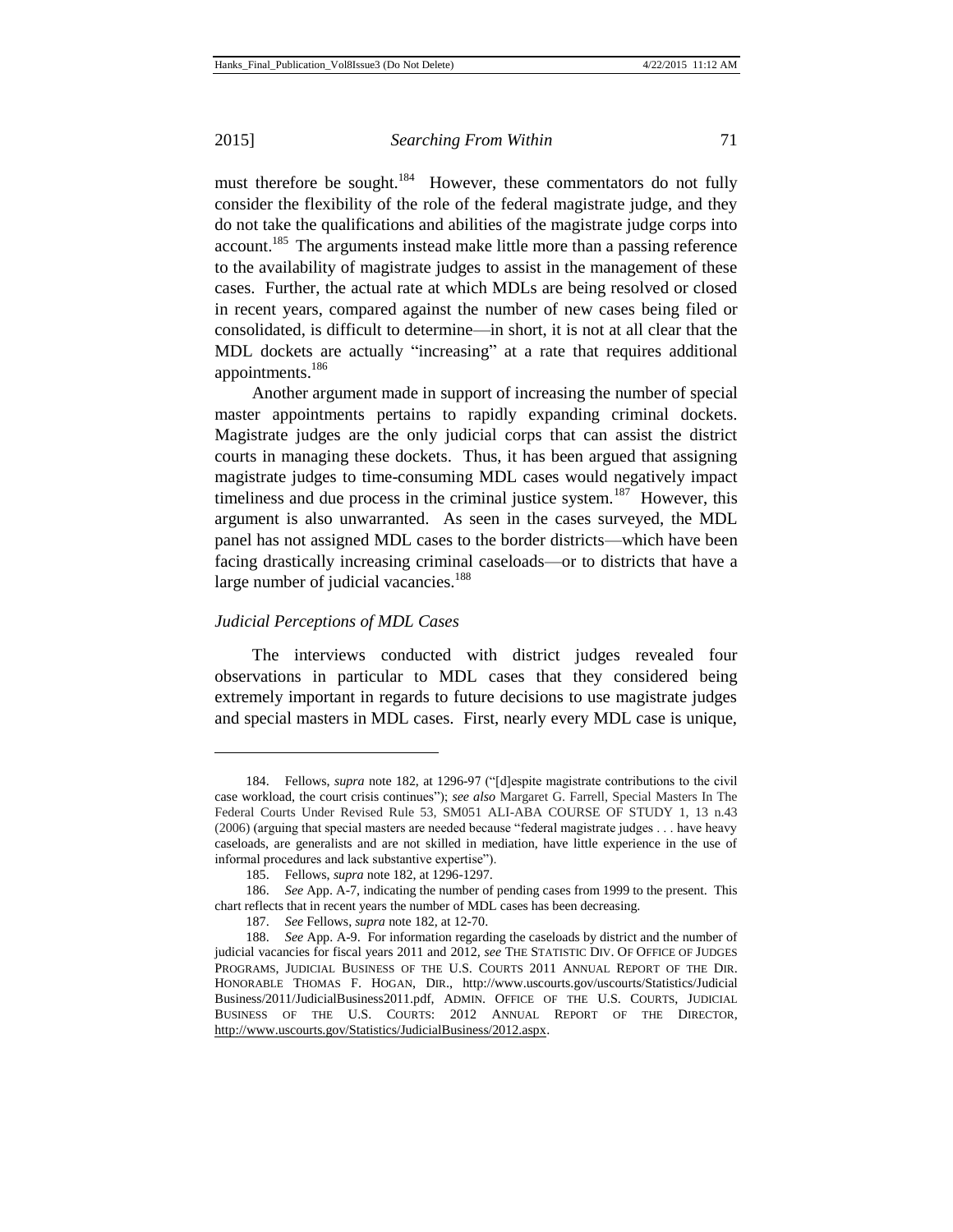and some are unique to the point of lacking any preexisting analogue in American case law. Each case has different litigants, different counsel, and differing dynamics between two, plus, they involve claims from all parts of the country–and, in some cases, outside of it, including ones with litigants who reside in American territories beyond the mainland U.S., and sometimes in foreign countries not bound by American law.<sup>189</sup> Each case furthermore involves different, and sometimes largely novel, legal issues, including ones in states outside of a magistrate judge's usual jurisdiction, which can necessitate a learning curve on the judge's part. As a result, decisions regarding magistrate judge and special master appointments that work perfectly well in one MDL case may prove to be entirely inappropriate under the circumstances of a different case.

Second, MDL cases cannot be treated simply as larger versions of the types of complex litigation most judges are already accustomed to handling. Doing so creates the very real risk that a case will become a judicial "black hole," lasting for many years and depriving its litigants of their substantive due process rights to be heard in a timely fashion.<sup>190</sup> One judge noted that because of this issue, the court in the district specifically sought to appoint special masters with no previous MDL-case experience, ones without any preconceptions as to how the case should be managed.

Third, special master appointments have become a lucrative "cottage industry" for the bar $191$  and, in the interests of equity for all involved parties, courts should carefully consider whether there is a bona fide need to appoint a special master before electing to do so. One judge interviewed was particularly surprised by the several phone calls received from special masters "offering their services" once an MDL case had been announced.<sup>192</sup> On whole, judges are keenly aware of the problems inherent with special master appointments, and they suggest that courts remain vigilant in overseeing special master activities.<sup>193</sup> Whenever the court appoints an unelected individual—one whose final adjudications may end up beyond the purview of traditional judicial review—to serve as a buffer between the court and litigating parties, there is the ever-present risk that this individual will simply assume the mantle of federal judicial authority with respect to

<sup>189.</sup> *See*, e.g., Lindsey v. Dow Corning Corp, 1994 U.S. Dist. LEXIS 12521 (N.D. Ala. Sept. 1, 1994).

<sup>190.</sup> *See* Heyburn & McGovern, *supra* note 8, at 31 (so-called "black hole cases" comprise the single most prominent MDL-related complaint).

<sup>191.</sup> Silber, *supra* note 5, at 2137.

<sup>192.</sup> *Supra* note 127.

<sup>193.</sup> *Id*.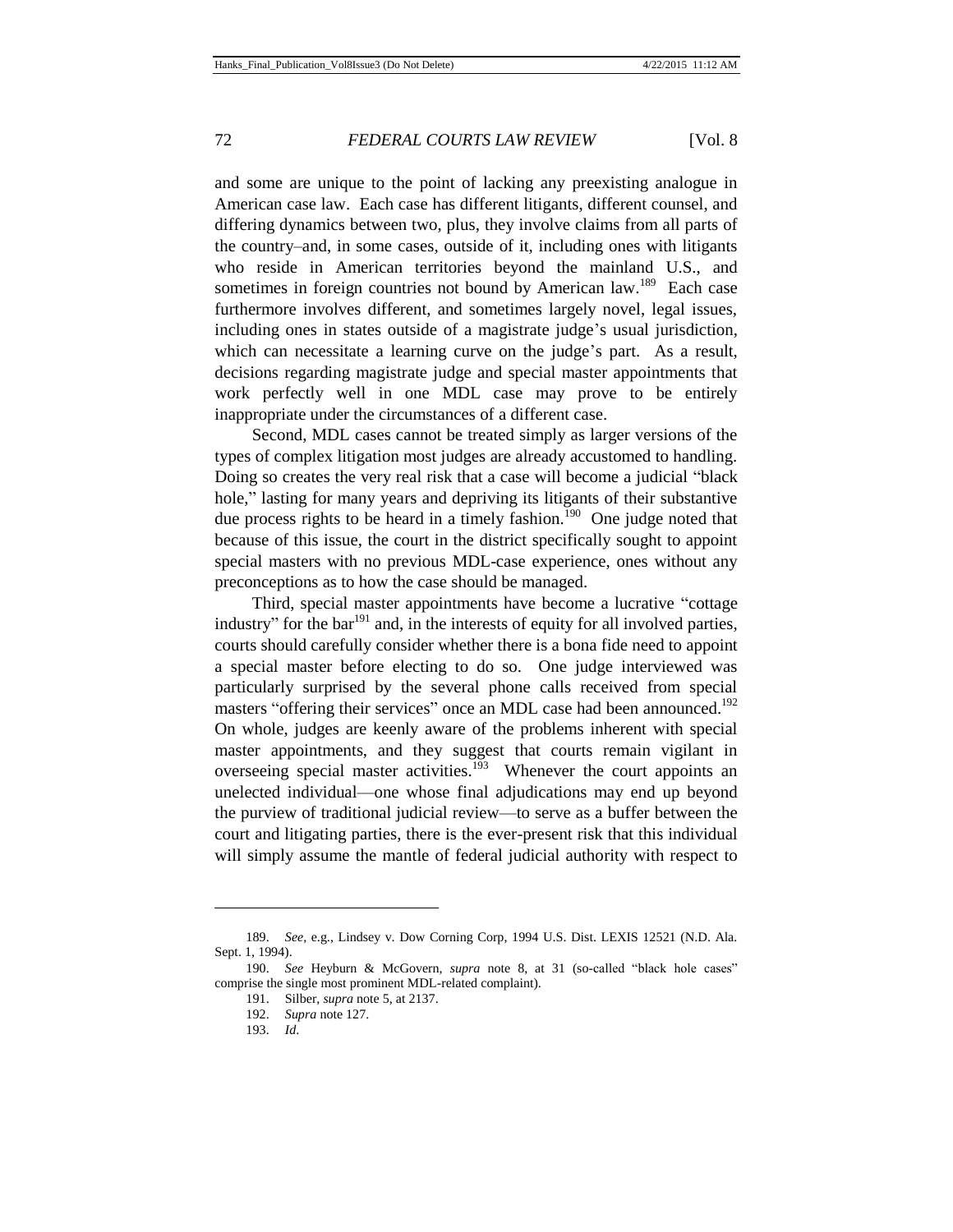the parties.<sup>194</sup>

Finally, as a result of what was described by one judge as "judicial inertia," there does not appear to be much cross-pollination with respect to management styles and conceptual ideas regarding MDL litigation among courts. $^{195}$  Judges tend to use the same management techniques in successive MDL cases, or they simply adopt the management techniques of a respected colleague. In most instances, however, this choice works well, and this approach can be a highly economical use of judicial resources.<sup>196</sup> However, as seen in the next section, the lack of innovation regarding magistrate judge versus special master utilization can result in the deprivation of the litigants' due-process rights through unmitigated case stagnation.

As a whole, the judges were pleased with the decisions that they made, and while some in hindsight would fine-tune various aspects of the appointments or assignments, most indicated that they would make the same decisions again.

## VII. UNIVERSE WITHIN A UNIVERSE: THE CONQUEST OF THE ASBESTOS MDL

The information collected from the research revealed several overarching principles relevant to the role of magistrate judges. One was that no two cases are alike and therefore should be managed with an individualized approach.<sup>197</sup> Further, special masters may be helpful in carrying out niche or long-term duties. But magistrate judges are the best choice to take on broader duties. In fact, if used wisely, their experience and relationship with the district court could manage litigation even more efficiently than a special master could.<sup>198</sup>

To illustrate these conclusions, a real-life scenario may be informative. One need look no further than one of the longest-running tort cases in legal history: asbestos litigation. Not only is it socially significant as the earliest and largest mass tort to resonate on a national level, but it is also legally relevant as a teaching tool for future case management. Further, it has been the subject of a well-written and thoughtful analysis by Judge Eduardo Robreno, the primary district judge involved in the

<sup>194.</sup> *Supra* note 127.

<sup>195.</sup> *Id*.

<sup>196.</sup> *Id*.

<sup>197.</sup> *Id*.

<sup>198.</sup> *Id*.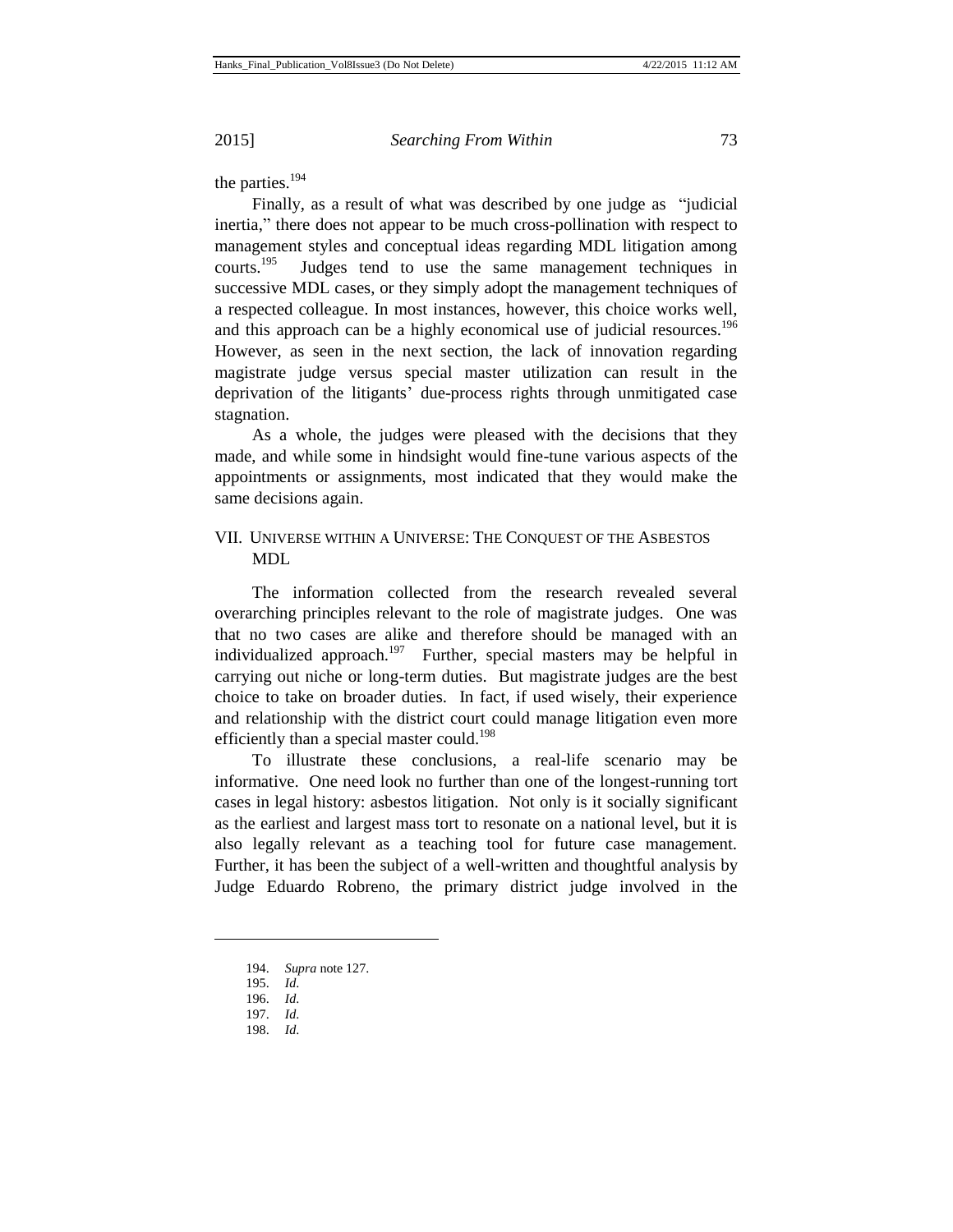solution.<sup>199</sup> The discussion below is drawn from his personal account of the litigation.

## *Era of Consolidation and Aggregation*

Throughout the 1970s and 1980s, a mass of asbestos personal injury claims became backlogged in state and federal courts. In 1991, when asbestos cases were finally consolidated into MDL-875, an estimated 715,000 claims were pending.<sup>200</sup> However, as most were state court claims, only 26,000 cases were initially transferred to the Eastern District of Pennsylvania.<sup>201</sup> The number of cases and claims continued to rise and eventually swelled to over 180,000 cases and more than 10 million claims.<sup>202</sup>

The first silver bullet fired at the newly consolidated cases was a near miss. Judge Weiner, the Eastern District of Pennsylvania judge presiding over the MDL, appointed a steering committee of leading plaintiffs.<sup>203</sup> Plaintiff counsel negotiated a settlement that would extinguish the claims of an estimated 250,000 to 2,000,000 individuals who had suffered from asbestos exposure.<sup>204</sup> An opt-out class was conditionally certified, and another district judge in the Eastern District of Pennsylvania found the settlement terms fair and reasonable. $205$  However, the settlement was reversed on appeal to the Third Circuit.<sup>206</sup> The United States Supreme Court affirmed the ruling by reasoning that the sprawling, heterogeneous class that had been certified did not to satisfy the requirements of Rule  $23.^{207}$ Thus, regardless of how fair or reasonable the settlement terms were, it could not go forward.<sup>208</sup>

After the dissolution of the settlement arrangement, the search for a uniform solution to the asbestos docket continued. A series of proposed legislative bills aimed to expedite the embattled resolution process, but

<sup>199.</sup> Hon. Eduardo C. Robreno, *The Federal Asbestos Product Liability Multidistrict Litigation (MDL-875): Black Hole or New Paradigm?*, 23 WIDENER L.J. 97, 106 (2013).

<sup>200.</sup> *Id*.

<sup>201.</sup> *Id*. at 112.

<sup>202.</sup> Robreno, *supra* note 199 at 100.

<sup>203.</sup> *Id*. at 112

<sup>204.</sup> *Id*. at 112-13.

<sup>205.</sup> *Id*. at 113.

<sup>206.</sup> *Id*.

<sup>207.</sup> *See Amchem Products, Inc*. *v*. *Windsor*, 521 U.S. 591, 609 (1997) ("The harmfulness of asbestos exposure was indeed a prime factor common to the class, the Third Circuit observed. But uncommon questions abounded.") (internal citations omitted).

<sup>208.</sup> *Id*. at 622 ("Federal courts, in any case, lack authority to substitute for Rule 23's certification criteria a standard never adopted—that if a settlement is 'fair,' then certification is proper.").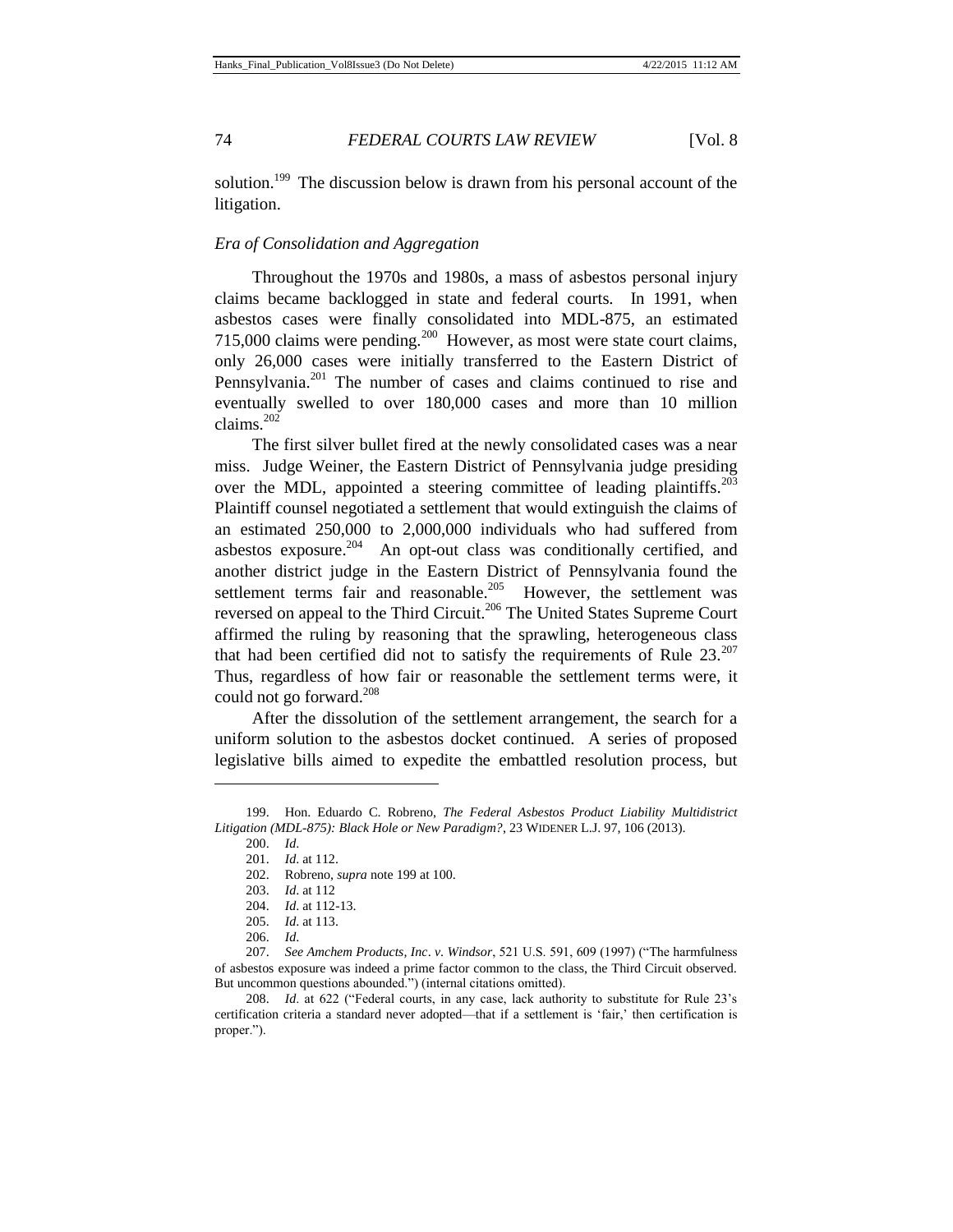none survived past the floors of Congress.<sup>209</sup> At the behest of Senator Arlen Specter, then Chief Judge Edward Becker of the Third Circuit attempted to mediate the case once more. $^{210}$  This time, however, no settlement could be reached. $211$ 

#### *New Sheriff in Town: One Size Does Not Fit All*

After seventeen years of attempted aggregation and consolidation, Judge Eduardo Robreno decided to overhaul the management strategy.<sup>212</sup> A district judge with sixteen years on the bench, Judge Robreno took over MDL-875 on October 1,  $2008.<sup>213</sup>$  By 2008, MDL-875 had been dubbed a "black hole" and "the third level of Dante's inferno."<sup>214</sup> Cognizant of the fact that a global method to the largest and longest-active MDL case had been previously unsuccessful—and, apparently, widely criticized—Judge Robreno inverted the wisdoms of old. Aggregation and consolidation transformed to "one size would not fit all."<sup>215</sup>

Judge Robreno maintained his role as the primary administrator and the adjudicator of substantive legal issues.<sup>216</sup> But his revolution came with respect to his use and choice of magistrate judges and special masters. Judge Weiner had never involved a magistrate judge in the MDL's management, but that was quick to change. Judge Robreno called for volunteer assistance from the magistrate judges in his district who might be interested in helping him resolve the case.<sup>217</sup> Four responded and formed his judicial team.<sup>218</sup> Each of the magistrate judges was assigned their own subset of asbestos cases over which they had "Pre-Trial"<sup>219</sup> authority.<sup>220</sup> They were also to facilitate settlement discussions between the parties. $221$ 

There were two specialized dockets of cases in which Judge Robreno took "the most intensive" case management approach: the maritime docket

<sup>209.</sup> *Id*. at 114–16.

<sup>210.</sup> *Id*. at 116-17.

<sup>211.</sup> *Id*.

<sup>212.</sup> *Id*. at 126.

<sup>213.</sup> *Amchem Products*, *supra* note 207.

<sup>214.</sup> *Id*., n.167 (citing In re *United States Lines, Inc*., No. 97 CIV. 6727(MBM), 1998 WL 382023, at \*7 (S.D.N.Y. July 9, 1998)).

<sup>215.</sup> *Id*. at 127.

<sup>216.</sup> *Id*. at 128.

<sup>217.</sup> *Id*.

<sup>218.</sup> *Id*., n.172

<sup>219.</sup> "Pre-Trial" is used here as it was in our statistical research and analysis, and includes general day-to-day duties such as holding scheduling hearings and managing discovery.

<sup>220.</sup> *Id*. at 128.

<sup>221.</sup> *Id*.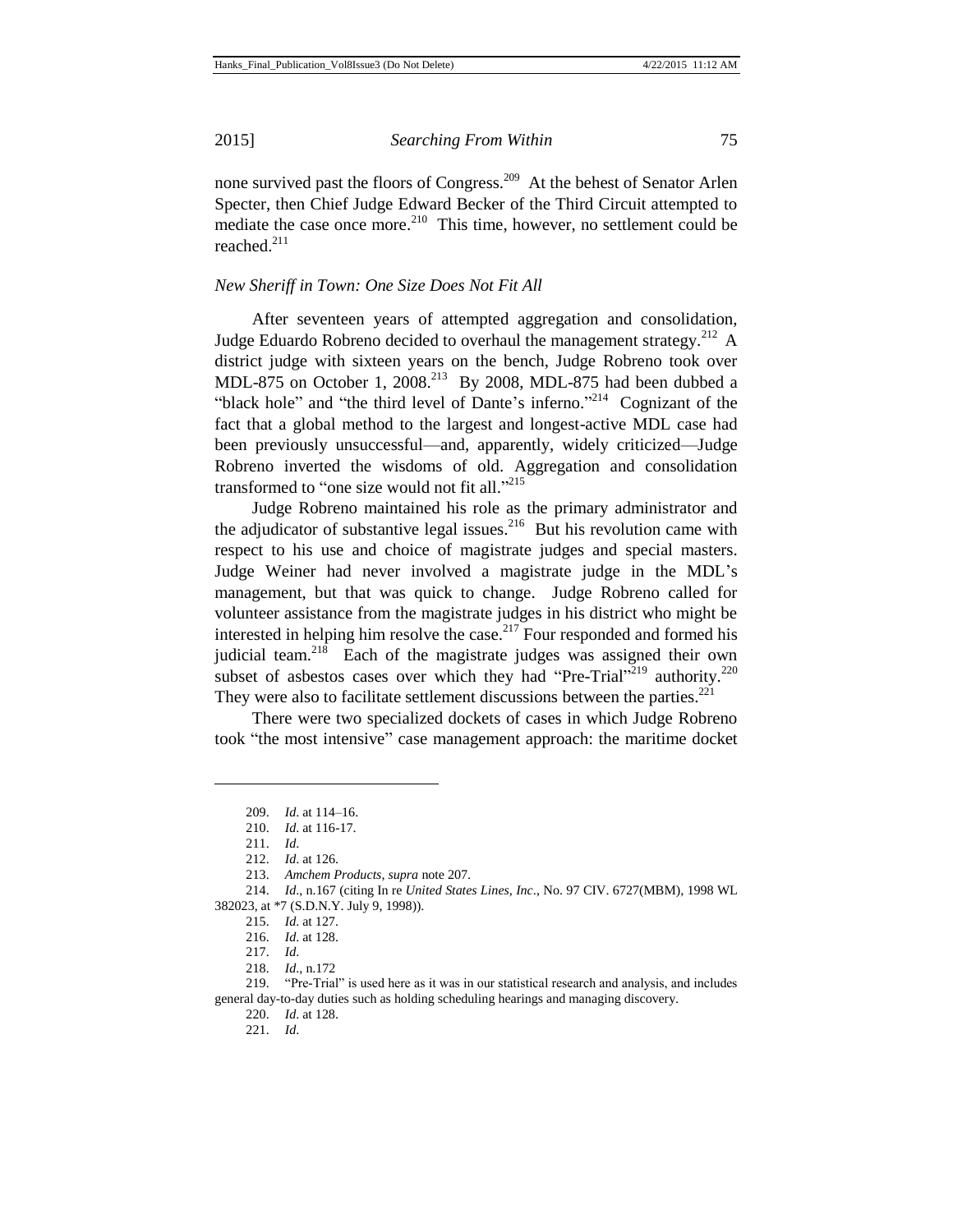("MARDOC") and the Virginia railroad brake docket.<sup>222</sup> These dockets, although still comprised of asbestos personal injury claims, were unique in that a single law firm represented all the plaintiffs in each docket. One firm represented all the plaintiffs in MARDOC and another represented all the plaintiffs in the Virginia railroad brake docket.<sup>223</sup> Therefore, there were no complications of communicating with and accommodating thousands of cocounsel.

To assist the magistrate judges he had already assigned these dockets, Judge Robreno appointed a special master as a "case administrator" to each docket.<sup>224</sup> To benefit from hard-earned institutional knowledge, Judge Robreno chose two special masters who had developed an understanding of the MDL from their service as law clerks to Judge Weiner.<sup>225</sup> The case administrators were to assist the magistrate judges in their day-to-day supervision of the cases by counseling the parties in pre-trial disputes.<sup>226</sup> However, unlike the magistrate judges, case administrators did not have authority to rule on such disputes. $227$ 

## *The Takeaway*

That was the general overview of Judge Robreno's strategy: the four magistrate judges were delegated their universe of cases within the broader pool of consolidated asbestos cases. Despite the delegation, communication and standardization remained key. Judge Robreno held monthly meetings with the team to discuss progress, $228$  and an MDL-875-only website was developed to make all important updates, orders, memoranda, etc. accessible to the parties and public.<sup>229</sup> Emphasis was placed on "one" plaintiff-one claim" disaggregation and, relatedly, on the pursuit of individualized paths to resolution.<sup>230</sup> Further, strict, uniform procedural protocols were set in place for all cases within the MDL. $^{231}$  Finally, if they oversaw one of the specialized dockets, they were assisted by former law clerks in the form of a Rule 53 special master. $^{232}$ 

Of course, over the course of several decades and between hundreds

<sup>222.</sup> *Id*.

<sup>223.</sup> *Id*. at 128–29.

<sup>224.</sup> *Id*.

<sup>225.</sup> *Id*. at 128.

<sup>226.</sup> *Id*. at 129.

<sup>227.</sup> *Id*. at 128–29.

<sup>228.</sup> *Id*. at 130.

<sup>229.</sup> *Id*. at 131; *see also* MDL 875 HOME, http://www.paed.uscourts.gov/mdl875.asp.

<sup>230.</sup> Robreno, *supra* note 199, at 187.

<sup>231.</sup> *Id*. at 133–47.

<sup>232.</sup> *Id*. at 128-29.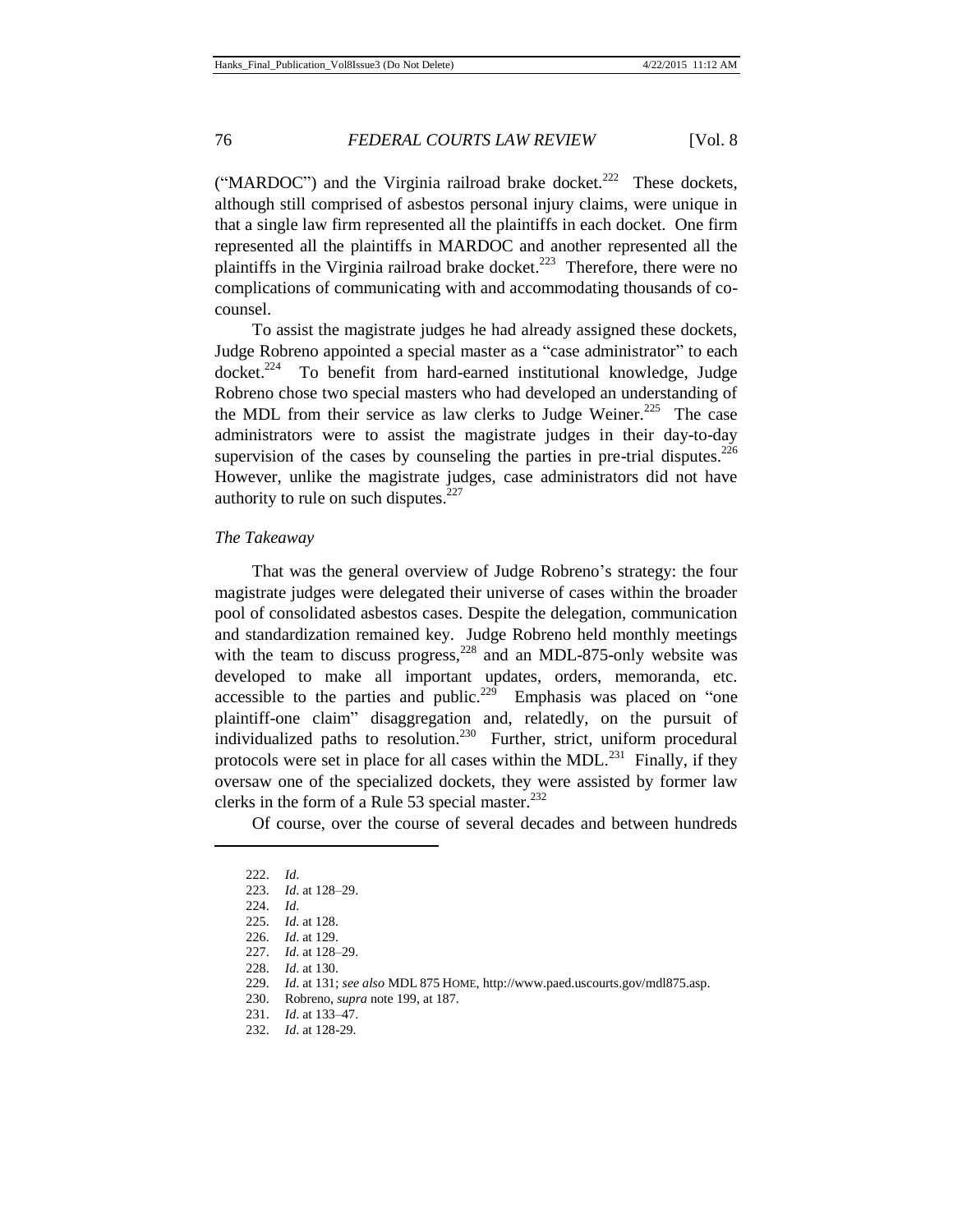of thousands of cases, not every case within the MDL survived to Judge Robreno's tenure in 2008. Likewise, not every case reached a disposition through this triumvirate approach of Judge Robreno flanked by magistrate judges and special masters. $^{233}$  However, the numbers speak for themselves and reflect a systematic leap towards resolution.

As of October 31, 2008, the month during which Judge Robreno inherited MDL-875, there were  $51,818$  cases pending.<sup>234</sup> Five years later, as of September 30, 2013, that number plummeted to 2,979 cases remaining on the docket.<sup>235</sup> Including cases that had been transferred and disposed within that time frame, a total of  $181,560$  cases had been terminated.<sup>236</sup> On January 1, 2012, the MDL Panel ceased transfer of new cases to MDL- $875.<sup>237</sup>$  What was once seen as a "black hole" was transformed within five years, and the focus then turned to the relatively meager number of stillpending cases.

Though Judge Robreno's article recounts his experience with this single MDL, his insight and lessons learned are well-taken and corroborate conclusions drawn in the analysis above. First, each MDL is unique. A myriad of factors contributed to the size and duration of the MDL, particularly the prevalence of asbestos use in everyday life, the time it took for medical issues to manifest, and the variety of medical issues that could manifest. $238$ 

Second, as a result of each MDL's uniqueness, it is inevitable that certain case management techniques that worked on previous MDLs will not work for others. Aggregating cases into an MDL, certifying a class, and pushing a settlement through may be the perfect solution for cases originating out of a single disaster, such as an airplane crash. But when victims suffered from asbestos exposure both on the high seas in 1973 and in an uptown office building in 1984, the settlement class struggles to find an identity—or, in this case, pass Rule 23 muster.

Third, flexibility and innovation in the use of magistrate judges is necessary to tailor an individualized solution to each MDL's challenges. Whereas no magistrate judges were involved before Judge Robreno's oversight, the volunteer magistrate judges were pivotal in the whittling down of the asbestos giant. Not only did they direct traffic at the pre-trial

<sup>233.</sup> Other contributing factors, such as changes in law, also led to the disposal of a significant number of cases. *See generally* Robreno, *supra* note 199.

<sup>234.</sup> *Id*. at 180.

<sup>235.</sup> Robreno, *supra* note 199 at 180-81.

<sup>236.</sup> *Id*.

<sup>237.</sup> *Id*. at 185.

<sup>238.</sup> *Id*. at 102–05.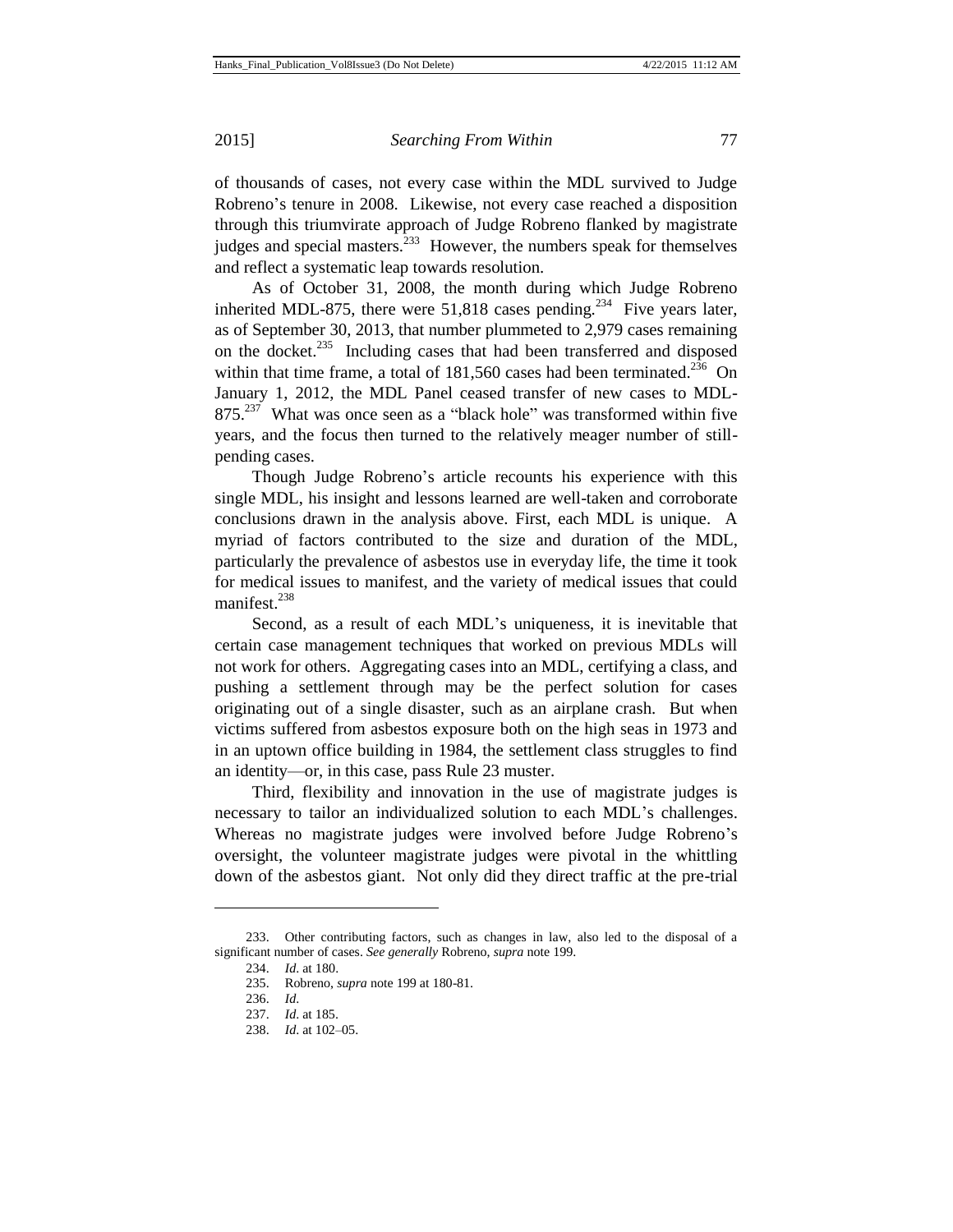stages, but they facilitated settlement talks or even pulled "double-duty" by overseeing a special master in one of the single-firm dockets. Their roles were broad and varied, depending on what the docket demanded.

Finally, of the various approaches to MDL management, the teamoriented approach appears to be superior. The sheer size and scope of MDL-875 made it an obvious target for a team of judges and special masters. Although it was theoretically possible for it to have been resolved by a single presiding judge working alone, it quite simply was not—and not for lack of time.

To quote the architect himself, "Trial judges in general, and federal district judges in particular, are by their nature and culture lone wolves who act alone in the execution of their duties . . . This general philosophy is not congruent with the administrative responsibilities of a large MDL."<sup>239</sup> Judge Robreno recognized the complexity and volume of his assignment, rallied his fellow Eastern District of Pennsylvania federal judges, and delegated a substantial amount of authority. This delegation was made successful through routine meetings, standardized procedures, and by Judge Robreno retaining authority over substantive legal issues. The result was 181,560 cases terminated.

## VIII. CONCLUSION: END OF THE STORY?

As envisioned by the Act and the Rules, district courts have continued to use magistrate judges as their primary resource for managing challenging MDL dockets. Magistrate judges have evolved as a flexible corps of judicial officers capable of performing almost any function, from pre-trial management to ADR, needed in the management of MDL litigation. As a result, district courts applying the mandates of Rule 53 use magistrate judges alone more than four times as often as they use special masters alone in MDL litigation. Thus the goal of the magistrate judge system—to provide a fair, inexpensive system of justice to the public—continues to be fulfilled.

Arguments for increased special master appointments and the expansion of the judicial authority delegated to them as a result of a perceived "judicial crisis" are unwarranted. District courts have applied Rule 53 to achieve an efficient balance between competing interests of the parties in MDL cases: the cost-free oversight of a sitting magistrate judge against the expertise and perceived efficiency brought to an action by an outside special master. From the statistical evidence it is less than clear that

<sup>239.</sup> Robreno, *supra* note 199 at 187–88.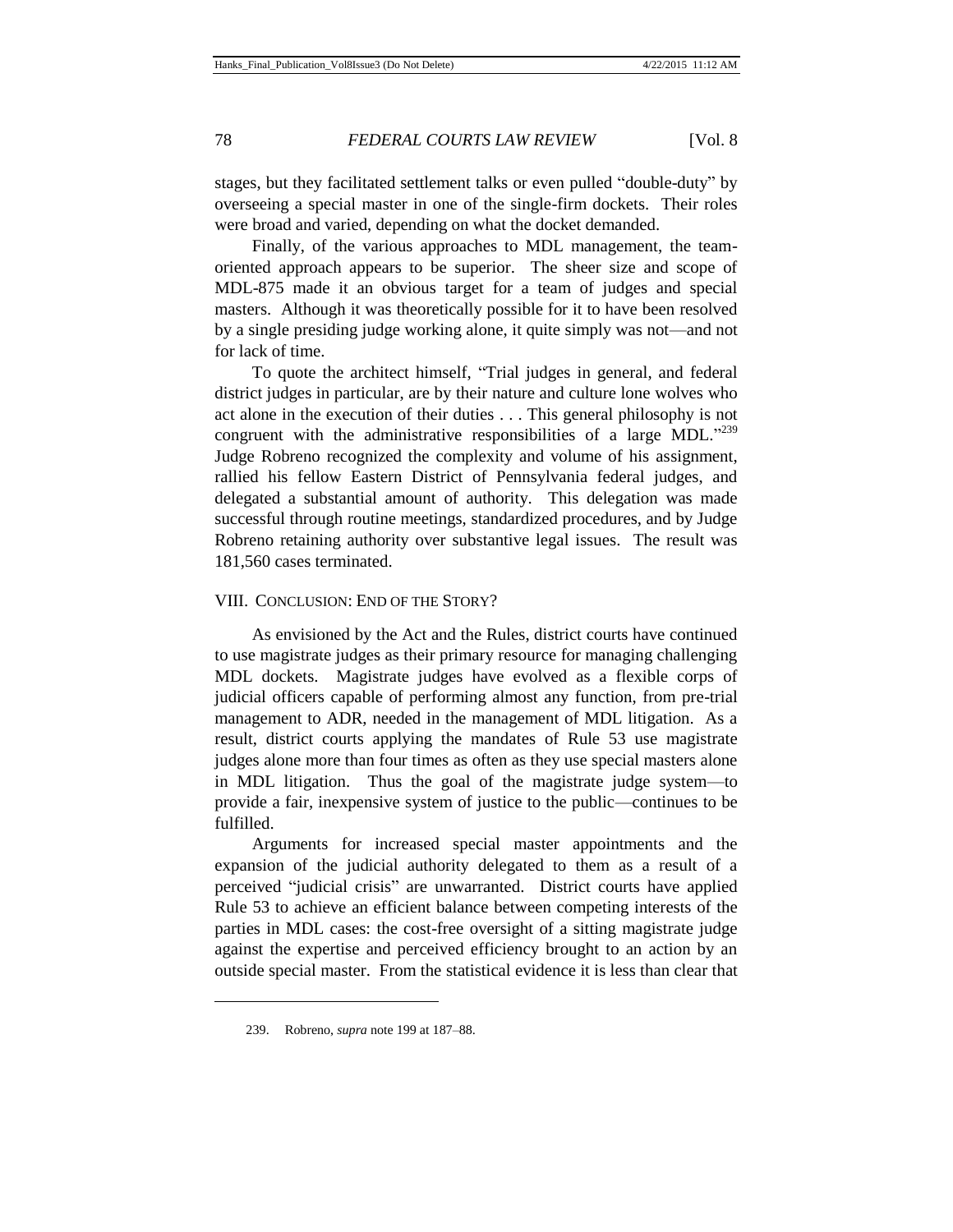MDL dockets have been increasing at a rate that would require increased special master appointments.

Likewise, while large-scale discovery may have increased the courts' need for technical or scientific assistance, these issues do not necessarily mandate the increased use of the non-technical management assistance provided by paid special masters. In many cases, there is nothing truly "special" about special masters. Instead, magistrate judges, as a judicial officer corps possessing similar legal backgrounds to special masters, are more than capable of developing the necessary expertise. As seen in nontraditional judicial functions such as ADR, the more training they receive and the longer they perform the function, the more efficient magistrate judges will likely become at performing the tasks. Thus, the tasks will take less time to complete and allow magistrate judges to take on other duties in the management of the court's regular dockets.

In recent years the functions of special masters may have expanded beyond the scope historically contemplated, but there does not appear to have been an unnecessary delegation of judicial authority in MDL cases. District courts are very aware of the potential for abuse in special master appointments. As a result, district judges typically grant narrow specific delegations of authority for the performance of the special master's duties rather than broad authority to act as "surrogate judges" in the case. In the absence of evidence of systemic excessive master appointments and few formal objections by the parties to payment of the special master fees, there should be little public concern regarding district court decisions to appoint special masters.

But this is not the end of the story. Each MDL case is unique and decisions regarding the use of magistrate judges and the appointment of special masters that work well in one case may not work well in future cases. To meet future challenges will require the district judges to follow Judge Robreno's example and continue to be innovative in their approach to the use of magistrate judges. This will not only require greater crosspollination of case management strategies between district courts but may also require district courts to reassess their district culture regarding the use of magistrate judges. Only then will district courts be able to confidently face the challenges of future MDL cases.